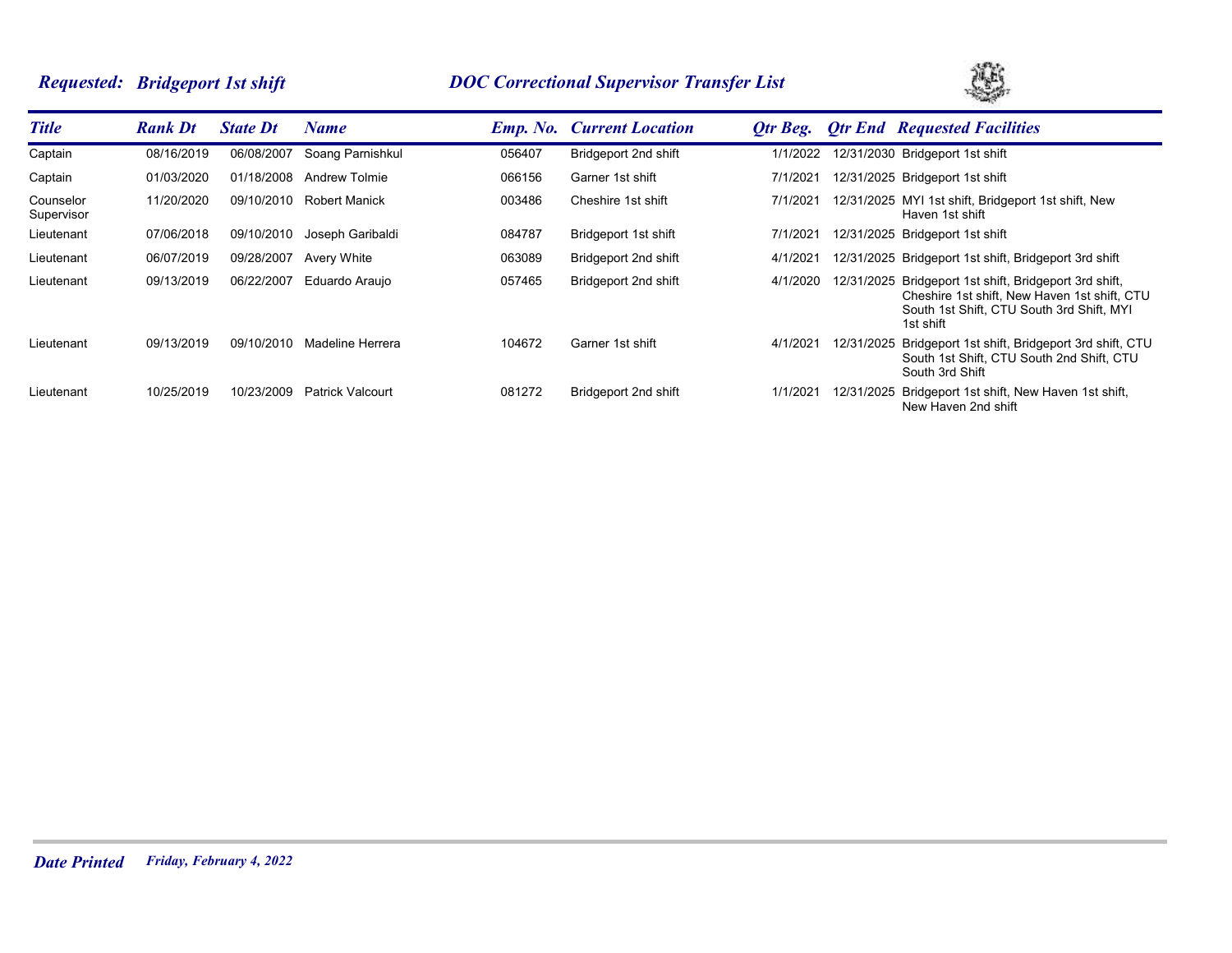|              | <b>Requested: Bridgeport 2nd shift</b> |                 | <b>DOC Correctional Supervisor Transfer List</b> |                                     |  | LE. |                                              |  |
|--------------|----------------------------------------|-----------------|--------------------------------------------------|-------------------------------------|--|-----|----------------------------------------------|--|
| <b>Title</b> | <b>Rank Dt</b>                         | <b>State Dt</b> | Name.                                            | <b>Emp. No. Current Location</b>    |  |     | <b>Otr Beg.</b> Otr End Requested Facilities |  |
|              |                                        |                 |                                                  | No Records For the Requested Choice |  |     |                                              |  |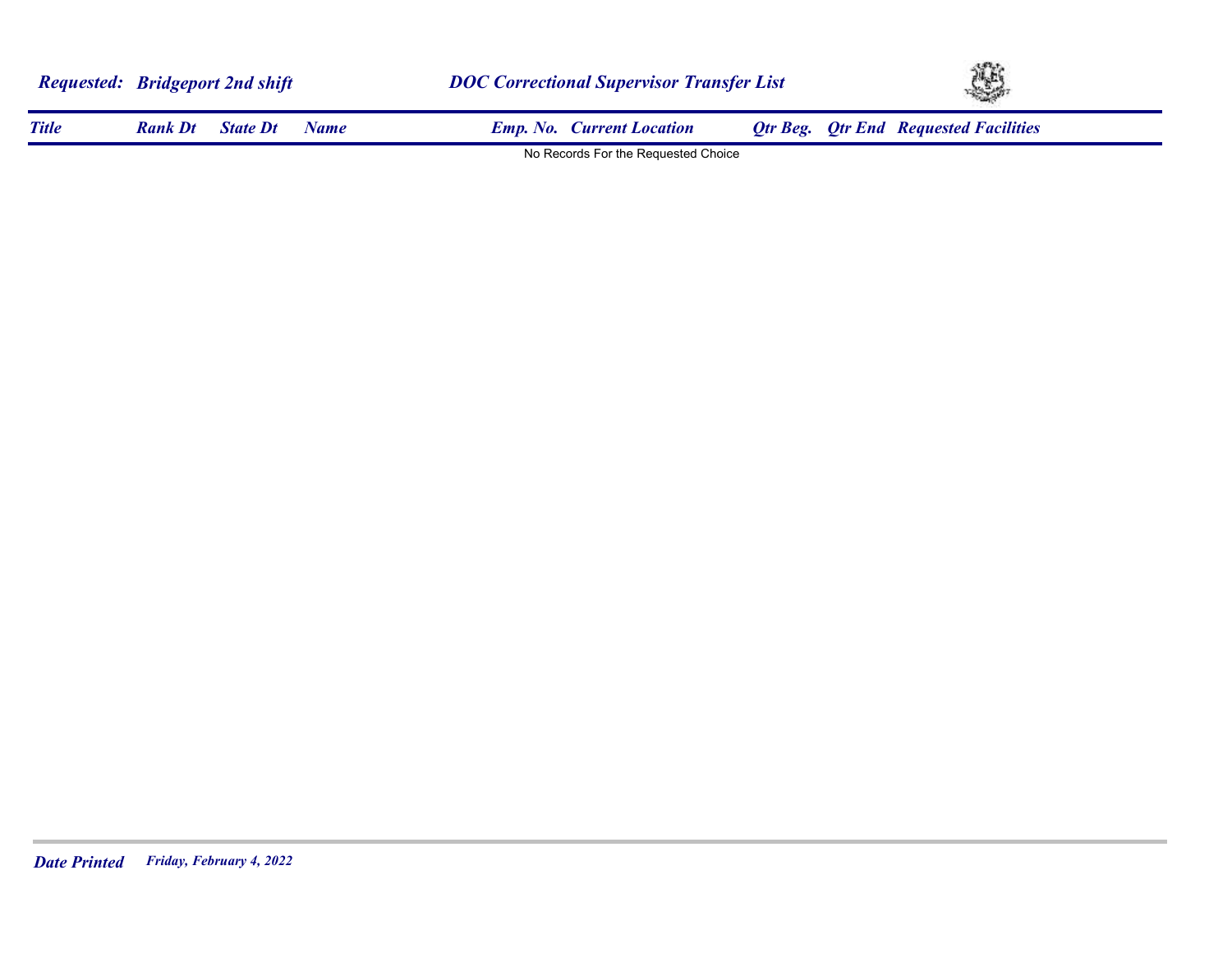# *Requested: Bridgeport 3rd shift DOC Correctional Supervisor Transfer List*



| <b>Title</b> | <b>Rank Dt</b> | <b>State Dt</b> | Name             |        | <b>Emp. No.</b> Current Location |          | <b>Otr Beg.</b> Otr End Requested Facilities                                                                                                                     |
|--------------|----------------|-----------------|------------------|--------|----------------------------------|----------|------------------------------------------------------------------------------------------------------------------------------------------------------------------|
| Lieutenant   | 06/07/2019     | 09/28/2007      | Avery White      | 063089 | Bridgeport 2nd shift             | 4/1/2021 | 12/31/2025 Bridgeport 1st shift, Bridgeport 3rd shift                                                                                                            |
| Lieutenant   | 09/13/2019     | 06/22/2007      | Eduardo Arauio   | 057465 | Bridgeport 2nd shift             | 4/1/2020 | 12/31/2025 Bridgeport 1st shift, Bridgeport 3rd shift,<br>Cheshire 1st shift, New Haven 1st shift, CTU<br>South 1st Shift, CTU South 3rd Shift, MYI<br>1st shift |
| Lieutenant   | 09/13/2019     | 09/10/2010      | Madeline Herrera | 104672 | Garner 1st shift                 | 4/1/2021 | 12/31/2025 Bridgeport 1st shift, Bridgeport 3rd shift, CTU<br>South 1st Shift, CTU South 2nd Shift, CTU<br>South 3rd Shift                                       |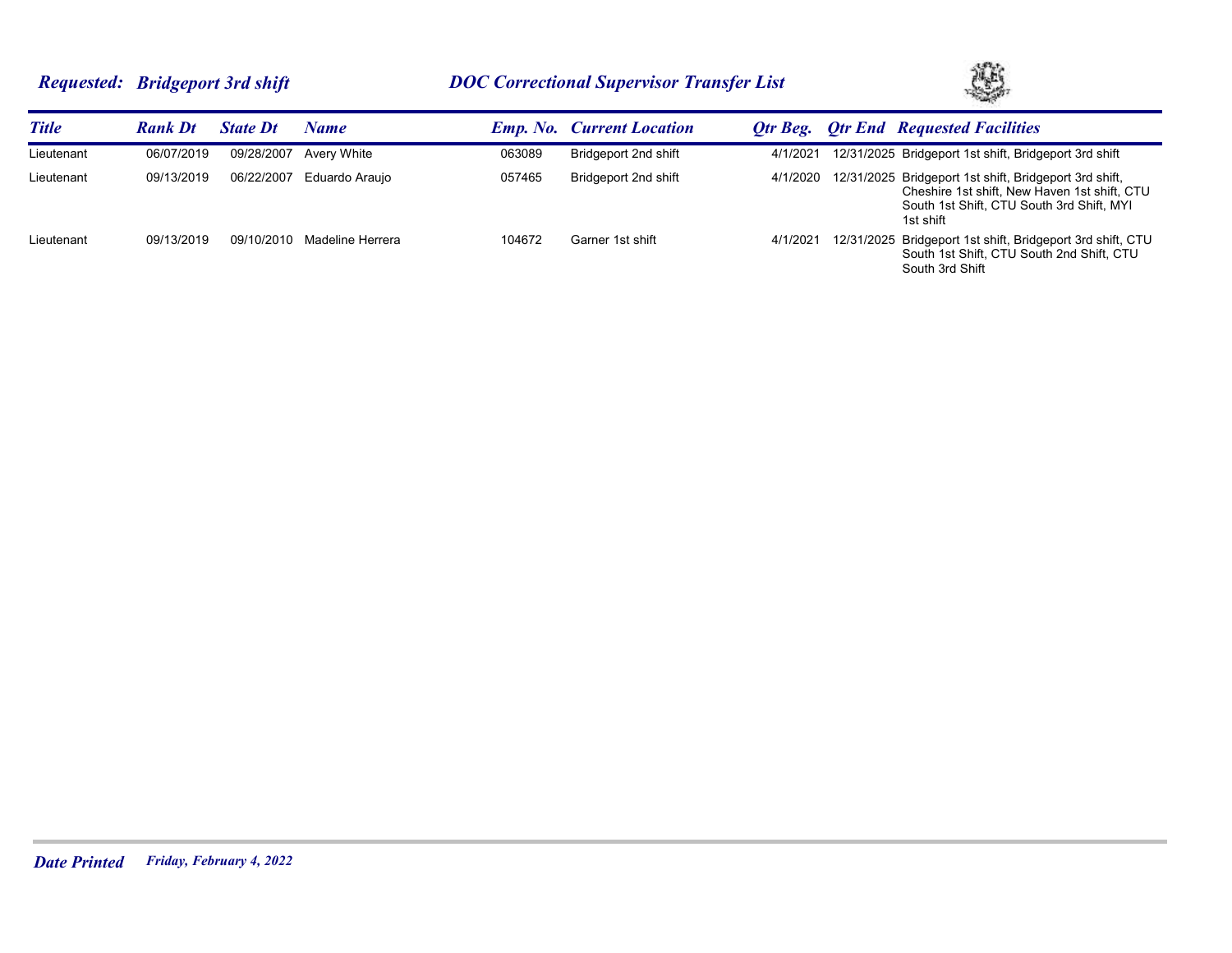# *Requested: Brooklyn 1st shift DOC Correctional Supervisor Transfer List*



| <b>Title</b> | <b>Rank Dt</b> | <b>State Dt</b> | <b>Name</b>                 | <b>Emp.</b> No. | <b>Current Location</b>    | <b>Qtr Beg.</b> |            | <b>Qtr End Requested Facilities</b>                                                                                                   |
|--------------|----------------|-----------------|-----------------------------|-----------------|----------------------------|-----------------|------------|---------------------------------------------------------------------------------------------------------------------------------------|
| Captain      | 09/13/2019     | 01/18/2008      | Colt Foley                  | 066209          | <b>Central Office</b>      | 4/1/2020        |            | 12/31/2025 Brooklyn 1st shift                                                                                                         |
| Captain      | 11/08/2019     | 12/09/2005      | <b>Timothy Bellemare</b>    | 034887          | Corr/Radg 1st shift        | 1/1/2022        |            | 12/31/2030 Brooklyn 1st shift, Brooklyn 2nd shift, York<br>1st shift                                                                  |
| Captain      | 11/22/2019     | 04/25/2008      | Deborah Charron             | 069821          | Robinson 1st shift         | 1/1/2021        |            | 12/31/2025 Robinson 2nd shift, Uconn 1st shift, MYI 1st<br>shift, CTU South 1st Shift, York 1st shift,<br>Brooklyn 1st shift          |
| Captain      | 05/08/2020     | 04/25/2008      | <b>Christopher McCreary</b> | 069840          | Northern 3rd shift         | 7/1/2021        | 9/13/2019  | McDgll/Wikr 1st shift, McDgll/Wikr 3rd shift,<br>Brooklyn 1st shift, Brooklyn 2nd shift,<br>Brooklyn 3rd shift                        |
| Captain      | 10/09/2020     | 09/10/2010      | <b>Brent Fitzgerald</b>     | 104611          | York 1st shift             | 1/1/2022        |            | 12/31/2030 Brooklyn 1st shift, Brooklyn 2nd shift                                                                                     |
| Lieutenant   | 11/14/2014     | 06/24/2005      | Steven Edwin                | 026675          | Willard/Cybulski 2nd shift | 7/1/2020        |            | 12/31/2025 Willard/Cybulski 1st shift, Uconn 1st shift,<br>Uconn 2nd shift, Uconn 3rd shift, Brooklyn<br>1st shift                    |
| Lieutenant   | 11/14/2014     | 09/01/2006      | <b>Samuel Quintana</b>      | 045269          | Hartford 1st shift         | 10/1/2020       |            | 12/31/2025 Uconn 1st shift, Willard/Cybulski 1st shift,<br>Brooklyn 1st shift                                                         |
| Lieutenant   | 10/16/2015     | 09/01/2006      | <b>Christopher Glynn</b>    | 045741          | Brooklyn 3rd shift         | 7/1/2017        |            | 12/31/2025 Brooklyn 1st shift                                                                                                         |
| Lieutenant   | 09/15/2017     | 11/10/2006      | Jayson Belleville           | 049259          | Brooklyn 3rd shift         | 10/1/2019       |            | 12/31/2025 Brooklyn 1st shift                                                                                                         |
| Lieutenant   | 12/22/2017     | 03/02/2007      | Ming Tse                    | 053594          | Brooklyn 3rd shift         | 10/1/2020       |            | 12/31/2025 Brooklyn 1st shift, Brooklyn 2nd shift                                                                                     |
| Lieutenant   | 06/07/2019     | 09/12/2008      | <b>Michael Greene</b>       | 078688          | Brooklyn 2nd shift         | 4/1/202'        |            | 12/31/2025 Brooklyn 1st shift, Brooklyn 3rd shift                                                                                     |
| Lieutenant   | 06/07/2019     | 12/02/2011      | <b>Benjy Nichols</b>        | 124262          | Corr/Radg 2nd shift        | 1/1/2022        |            | 12/31/2030 York 2nd shift, Brooklyn 1st shift, Brooklyn<br>2nd shift, Brooklyn 3rd shift, CTU South 2nd<br>Shift. New Haven 1st shift |
| Lieutenant   | 09/13/2019     | 01/18/2008      | Raun Kudzal                 | 066554          | Corr/Radg 1st shift        | 4/1/2021        | 12/25/2025 | Brooklyn 1st shift, Brooklyn 2nd shift,<br>Brooklyn 3rd shift                                                                         |
| Lieutenant   | 08/28/2020     | 03/23/2012      | <b>Thomas Govette</b>       | 127464          | York 1st shift             | 10/1/2021       | 12/31/2025 | Brooklyn 1st shift, Brooklyn 2nd shift,<br>Brooklyn 3rd shift                                                                         |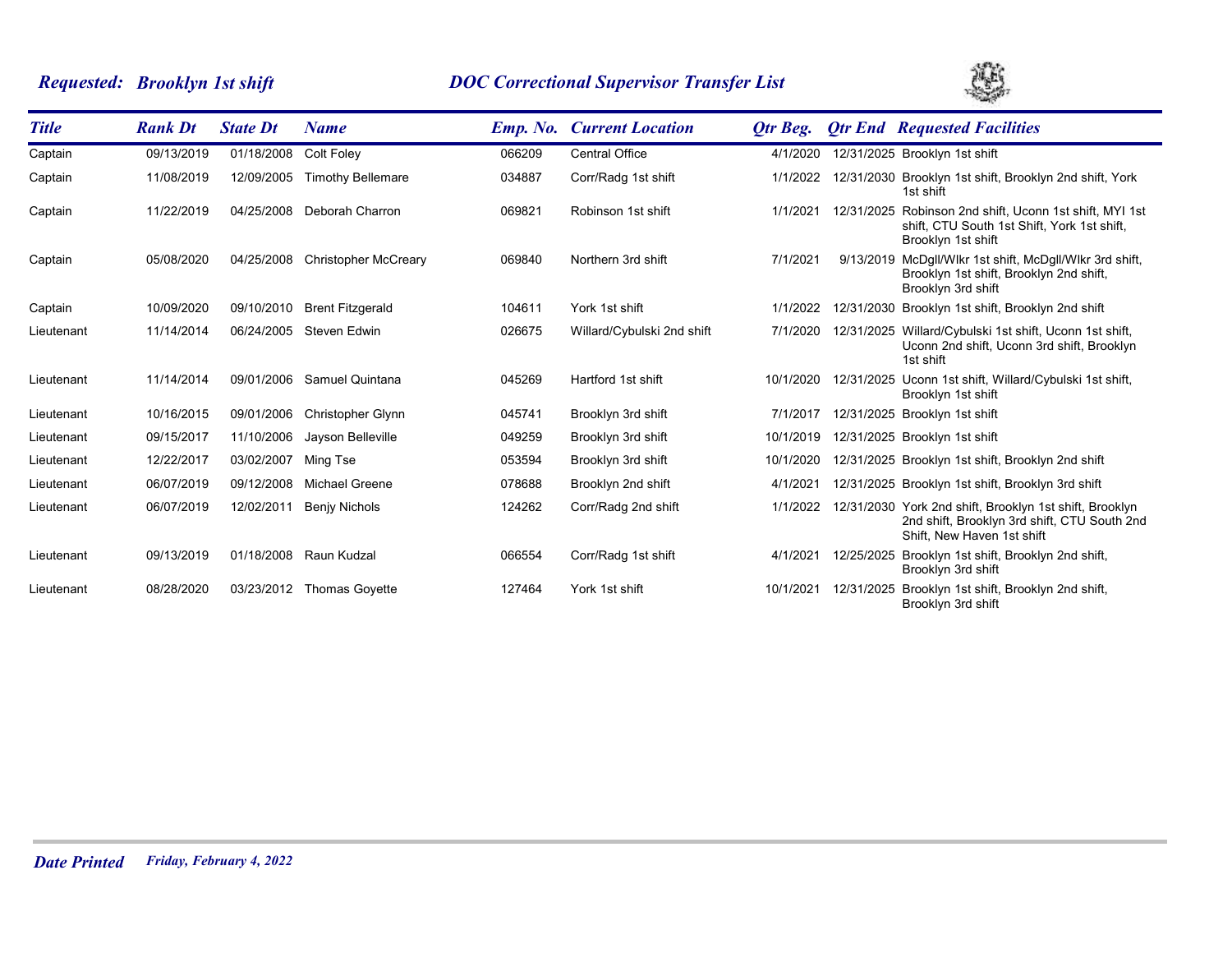# *Requested: Brooklyn 2nd shift DOC Correctional Supervisor Transfer List*



| <b>Title</b> | <b>Rank Dt</b> | <b>State Dt</b> | Name                        |        | <b>Emp. No.</b> Current Location | Otr Beg.  |            | <b>Otr End Requested Facilities</b>                                                                                                   |
|--------------|----------------|-----------------|-----------------------------|--------|----------------------------------|-----------|------------|---------------------------------------------------------------------------------------------------------------------------------------|
| Captain      | 11/08/2019     | 12/09/2005      | <b>Timothy Bellemare</b>    | 034887 | Corr/Radg 1st shift              | 1/1/2022  |            | 12/31/2030 Brooklyn 1st shift, Brooklyn 2nd shift, York<br>1st shift                                                                  |
| Captain      | 05/08/2020     | 04/25/2008      | <b>Christopher McCreary</b> | 069840 | Northern 3rd shift               | 7/1/2021  | 9/13/2019  | McDgll/Wikr 1st shift, McDgll/Wikr 3rd shift,<br>Brooklyn 1st shift, Brooklyn 2nd shift,<br>Brooklyn 3rd shift                        |
| Captain      | 10/09/2020     | 09/10/2010      | <b>Brent Fitzgerald</b>     | 104611 | York 1st shift                   | 1/1/2022  |            | 12/31/2030 Brooklyn 1st shift, Brooklyn 2nd shift                                                                                     |
| Lieutenant   | 12/22/2017     | 03/02/2007      | Ming Tse                    | 053594 | Brooklyn 3rd shift               | 10/1/2020 |            | 12/31/2025 Brooklyn 1st shift, Brooklyn 2nd shift                                                                                     |
| Lieutenant   | 06/07/2019     | 12/02/2011      | <b>Benjy Nichols</b>        | 124262 | Corr/Radg 2nd shift              | 1/1/2022  |            | 12/31/2030 York 2nd shift, Brooklyn 1st shift, Brooklyn<br>2nd shift, Brooklyn 3rd shift, CTU South 2nd<br>Shift. New Haven 1st shift |
| Lieutenant   | 06/07/2019     | 12/13/2013      | Camelia Daniels             | 156791 | Corr/Radg 2nd shift              | 1/1/2022  |            | 12/31/2030 Brooklyn 2nd shift, York 2nd shift, York 3rd<br>shift, Uconn 2nd shift, CTU South 2nd Shift                                |
| Lieutenant   | 09/13/2019     | 01/18/2008      | Raun Kudzal                 | 066554 | Corr/Radg 1st shift              | 4/1/2021  | 12/25/2025 | Brooklyn 1st shift, Brooklyn 2nd shift,<br>Brooklyn 3rd shift                                                                         |
| Lieutenant   | 08/28/2020     | 03/23/2012      | Thomas Goyette              | 127464 | York 1st shift                   | 10/1/2021 | 12/31/2025 | Brooklyn 1st shift, Brooklyn 2nd shift,<br>Brooklyn 3rd shift                                                                         |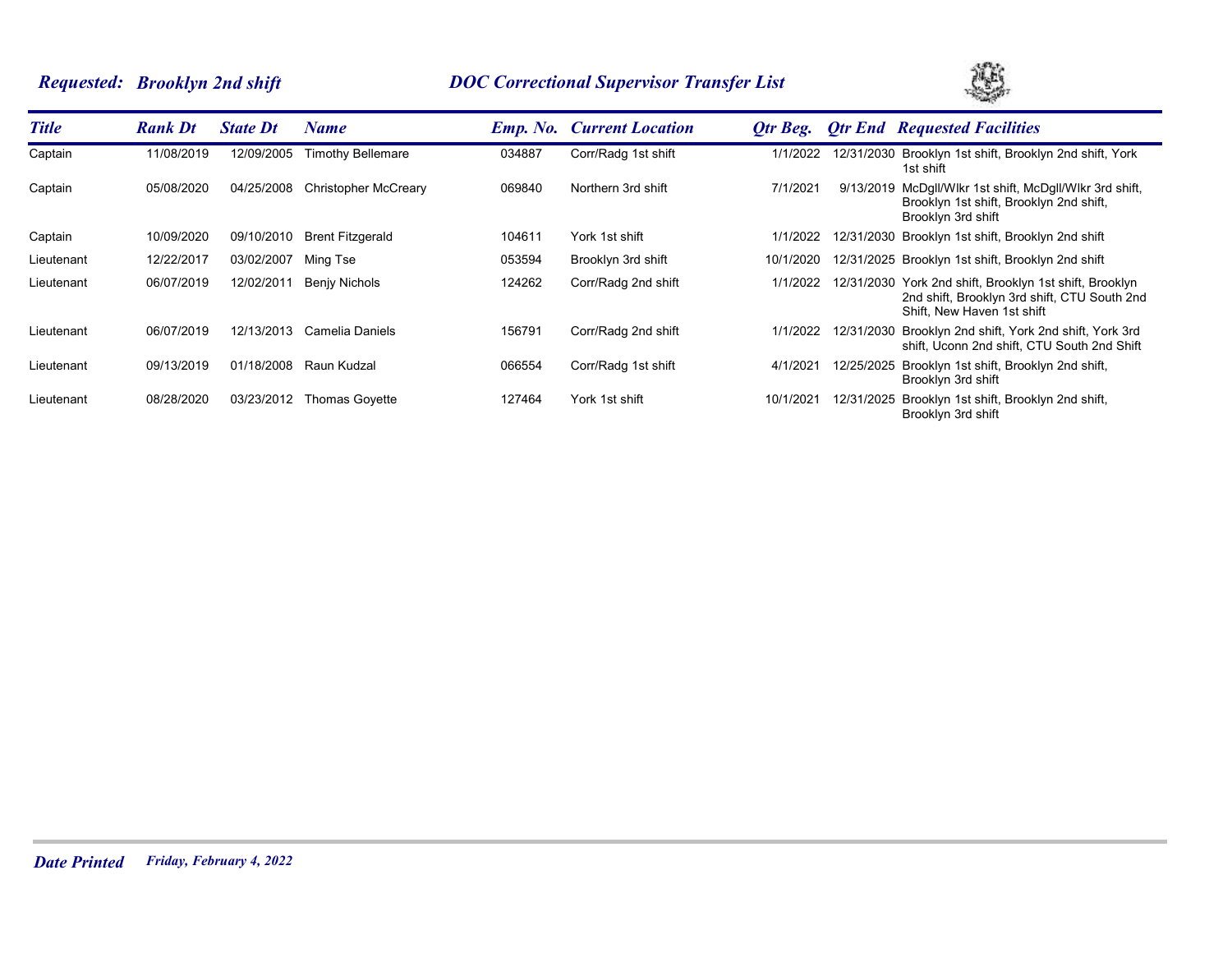# *Requested: Brooklyn 3rd shift DOC Correctional Supervisor Transfer List*



| <b>Title</b> | <b>Rank Dt</b> | <b>State Dt</b> | Name                  |        | <b>Emp. No.</b> Current Location | Otr Beg. | <b>Otr End Requested Facilities</b>                                                                                                   |
|--------------|----------------|-----------------|-----------------------|--------|----------------------------------|----------|---------------------------------------------------------------------------------------------------------------------------------------|
| Captain      | 05/08/2020     | 04/25/2008      | Christopher McCreary  | 069840 | Northern 3rd shift               | 7/1/2021 | 9/13/2019 McDgll/Wlkr 1st shift, McDgll/Wlkr 3rd shift,<br>Brooklyn 1st shift, Brooklyn 2nd shift,<br>Brooklyn 3rd shift              |
| Lieutenant   | 06/07/2019     | 09/12/2008      | Michael Greene        | 078688 | Brooklyn 2nd shift               | 4/1/202  | 12/31/2025 Brooklyn 1st shift, Brooklyn 3rd shift                                                                                     |
| Lieutenant   | 06/07/2019     | 12/02/2011      | Benjy Nichols         | 124262 | Corr/Radg 2nd shift              | 1/1/2022 | 12/31/2030 York 2nd shift, Brooklyn 1st shift, Brooklyn<br>2nd shift, Brooklyn 3rd shift, CTU South 2nd<br>Shift. New Haven 1st shift |
| Lieutenant   | 09/13/2019     | 01/18/2008      | Raun Kudzal           | 066554 | Corr/Radg 1st shift              | 4/1/202  | 12/25/2025 Brooklyn 1st shift, Brooklyn 2nd shift,<br>Brooklyn 3rd shift                                                              |
| Lieutenant   | 08/28/2020     | 03/23/2012      | <b>Thomas Govette</b> | 127464 | York 1st shift                   | 10/1/202 | 12/31/2025 Brooklyn 1st shift, Brooklyn 2nd shift,<br>Brooklyn 3rd shift                                                              |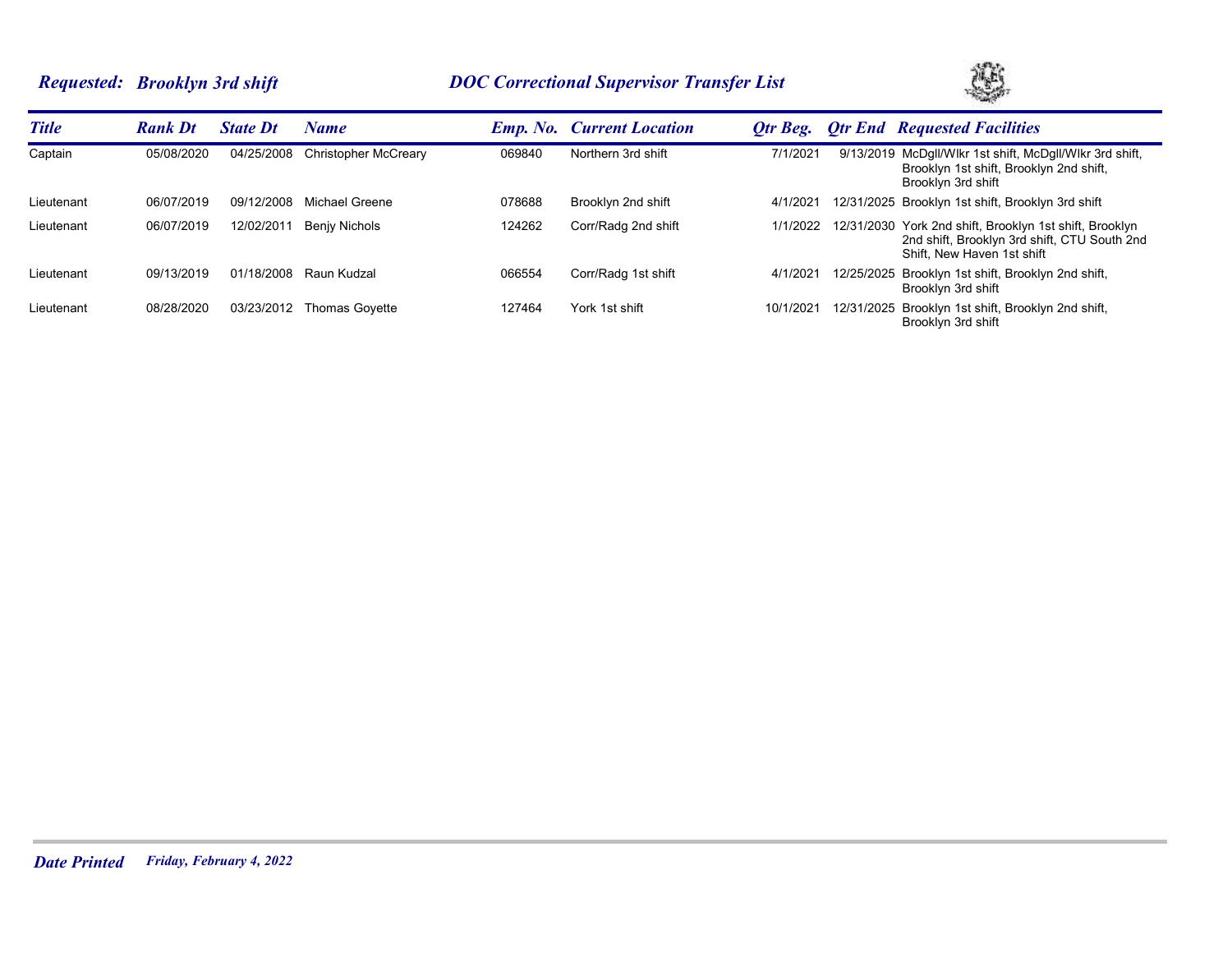# *Requested: Cheshire 1st shift DOC Correctional Supervisor Transfer List*



| <b>Title</b> | <b>Rank Dt</b> | <b>State Dt</b>       | <b>Name</b>                   |        | <b>Emp. No. Current Location</b> | Otr Beg.  |                      | <b>Otr End Requested Facilities</b>                                                                                                                                                                                                                                                          |
|--------------|----------------|-----------------------|-------------------------------|--------|----------------------------------|-----------|----------------------|----------------------------------------------------------------------------------------------------------------------------------------------------------------------------------------------------------------------------------------------------------------------------------------------|
| Captain      | 08/16/2019     | 08/14/2009            | <b>Ramon Gordis</b>           | 087966 | Garner 1st shift                 | 7/1/2021  |                      | 12/25/2025 MYI 1st shift, Cheshire 1st shift, Garner 1st<br>shift                                                                                                                                                                                                                            |
| Captain      | 07/03/2020     | 09/01/2006            | Shawanda Jackson              | 045199 | Garner 1st shift                 | 4/1/2021  |                      | 12/31/2025 Garner 1st shift, Cheshire 1st shift, MYI 1st<br>shift                                                                                                                                                                                                                            |
| Lieutenant   | 05/16/2014     |                       | 10/15/2004 Peter Shook        | 587917 | Bridgeport 1st shift             | 10/1/2021 |                      | 12/31/2025 MYI 3rd shift, CTU South 1st Shift,<br>Willard/Cybulski 1st shift, Cheshire 1st shift                                                                                                                                                                                             |
| Lieutenant   | 12/25/2015     | 08/22/2003            | Pedro Hernandez               | 869686 | Cheshire 3rd shift               | 1/1/2022  |                      | 12/31/2030 Cheshire 1st shift                                                                                                                                                                                                                                                                |
| Lieutenant   | 03/31/2017     | 09/01/2006            | <b>Montrell Starks</b>        | 554682 | Hartford 3rd shift               |           |                      | 10/1/2021 12/31/2025 Robinson 1st shift, Robinson 3rd shift,<br>Uconn 1st shift, Uconn 2nd shift, Uconn 3rd<br>shift, CTU South 1st Shift, CTU South 2nd<br>Shift, CTU South 3rd Shift, Willard/Cybulski<br>1st shift, Willard/Cybulski 3rd shift, Cheshire<br>1st shift. Cheshire 3rd shift |
| Lieutenant   | 10/12/2018     | 12/17/2010            | John McCormack                | 109068 | Corr/Radg 1st shift              | 1/1/2021  |                      | 12/31/2025 Cheshire 1st shift                                                                                                                                                                                                                                                                |
| Lieutenant   | 09/13/2019     | 06/22/2007            | Eduardo Araujo                | 057465 | Bridgeport 2nd shift             |           |                      | 4/1/2020 12/31/2025 Bridgeport 1st shift, Bridgeport 3rd shift,<br>Cheshire 1st shift, New Haven 1st shift, CTU<br>South 1st Shift, CTU South 3rd Shift, MYI<br>1st shift                                                                                                                    |
| Lieutenant   | 10/25/2019     | 04/25/2008            | Joshua Whitted                | 018514 | Cheshire 2nd shift               |           | 7/1/2020 12/31/2025  | Cheshire 1st shift, MYI 1st shift, Hartford 1st<br>shift, CTU South 1st Shift, CTU South 2nd<br>Shift, Uconn 1st shift, Uconn 2nd shift,<br>Uconn 3rd shift                                                                                                                                  |
| Lieutenant   | 03/13/2020     | 04/13/2007            | Shawde Callender              | 054456 | Cheshire 2nd shift               | 10/1/2021 | 12/31/2025           | Hartford 1st shift, Hartford 2nd shift, CTU<br>South 1st Shift, CTU South 3rd Shift,<br>Cheshire 1st shift, Osborn 1st shift, MYI 1st<br>shift, MYI 2nd shift                                                                                                                                |
| Lieutenant   | 03/13/2020     |                       | 08/09/2013 Ashley Ortiz       | 009473 | Cheshire 3rd shift               |           | 10/1/2020 12/31/2025 | Hartford 1st shift, Willard/Cybulski 1st shift,<br>Osborn 1st shift, Robinson 1st shift,<br>Cheshire 1st shift, MYI 1st shift, CTU South<br>1st Shift                                                                                                                                        |
| Lieutenant   | 05/09/2020     |                       | 12/19/2008 caballero Michelle | 081706 | Garner 1st shift                 | 7/1/2021  |                      | 12/25/2025 MYI 1st shift, Cheshire 1st shift, CTU South<br>1st Shift, CTU South 3rd Shift                                                                                                                                                                                                    |
| Lieutenant   | 09/03/2020     | 04/04/2014            | ashley ortu                   | 160897 | Cheshire 2nd shift               | 10/1/2021 |                      | 12/31/2025 Cheshire 1st shift                                                                                                                                                                                                                                                                |
| Lieutenant   | 09/25/2020     | 03/06/2015 Eric Nolan |                               | 174306 | New Haven 2nd shift              |           |                      | 1/1/2022 12/31/2030 Cheshire 1st shift, Cheshire 2nd shift,<br>Cheshire 3rd shift, MYI 1st shift, MYI 2nd<br>shift. MYI 3rd shift                                                                                                                                                            |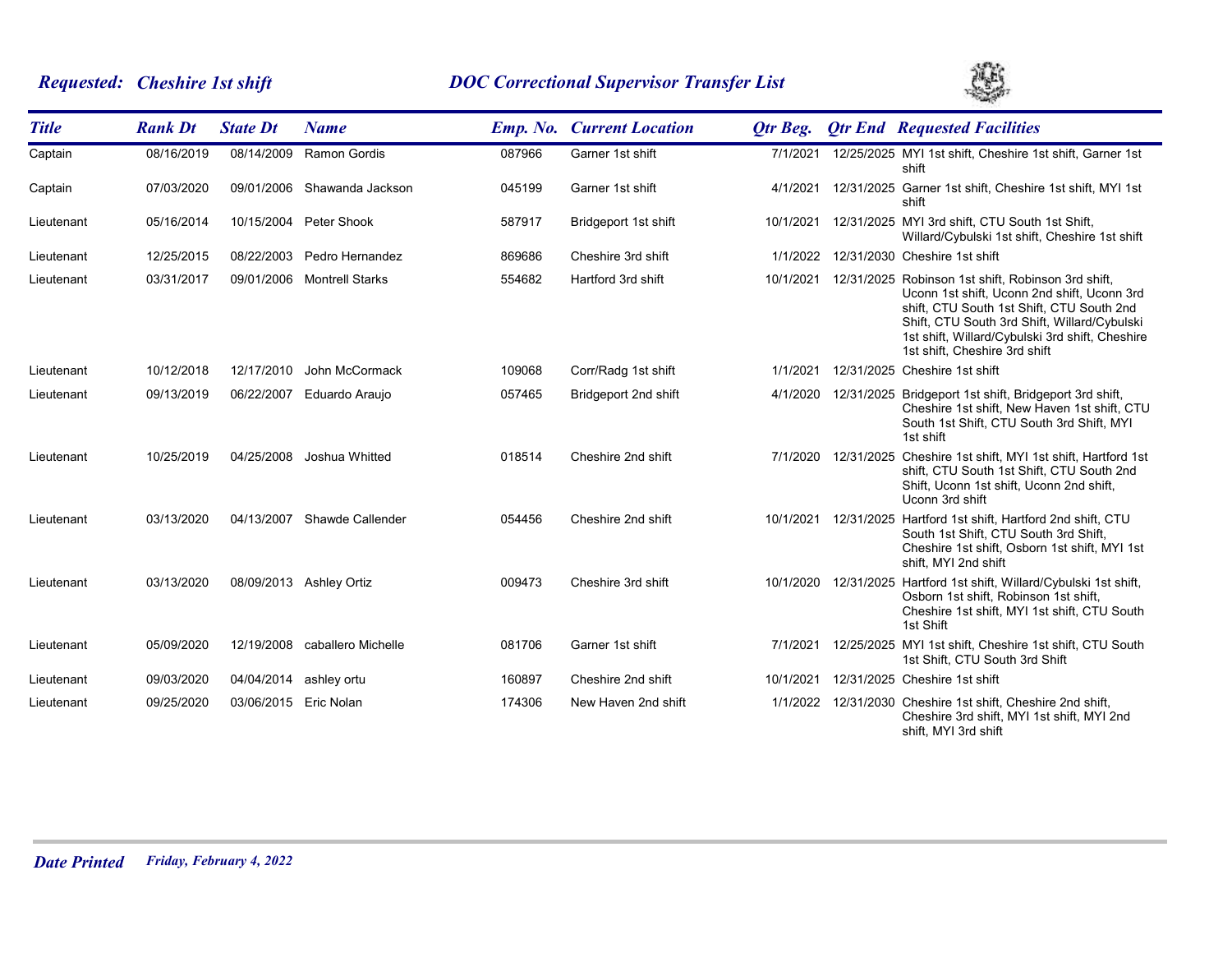# *Requested: Cheshire 2nd shift DOC Correctional Supervisor Transfer List*



| <b>Title</b> | <b>Rank Dt</b> | <b>State Dt</b> | Name         |        | <b>Emp. No. Current Location</b> | Otr Beg. | <b>Otr End Requested Facilities</b>                                                                                                                           |
|--------------|----------------|-----------------|--------------|--------|----------------------------------|----------|---------------------------------------------------------------------------------------------------------------------------------------------------------------|
| Lieutenant   | 06/07/2019     | 10/04/2013      | Beau Warrek  | 154219 | <b>Central Office</b>            | 7/1/2021 | 12/31/2025 Cheshire 2nd shift                                                                                                                                 |
| Lieutenant   | 09/13/2019     | 06/22/2007      | Jason Ramos  | 874859 | Garner 2nd shift                 |          | 1/1/2022 12/31/2030 Cheshire 2nd shift, Cheshire 3rd shift, MYI<br>2nd shift, MYI 3rd shift, CTU South 1st Shift,<br>CTU South 2nd Shift. CTU South 3rd Shift |
| Lieutenant   | 09/13/2019     | 10/04/2013      | Robert Maior | 084499 | Garner 2nd shift                 |          | 1/1/2022 12/31/2025 MYI 1st shift, MYI 2nd shift, MYI 3rd shift,<br>Cheshire 2nd shift                                                                        |
| Lieutenant   | 09/25/2020     | 03/06/2015      | Eric Nolan   | 174306 | New Haven 2nd shift              |          | 1/1/2022 12/31/2030 Cheshire 1st shift, Cheshire 2nd shift,<br>Cheshire 3rd shift, MYI 1st shift, MYI 2nd<br>shift. MYI 3rd shift                             |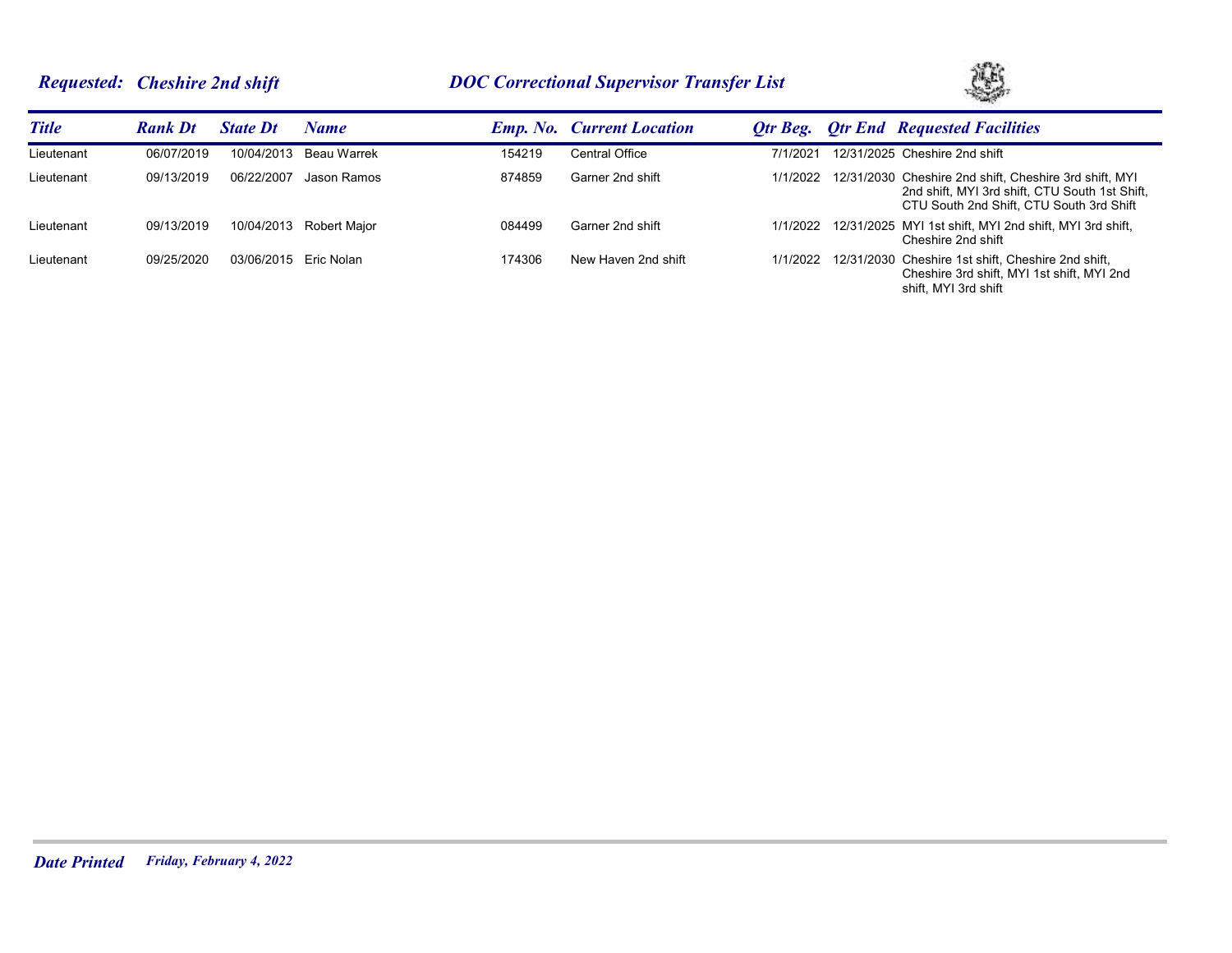# *Requested: Cheshire 3rd shift DOC Correctional Supervisor Transfer List*



| <b>Title</b> | <b>Rank Dt</b> | <b>State Dt</b>       | Name                   |        | <b>Emp. No.</b> Current Location | Otr Beg.  | <b>Otr End Requested Facilities</b>                                                                                                                                                                                                                                                |
|--------------|----------------|-----------------------|------------------------|--------|----------------------------------|-----------|------------------------------------------------------------------------------------------------------------------------------------------------------------------------------------------------------------------------------------------------------------------------------------|
| Lieutenant   | 03/31/2017     | 12/09/2005            | Kevin Omeara           | 034770 | Cheshire 2nd shift               | 1/1/2022  | 12/31/2025 Cheshire 3rd shift                                                                                                                                                                                                                                                      |
| Lieutenant   | 03/31/2017     | 09/01/2006            | <b>Montrell Starks</b> | 554682 | Hartford 3rd shift               | 10/1/2021 | 12/31/2025 Robinson 1st shift, Robinson 3rd shift,<br>Uconn 1st shift. Uconn 2nd shift. Uconn 3rd<br>shift, CTU South 1st Shift, CTU South 2nd<br>Shift, CTU South 3rd Shift, Willard/Cybulski<br>1st shift, Willard/Cybulski 3rd shift, Cheshire<br>1st shift, Cheshire 3rd shift |
| Lieutenant   | 09/13/2019     | 06/22/2007            | Jason Ramos            | 874859 | Garner 2nd shift                 | 1/1/2022  | 12/31/2030 Cheshire 2nd shift. Cheshire 3rd shift. MYI<br>2nd shift, MYI 3rd shift, CTU South 1st Shift,<br>CTU South 2nd Shift. CTU South 3rd Shift                                                                                                                               |
| Lieutenant   | 09/25/2020     | 03/06/2015 Eric Nolan |                        | 174306 | New Haven 2nd shift              | 1/1/2022  | 12/31/2030 Cheshire 1st shift, Cheshire 2nd shift,<br>Cheshire 3rd shift. MYI 1st shift. MYI 2nd<br>shift. MYI 3rd shift                                                                                                                                                           |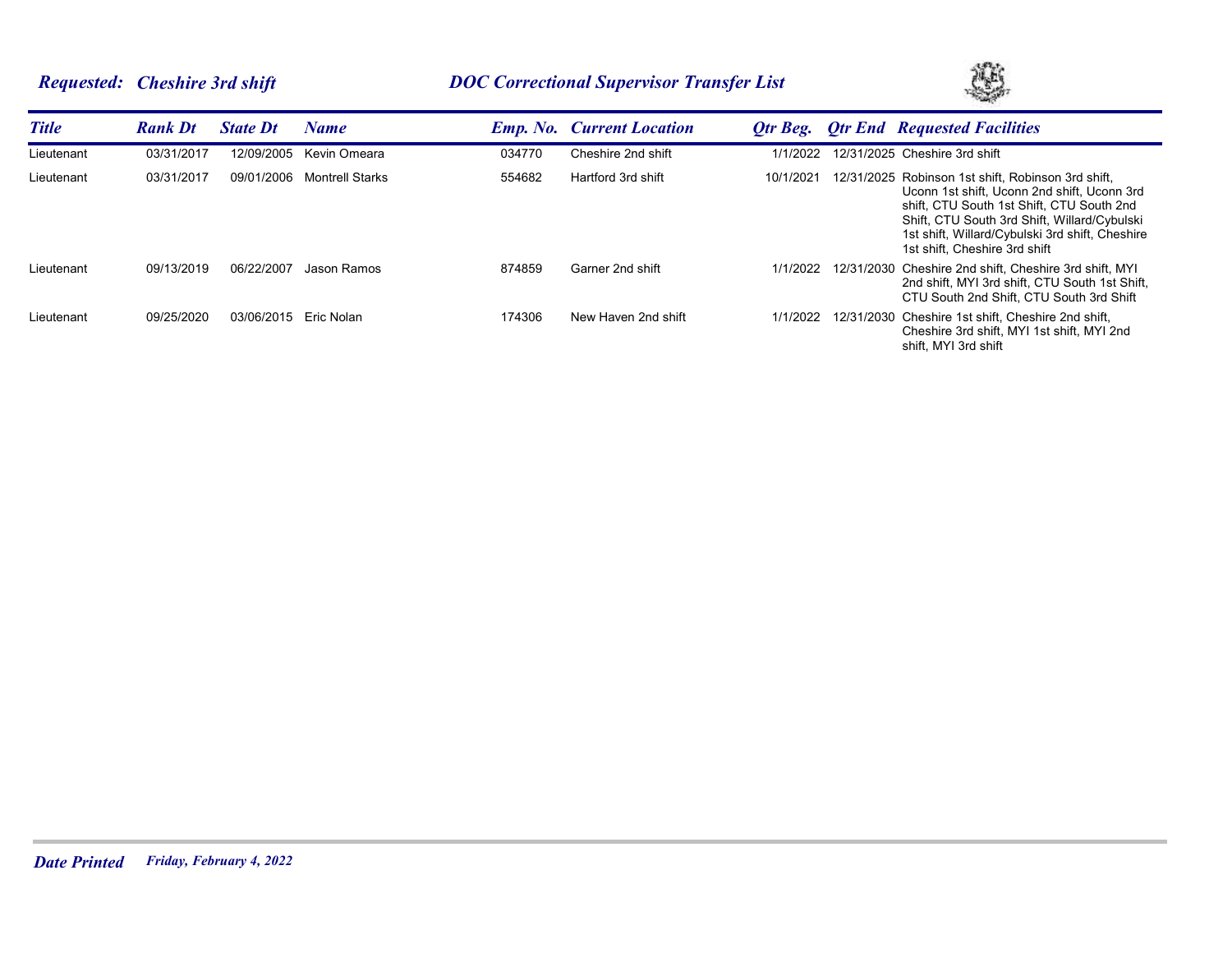# *Requested: Corr/Radg 1st shift DOC Correctional Supervisor Transfer List*



| <b>Title</b> | <b>Rank Dt</b> | <b>State Dt</b> | <b>Name</b>      |        | <b>Emp. No. Current Location</b> | Otr Beg.  | <b>Qtr End Requested Facilities</b>                                                                                                                                                                          |
|--------------|----------------|-----------------|------------------|--------|----------------------------------|-----------|--------------------------------------------------------------------------------------------------------------------------------------------------------------------------------------------------------------|
| Captain      | 09/25/2020     | 08/14/2009      | Scott Valliere   | 087749 | Corr/Radg 2nd shift              | 4/1/2021  | 12/31/2025 Corr/Radg 1st shift, Robinson 1st shift,<br>Robinson 2nd shift, Hartford 1st shift,<br>Hartford 2nd shift, McDgll/Wlkr 1st shift,<br>McDgll/Wlkr 2nd shift, Osborn 1st shift,<br>Osborn 2nd shift |
| Lieutenant   | 09/14/2018     | 01/18/2008      | Michael Pearson  | 066319 | Corr/Radg 2nd shift              | 10/1/2021 | 12/31/2025 Corr/Radg 1st shift                                                                                                                                                                               |
| Lieutenant   | 06/05/2020     | 12/13/2013      | Maura Atkinson   | 156938 | Corr/Radg 2nd shift              | 7/1/2021  | 12/31/2025 Corr/Radg 1st shift                                                                                                                                                                               |
| Lieutenant   | 07/03/2020     | 04/04/2014      | Matthew St. Jean | 160943 | Corr/Radg 2nd shift              | 10/1/2021 | 12/31/2025 Corr/Radg 1st shift                                                                                                                                                                               |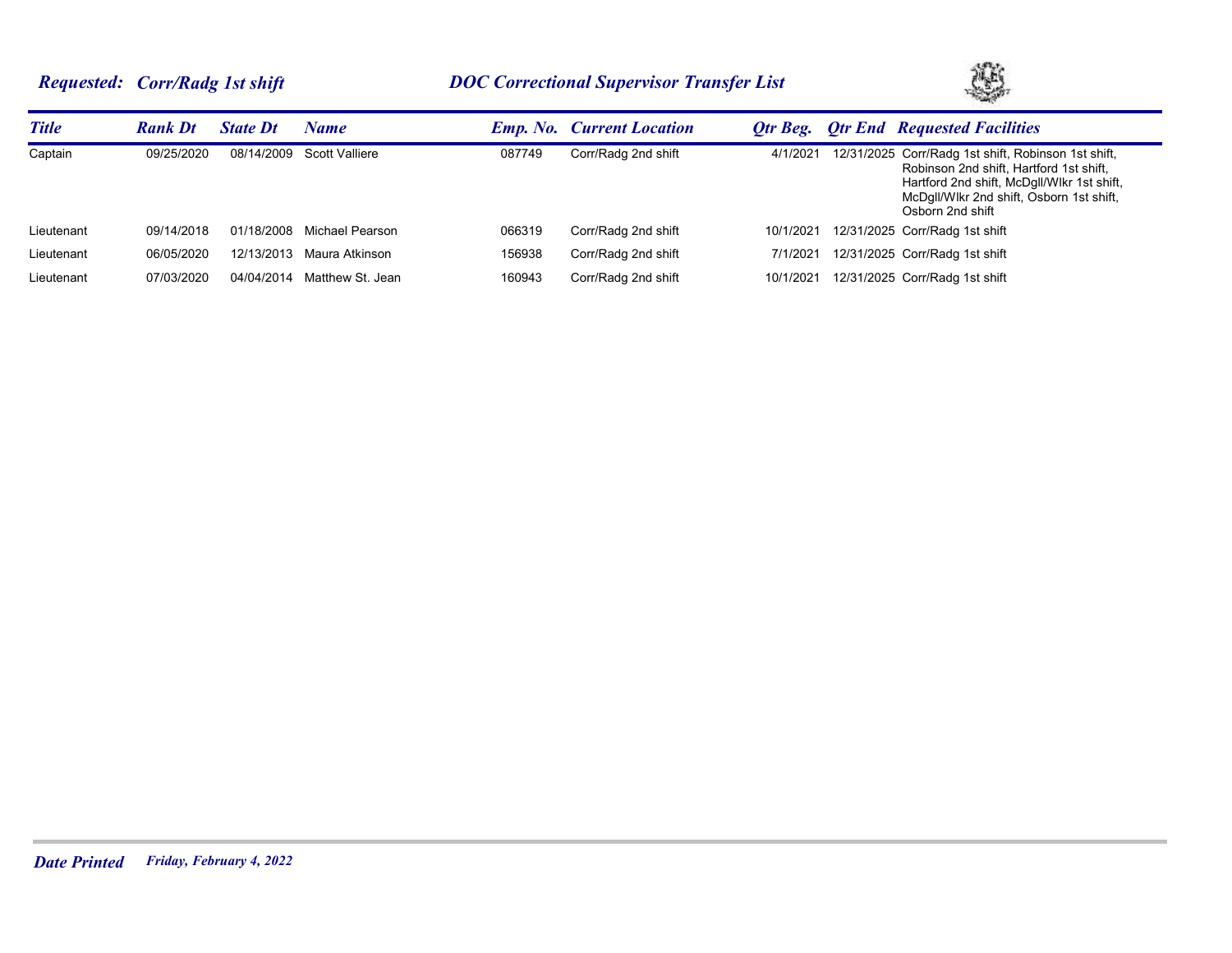|              | <b>Requested: Corr/Radg 2nd shift</b> |                 | <b>DOC Correctional Supervisor Transfer List</b> |  |                                     | Œ, |  |                                              |
|--------------|---------------------------------------|-----------------|--------------------------------------------------|--|-------------------------------------|----|--|----------------------------------------------|
| <b>Title</b> | <b>Rank Dt</b>                        | <b>State Dt</b> | Name                                             |  | <b>Emp. No. Current Location</b>    |    |  | <b>Qtr Beg. Qtr End Requested Facilities</b> |
|              |                                       |                 |                                                  |  | No Records For the Requested Choice |    |  |                                              |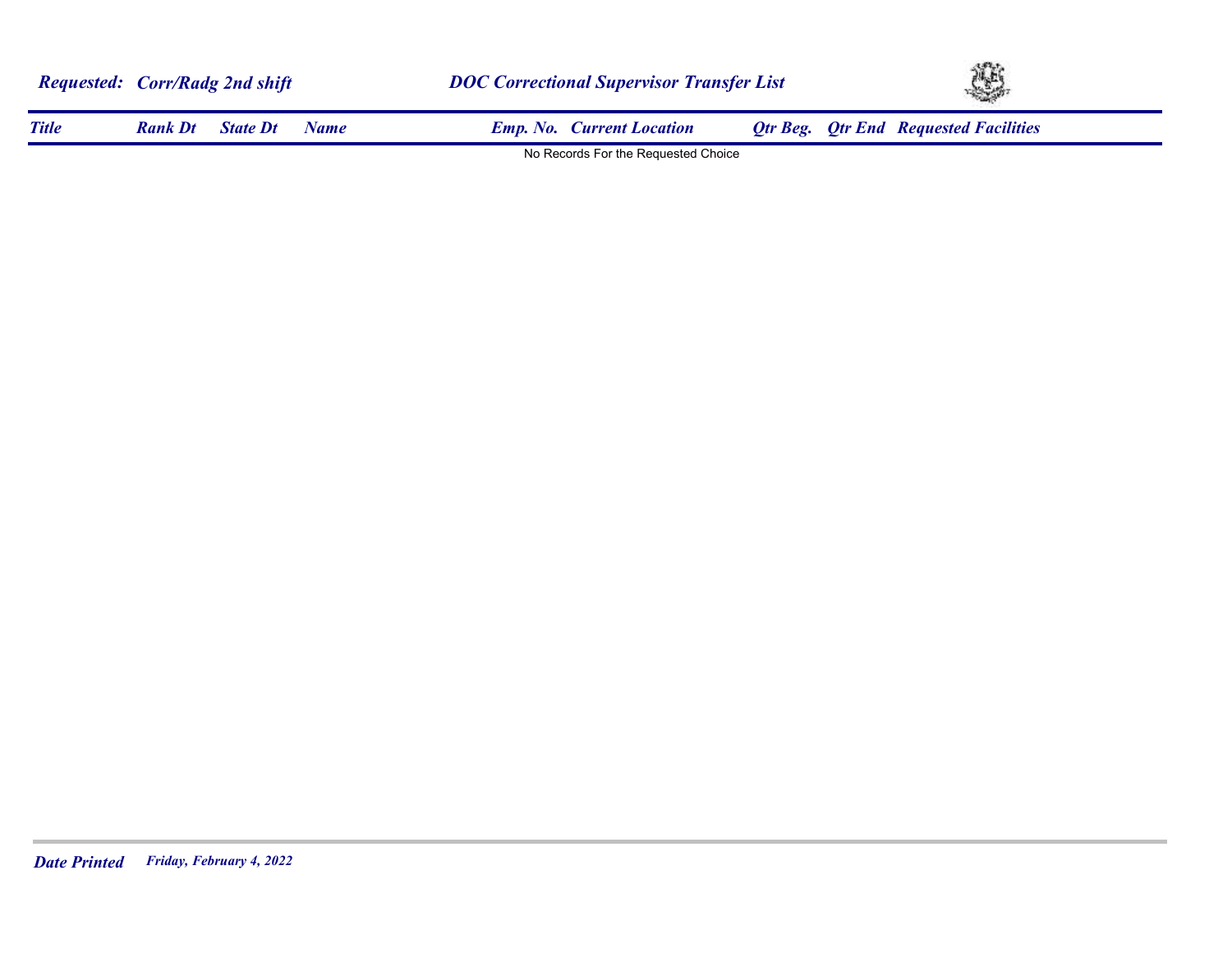|              | <b>Requested: Corr/Radg 3rd shift</b> |                 |             | <b>DOC Correctional Supervisor Transfer List</b> |  |  | Œ,                                           |  |  |
|--------------|---------------------------------------|-----------------|-------------|--------------------------------------------------|--|--|----------------------------------------------|--|--|
| <b>Title</b> | <b>Rank Dt</b>                        | <b>State Dt</b> | <b>Name</b> | <b>Emp. No. Current Location</b>                 |  |  | <b>Qtr Beg. Qtr End Requested Facilities</b> |  |  |
|              |                                       |                 |             | No Records For the Requested Choice              |  |  |                                              |  |  |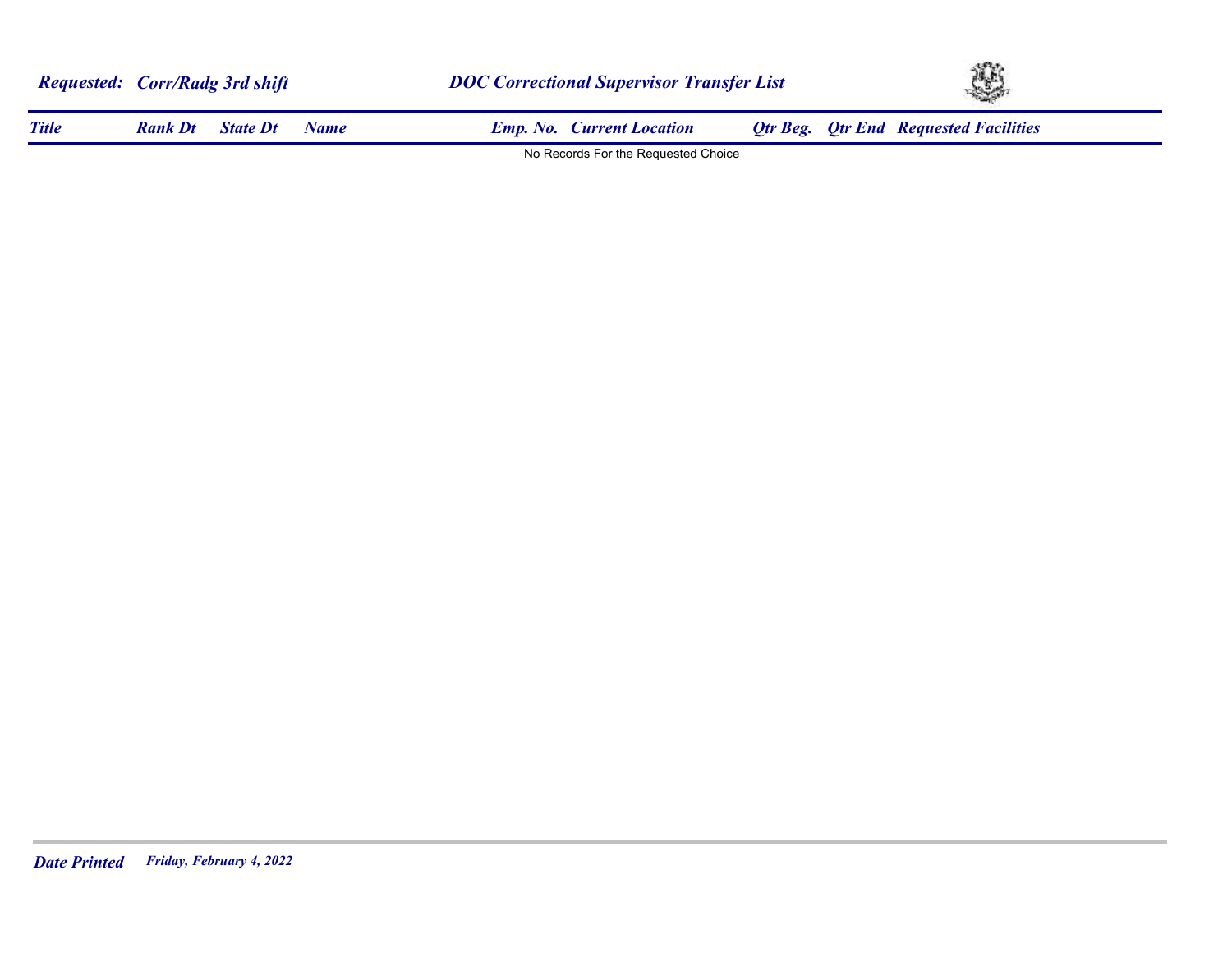# *Requested: CTU South 1st Shift DOC Correctional Supervisor Transfer List*



| <b>Title</b> | <b>Rank Dt</b> | <b>State Dt</b>       | <b>Name</b>                 |        | <b>Emp. No. Current Location</b> | Otr Beg.  | <b>Qtr End Requested Facilities</b>                                                                                                                                                                                                                                                |
|--------------|----------------|-----------------------|-----------------------------|--------|----------------------------------|-----------|------------------------------------------------------------------------------------------------------------------------------------------------------------------------------------------------------------------------------------------------------------------------------------|
| Captain      | 08/16/2019     | 11/12/2004 fred oneil |                             | 020671 | Willard/Cybulski 1st shift       | 7/1/2021  | 12/31/2025 Willard/Cybulski 1st shift, Uconn 1st shift,<br>Uconn 2nd shift, Uconn 3rd shift, CTU South<br>1st Shift, CTU South 2nd Shift, CTU South<br>3rd Shift                                                                                                                   |
| Captain      | 08/16/2019     | 01/18/2008            | Julie-Ann Stewart           | 066200 | MYI 1st shift                    | 10/1/2021 | 12/31/2025 CTU South 1st Shift, Uconn 1st shift, MYI<br>1st shift                                                                                                                                                                                                                  |
| Captain      | 10/11/2019     |                       | 11/10/2006 Brane Blackstock | 049269 | Cheshire 1st shift               | 7/1/2021  | 12/31/2025 MYI 1st shift, Hartford 1st shift,<br>Willard/Cybulski 1st shift, CTU South 1st<br>Shift, Uconn 1st shift                                                                                                                                                               |
| Captain      | 11/22/2019     |                       | 04/25/2008 Deborah Charron  | 069821 | Robinson 1st shift               | 1/1/2021  | 12/31/2025 Robinson 2nd shift, Uconn 1st shift, MYI 1st<br>shift, CTU South 1st Shift, York 1st shift,<br>Brooklyn 1st shift                                                                                                                                                       |
| Captain      | 06/19/2020     |                       | 02/20/2004 Michael Masse    | 005978 | McDgll/Wlkr 1st shift            | 1/1/2022  | 12/31/2030 Robinson 1st shift, Willard/Cybulski 1st shift,<br>Uconn 1st shift, CTU South 1st Shift                                                                                                                                                                                 |
| Lieutenant   | 05/16/2014     |                       | 10/15/2004 Peter Shook      | 587917 | Bridgeport 1st shift             | 10/1/2021 | 12/31/2025 MYI 3rd shift, CTU South 1st Shift,<br>Willard/Cybulski 1st shift, Cheshire 1st shift                                                                                                                                                                                   |
| Lieutenant   | 07/25/2014     | 08/22/2003            | John McCormack              | 869689 | CTU South 3rd Shift              | 4/1/2020  | 12/31/2025 CTU South 1st Shift, Willard/Cybulski 1st<br>shift, Uconn 1st shift, Uconn 3rd shift                                                                                                                                                                                    |
| Lieutenant   | 10/31/2014     | 11/10/2006            | Jason Miranda               | 049392 | Bridgeport 1st shift             | 1/1/2022  | 12/31/2030 CTU South 1st Shift, CTU South 2nd Shift                                                                                                                                                                                                                                |
| Lieutenant   | 06/12/2015     |                       | 10/31/2003 Brian LaPila     | 000904 | Cheshire 1st shift               | 1/1/2020  | 12/31/2025 CTU South 1st Shift, CTU South 3rd Shift                                                                                                                                                                                                                                |
| Lieutenant   | 07/24/2015     | 02/20/2004 Gary Gray  |                             | 005999 | MYI 1st shift                    |           | 1/1/2022 12/31/2030 CTU South 1st Shift, CTU South 3rd Shift,<br>Uconn 1st shift, Uconn 3rd shift                                                                                                                                                                                  |
| Lieutenant   | 03/31/2017     |                       | 09/01/2006 Montrell Starks  | 554682 | Hartford 3rd shift               | 10/1/2021 | 12/31/2025 Robinson 1st shift, Robinson 3rd shift,<br>Uconn 1st shift, Uconn 2nd shift, Uconn 3rd<br>shift, CTU South 1st Shift, CTU South 2nd<br>Shift, CTU South 3rd Shift, Willard/Cybulski<br>1st shift, Willard/Cybulski 3rd shift, Cheshire<br>1st shift, Cheshire 3rd shift |
| Lieutenant   | 03/31/2017     |                       | 11/10/2006 Erin Darling     | 049330 | Cheshire 3rd shift               |           | 10/1/2020 12/31/2025 CTU South 1st Shift, CTU South 2nd Shift,<br>CTU South 3rd Shift, MYI 2nd shift, MYI 3rd<br>shift, Uconn 1st shift, Uconn 2nd shift,<br>Uconn 3rd shift                                                                                                       |
| Lieutenant   | 11/10/2017     |                       | 11/10/2006 Stephen Cross    | 049324 | Cheshire 3rd shift               | 7/1/2021  | 12/31/2025 MYI 1st shift, MYI 3rd shift, CTU South 3rd<br>Shift, CTU South 1st Shift                                                                                                                                                                                               |
| Lieutenant   | 08/17/2018     |                       | 11/10/2006 Michael Jasion   | 049264 | Hartford 1st shift               | 10/1/2021 | 12/31/2025 Uconn 1st shift, Uconn 3rd shift, Robinson<br>1st shift, Willard/Cybulski 1st shift, CTU<br>South 1st Shift, CTU South 3rd Shift                                                                                                                                        |
| Lieutenant   | 06/07/2019     |                       | 12/02/2011 Terence Palmer   | 124227 | Osborn 1st shift                 | 10/1/2021 | 12/31/2025 Uconn 1st shift, CTU South 1st Shift, MYI<br>1st shift, Willard/Cybulski 1st shift, Robinson<br>1st shift                                                                                                                                                               |
| Lieutenant   | 06/07/2019     |                       | 02/07/2014 Kristal Mapp     | 159459 | CTU South 2nd Shift              | 1/1/2020  | 12/31/2025 CTU South 1st Shift                                                                                                                                                                                                                                                     |

*Date Printed Friday, February 4, 2022*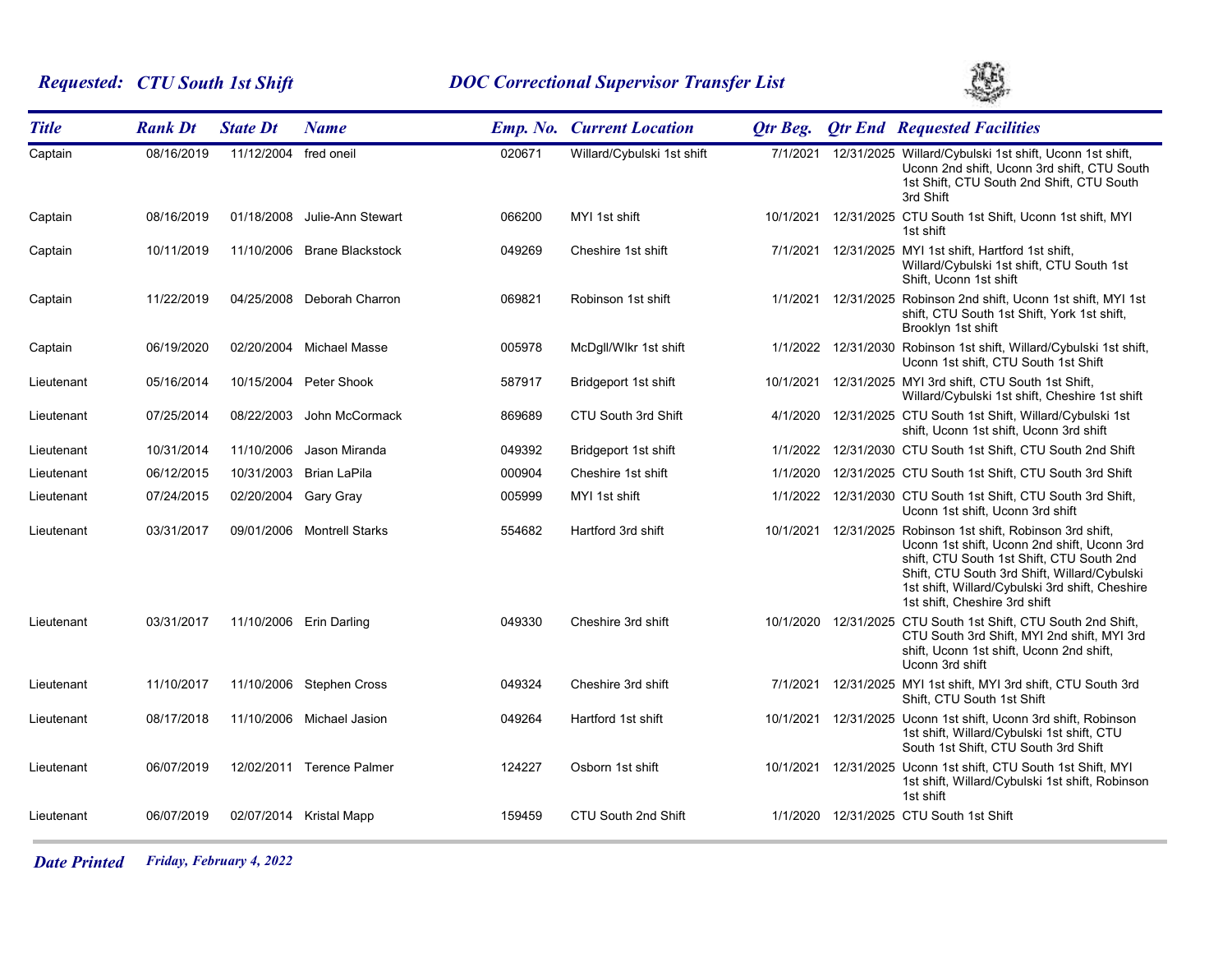# *Requested: CTU South 1st Shift DOC Correctional Supervisor Transfer List*



| <b>Title</b> | <b>Rank Dt</b> | <b>State Dt</b> | <b>Name</b>        |        | <b>Emp. No. Current Location</b> | Otr Beg.  |            | <b>Qtr End Requested Facilities</b>                                                                                                                                                                                          |
|--------------|----------------|-----------------|--------------------|--------|----------------------------------|-----------|------------|------------------------------------------------------------------------------------------------------------------------------------------------------------------------------------------------------------------------------|
| Lieutenant   | 09/13/2019     | 01/05/2007      | Nicole Clebowicz   | 050827 | Hartford 2nd shift               | 4/1/2021  |            | 12/31/2025 Hartford 1st shift, Hartford 3rd shift, MYI 1st<br>shift, MYI 2nd shift, MYI 3rd shift, CTU South<br>1st Shift, CTU South 2nd Shift, CTU South<br>3rd Shift, Uconn 1st shift, Uconn 2nd shift,<br>Uconn 3rd shift |
| Lieutenant   | 09/13/2019     | 06/22/2007      | Eduardo Araujo     | 057465 | Bridgeport 2nd shift             | 4/1/2020  | 12/31/2025 | Bridgeport 1st shift, Bridgeport 3rd shift,<br>Cheshire 1st shift, New Haven 1st shift, CTU<br>South 1st Shift, CTU South 3rd Shift, MYI<br>1st shift                                                                        |
| Lieutenant   | 09/13/2019     | 06/22/2007      | Jason Ramos        | 874859 | Garner 2nd shift                 | 1/1/2022  |            | 12/31/2030 Cheshire 2nd shift, Cheshire 3rd shift, MYI<br>2nd shift, MYI 3rd shift, CTU South 1st Shift,<br>CTU South 2nd Shift, CTU South 3rd Shift                                                                         |
| Lieutenant   | 09/13/2019     | 09/10/2010      | Madeline Herrera   | 104672 | Garner 1st shift                 | 4/1/2021  | 12/31/2025 | Bridgeport 1st shift, Bridgeport 3rd shift, CTU<br>South 1st Shift, CTU South 2nd Shift, CTU<br>South 3rd Shift                                                                                                              |
| Lieutenant   | 10/25/2019     | 04/25/2008      | Joshua Whitted     | 018514 | Cheshire 2nd shift               | 7/1/2020  | 12/31/2025 | Cheshire 1st shift, MYI 1st shift, Hartford 1st<br>shift, CTU South 1st Shift, CTU South 2nd<br>Shift, Uconn 1st shift, Uconn 2nd shift,<br>Uconn 3rd shift                                                                  |
| Lieutenant   | 12/06/2019     | 07/06/2006      | Decardo Owen       | 041602 | Cheshire 1st shift               | 7/1/2021  |            | 12/25/2025 MYI 1st shift, MYI 2nd shift, CTU South 1st<br>Shift, CTU South 2nd Shift                                                                                                                                         |
| Lieutenant   | 03/13/2020     | 04/13/2007      | Shawde Callender   | 054456 | Cheshire 2nd shift               | 10/1/2021 | 12/31/2025 | Hartford 1st shift, Hartford 2nd shift, CTU<br>South 1st Shift, CTU South 3rd Shift,<br>Cheshire 1st shift, Osborn 1st shift, MYI 1st<br>shift, MYI 2nd shift                                                                |
| Lieutenant   | 03/13/2020     | 08/09/2013      | Ashley Ortiz       | 009473 | Cheshire 3rd shift               | 10/1/2020 | 12/31/2025 | Hartford 1st shift, Willard/Cybulski 1st shift,<br>Osborn 1st shift, Robinson 1st shift,<br>Cheshire 1st shift, MYI 1st shift, CTU South<br>1st Shift                                                                        |
| Lieutenant   | 05/09/2020     | 12/19/2008      | caballero Michelle | 081706 | Garner 1st shift                 | 7/1/2021  | 12/25/2025 | MYI 1st shift, Cheshire 1st shift, CTU South<br>1st Shift, CTU South 3rd Shift                                                                                                                                               |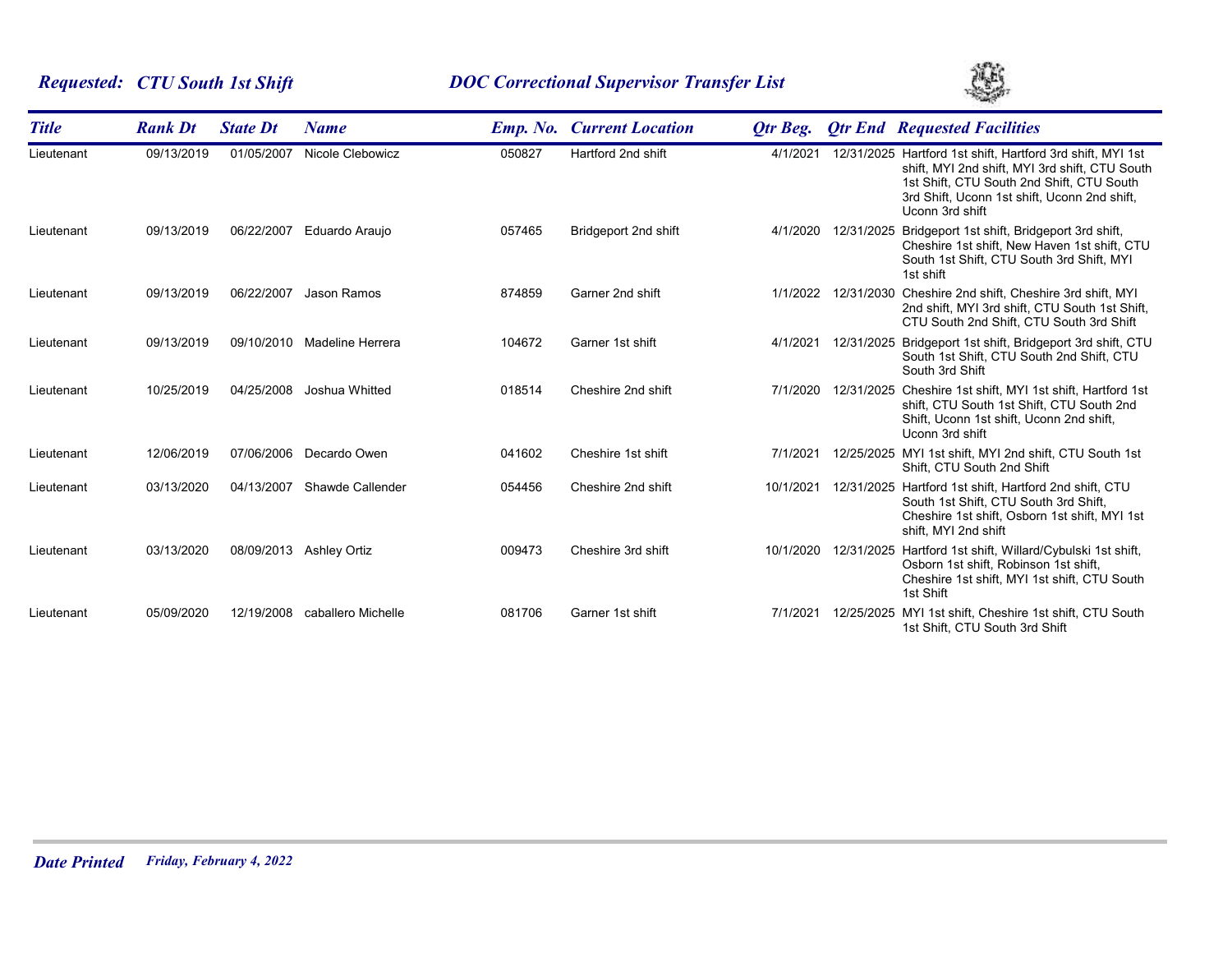# *Requested: CTU South 2nd Shift DOC Correctional Supervisor Transfer List*



| <b>Title</b> | <b>Rank Dt</b> | <b>State Dt</b>       | <b>Name</b>                 |        | <b>Emp. No. Current Location</b> | Otr Beg.  |            | <b>Qtr End Requested Facilities</b>                                                                                                                                                                                                                                                |
|--------------|----------------|-----------------------|-----------------------------|--------|----------------------------------|-----------|------------|------------------------------------------------------------------------------------------------------------------------------------------------------------------------------------------------------------------------------------------------------------------------------------|
| Captain      | 08/16/2019     | 11/12/2004 fred oneil |                             | 020671 | Willard/Cybulski 1st shift       | 7/1/2021  |            | 12/31/2025 Willard/Cybulski 1st shift, Uconn 1st shift,<br>Uconn 2nd shift, Uconn 3rd shift, CTU South<br>1st Shift, CTU South 2nd Shift, CTU South<br>3rd Shift                                                                                                                   |
| Lieutenant   | 10/31/2014     | 11/10/2006            | Jason Miranda               | 049392 | Bridgeport 1st shift             | 1/1/2022  |            | 12/31/2030 CTU South 1st Shift, CTU South 2nd Shift                                                                                                                                                                                                                                |
| Lieutenant   | 03/31/2017     |                       | 09/01/2006 Montrell Starks  | 554682 | Hartford 3rd shift               | 10/1/2021 |            | 12/31/2025 Robinson 1st shift, Robinson 3rd shift,<br>Uconn 1st shift, Uconn 2nd shift, Uconn 3rd<br>shift, CTU South 1st Shift, CTU South 2nd<br>Shift, CTU South 3rd Shift, Willard/Cybulski<br>1st shift, Willard/Cybulski 3rd shift, Cheshire<br>1st shift, Cheshire 3rd shift |
| Lieutenant   | 03/31/2017     | 11/10/2006            | Erin Darling                | 049330 | Cheshire 3rd shift               | 10/1/2020 |            | 12/31/2025 CTU South 1st Shift, CTU South 2nd Shift,<br>CTU South 3rd Shift, MYI 2nd shift, MYI 3rd<br>shift, Uconn 1st shift, Uconn 2nd shift,<br>Uconn 3rd shift                                                                                                                 |
| Lieutenant   | 06/07/2019     | 12/02/2011            | <b>Benjy Nichols</b>        | 124262 | Corr/Radg 2nd shift              | 1/1/2022  |            | 12/31/2030 York 2nd shift, Brooklyn 1st shift, Brooklyn<br>2nd shift, Brooklyn 3rd shift, CTU South 2nd<br>Shift, New Haven 1st shift                                                                                                                                              |
| Lieutenant   | 06/07/2019     |                       | 12/13/2013 Camelia Daniels  | 156791 | Corr/Radg 2nd shift              |           |            | 1/1/2022 12/31/2030 Brooklyn 2nd shift, York 2nd shift, York 3rd<br>shift, Uconn 2nd shift, CTU South 2nd Shift                                                                                                                                                                    |
| Lieutenant   | 09/13/2019     | 01/05/2007            | Nicole Clebowicz            | 050827 | Hartford 2nd shift               | 4/1/2021  |            | 12/31/2025 Hartford 1st shift, Hartford 3rd shift, MYI 1st<br>shift, MYI 2nd shift, MYI 3rd shift, CTU South<br>1st Shift, CTU South 2nd Shift, CTU South<br>3rd Shift, Uconn 1st shift, Uconn 2nd shift,<br>Uconn 3rd shift                                                       |
| Lieutenant   | 09/13/2019     | 06/22/2007            | Jason Ramos                 | 874859 | Garner 2nd shift                 | 1/1/2022  |            | 12/31/2030 Cheshire 2nd shift, Cheshire 3rd shift, MYI<br>2nd shift, MYI 3rd shift, CTU South 1st Shift,<br>CTU South 2nd Shift, CTU South 3rd Shift                                                                                                                               |
| Lieutenant   | 09/13/2019     |                       | 09/10/2010 Madeline Herrera | 104672 | Garner 1st shift                 | 4/1/2021  |            | 12/31/2025 Bridgeport 1st shift, Bridgeport 3rd shift, CTU<br>South 1st Shift, CTU South 2nd Shift, CTU<br>South 3rd Shift                                                                                                                                                         |
| Lieutenant   | 10/25/2019     | 04/25/2008            | Joshua Whitted              | 018514 | Cheshire 2nd shift               | 7/1/2020  | 12/31/2025 | Cheshire 1st shift, MYI 1st shift, Hartford 1st<br>shift, CTU South 1st Shift, CTU South 2nd<br>Shift, Uconn 1st shift, Uconn 2nd shift,<br>Uconn 3rd shift                                                                                                                        |
| Lieutenant   | 12/06/2019     | 07/06/2006            | Decardo Owen                | 041602 | Cheshire 1st shift               | 7/1/2021  | 12/25/2025 | MYI 1st shift, MYI 2nd shift, CTU South 1st<br>Shift, CTU South 2nd Shift                                                                                                                                                                                                          |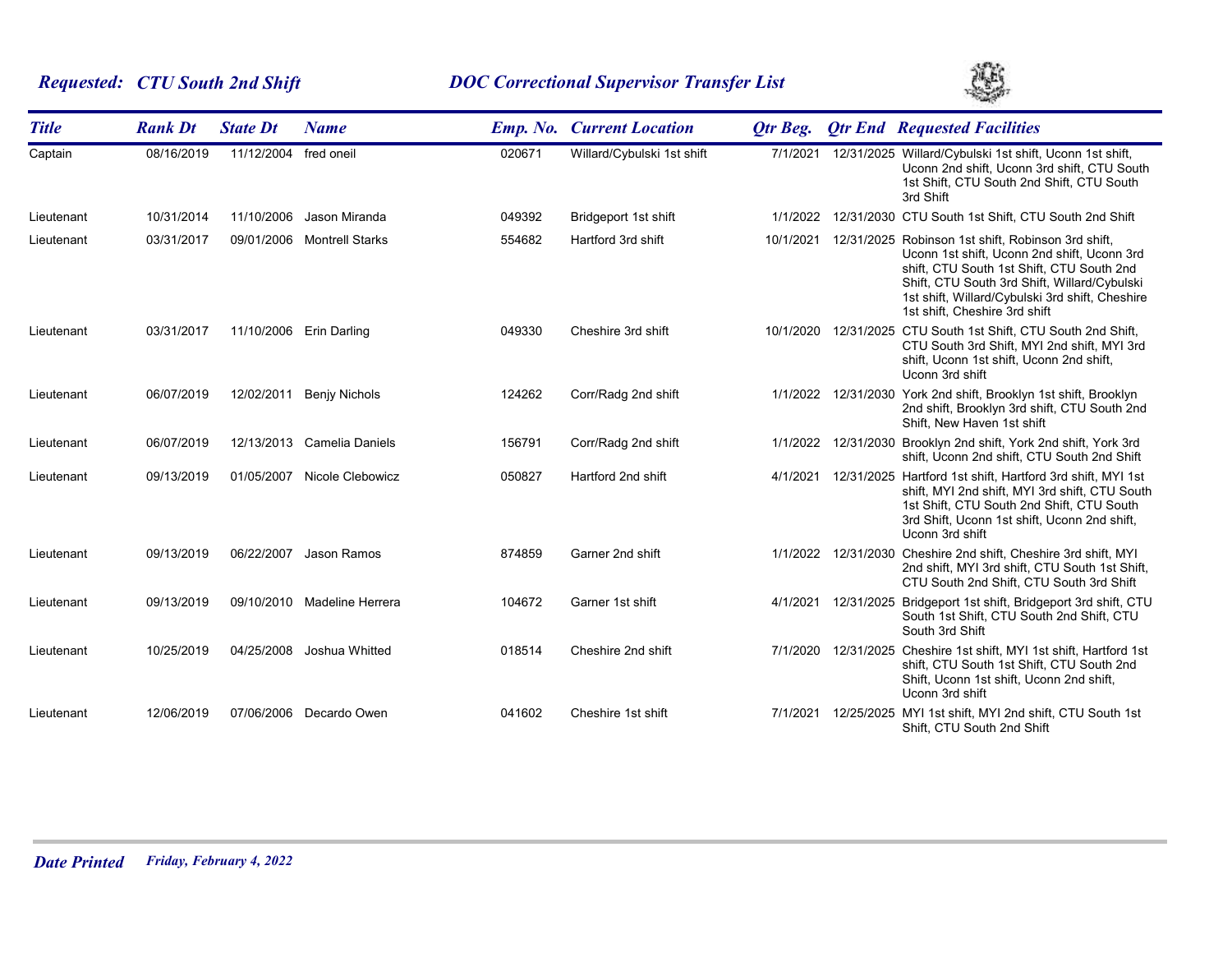# *Requested: CTU South 3rd Shift DOC Correctional Supervisor Transfer List*



| <b>Title</b> | <b>Rank Dt</b> | <b>State Dt</b>       | <b>Name</b>                 |        | <b>Emp. No. Current Location</b> | <b>Qtr Beg.</b> |                     | <b>Qtr End Requested Facilities</b>                                                                                                                                                                                                                                                |
|--------------|----------------|-----------------------|-----------------------------|--------|----------------------------------|-----------------|---------------------|------------------------------------------------------------------------------------------------------------------------------------------------------------------------------------------------------------------------------------------------------------------------------------|
| Captain      | 08/16/2019     | 11/12/2004 fred oneil |                             | 020671 | Willard/Cybulski 1st shift       | 7/1/2021        |                     | 12/31/2025 Willard/Cybulski 1st shift, Uconn 1st shift,<br>Uconn 2nd shift, Uconn 3rd shift, CTU South<br>1st Shift, CTU South 2nd Shift, CTU South<br>3rd Shift                                                                                                                   |
| Lieutenant   | 06/12/2015     | 10/31/2003            | Brian LaPila                | 000904 | Cheshire 1st shift               | 1/1/2020        |                     | 12/31/2025 CTU South 1st Shift, CTU South 3rd Shift                                                                                                                                                                                                                                |
| Lieutenant   | 07/24/2015     | 02/20/2004 Gary Gray  |                             | 005999 | MYI 1st shift                    |                 |                     | 1/1/2022 12/31/2030 CTU South 1st Shift, CTU South 3rd Shift,<br>Uconn 1st shift, Uconn 3rd shift                                                                                                                                                                                  |
| Lieutenant   | 03/31/2017     |                       | 09/01/2006 Montrell Starks  | 554682 | Hartford 3rd shift               | 10/1/2021       |                     | 12/31/2025 Robinson 1st shift, Robinson 3rd shift,<br>Uconn 1st shift, Uconn 2nd shift, Uconn 3rd<br>shift, CTU South 1st Shift, CTU South 2nd<br>Shift, CTU South 3rd Shift, Willard/Cybulski<br>1st shift, Willard/Cybulski 3rd shift, Cheshire<br>1st shift, Cheshire 3rd shift |
| Lieutenant   | 03/31/2017     |                       | 11/10/2006 Erin Darling     | 049330 | Cheshire 3rd shift               |                 |                     | 10/1/2020 12/31/2025 CTU South 1st Shift, CTU South 2nd Shift,<br>CTU South 3rd Shift, MYI 2nd shift, MYI 3rd<br>shift, Uconn 1st shift, Uconn 2nd shift,<br>Uconn 3rd shift                                                                                                       |
| Lieutenant   | 11/10/2017     |                       | 11/10/2006 Stephen Cross    | 049324 | Cheshire 3rd shift               | 7/1/2021        |                     | 12/31/2025 MYI 1st shift, MYI 3rd shift, CTU South 3rd<br>Shift, CTU South 1st Shift                                                                                                                                                                                               |
| Lieutenant   | 08/17/2018     |                       | 11/10/2006 Michael Jasion   | 049264 | Hartford 1st shift               | 10/1/2021       |                     | 12/31/2025 Uconn 1st shift, Uconn 3rd shift, Robinson<br>1st shift, Willard/Cybulski 1st shift, CTU<br>South 1st Shift, CTU South 3rd Shift                                                                                                                                        |
| Lieutenant   | 09/13/2019     |                       | 01/05/2007 Nicole Clebowicz | 050827 | Hartford 2nd shift               | 4/1/2021        |                     | 12/31/2025 Hartford 1st shift, Hartford 3rd shift, MYI 1st<br>shift, MYI 2nd shift, MYI 3rd shift, CTU South<br>1st Shift, CTU South 2nd Shift, CTU South<br>3rd Shift, Uconn 1st shift, Uconn 2nd shift,<br>Uconn 3rd shift                                                       |
| Lieutenant   | 09/13/2019     | 06/22/2007            | Eduardo Araujo              | 057465 | Bridgeport 2nd shift             |                 | 4/1/2020 12/31/2025 | Bridgeport 1st shift, Bridgeport 3rd shift,<br>Cheshire 1st shift, New Haven 1st shift, CTU<br>South 1st Shift, CTU South 3rd Shift, MYI<br>1st shift                                                                                                                              |
| Lieutenant   | 09/13/2019     | 06/22/2007            | Jason Ramos                 | 874859 | Garner 2nd shift                 |                 |                     | 1/1/2022 12/31/2030 Cheshire 2nd shift, Cheshire 3rd shift, MYI<br>2nd shift, MYI 3rd shift, CTU South 1st Shift,<br>CTU South 2nd Shift, CTU South 3rd Shift                                                                                                                      |
| Lieutenant   | 09/13/2019     |                       | 09/10/2010 Madeline Herrera | 104672 | Garner 1st shift                 | 4/1/2021        |                     | 12/31/2025 Bridgeport 1st shift, Bridgeport 3rd shift, CTU<br>South 1st Shift, CTU South 2nd Shift, CTU<br>South 3rd Shift                                                                                                                                                         |
| Lieutenant   | 03/13/2020     |                       | 04/13/2007 Shawde Callender | 054456 | Cheshire 2nd shift               | 10/1/2021       |                     | 12/31/2025 Hartford 1st shift, Hartford 2nd shift, CTU<br>South 1st Shift, CTU South 3rd Shift,<br>Cheshire 1st shift, Osborn 1st shift, MYI 1st<br>shift, MYI 2nd shift                                                                                                           |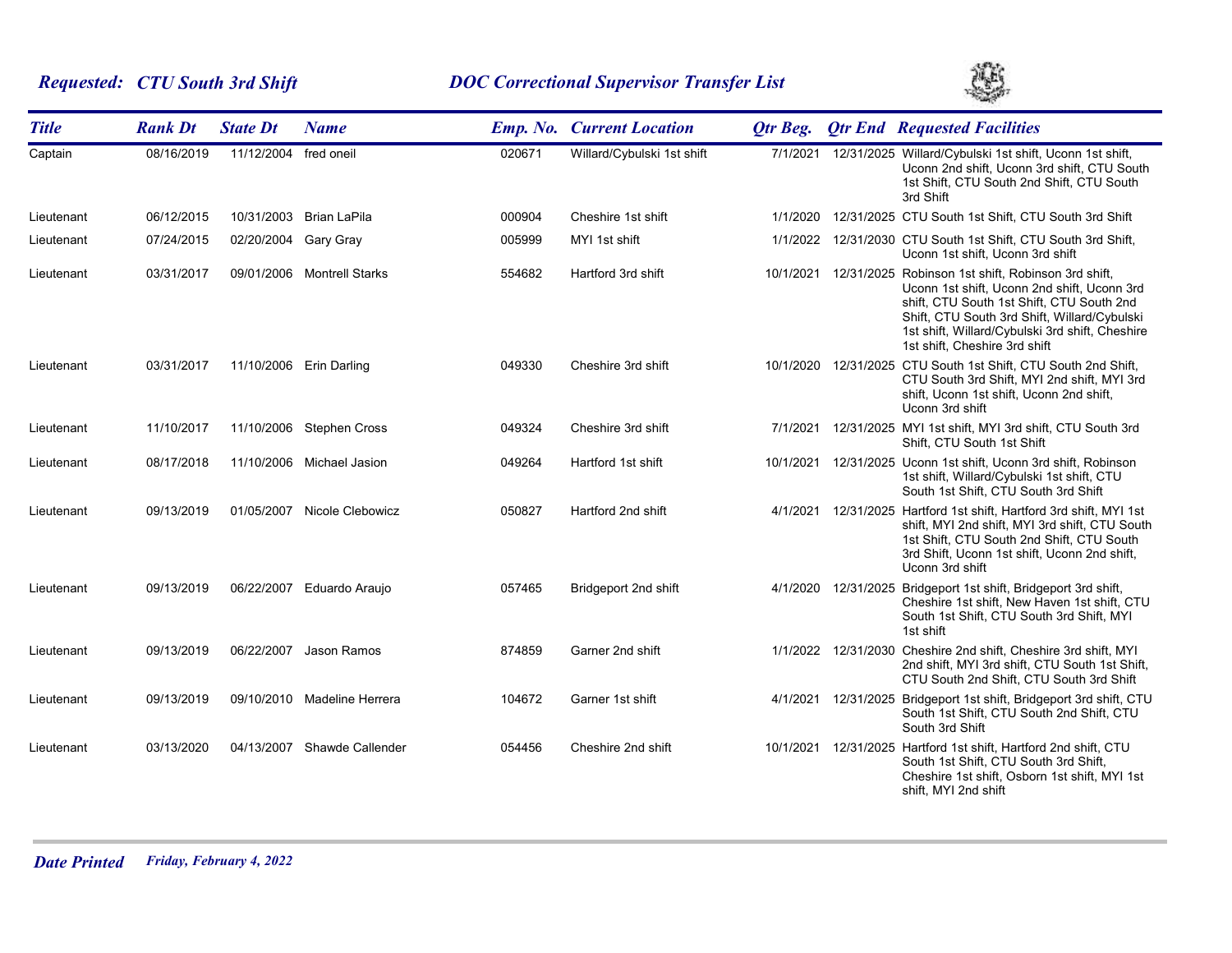|              | <b>Requested: CTU South 3rd Shift</b> |                 |                               | <b>DOC Correctional Supervisor Transfer List</b> |                                  |          | XB. |                                                                                           |
|--------------|---------------------------------------|-----------------|-------------------------------|--------------------------------------------------|----------------------------------|----------|-----|-------------------------------------------------------------------------------------------|
| <b>Title</b> | <b>Rank Dt</b>                        | <b>State Dt</b> | Name                          |                                                  | <b>Emp. No. Current Location</b> |          |     | <b>Otr Beg.</b> Otr End Requested Facilities                                              |
| Lieutenant   | 05/09/2020                            |                 | 12/19/2008 caballero Michelle | 081706                                           | Garner 1st shift                 | 7/1/2021 |     | 12/25/2025 MYI 1st shift, Cheshire 1st shift, CTU South<br>1st Shift, CTU South 3rd Shift |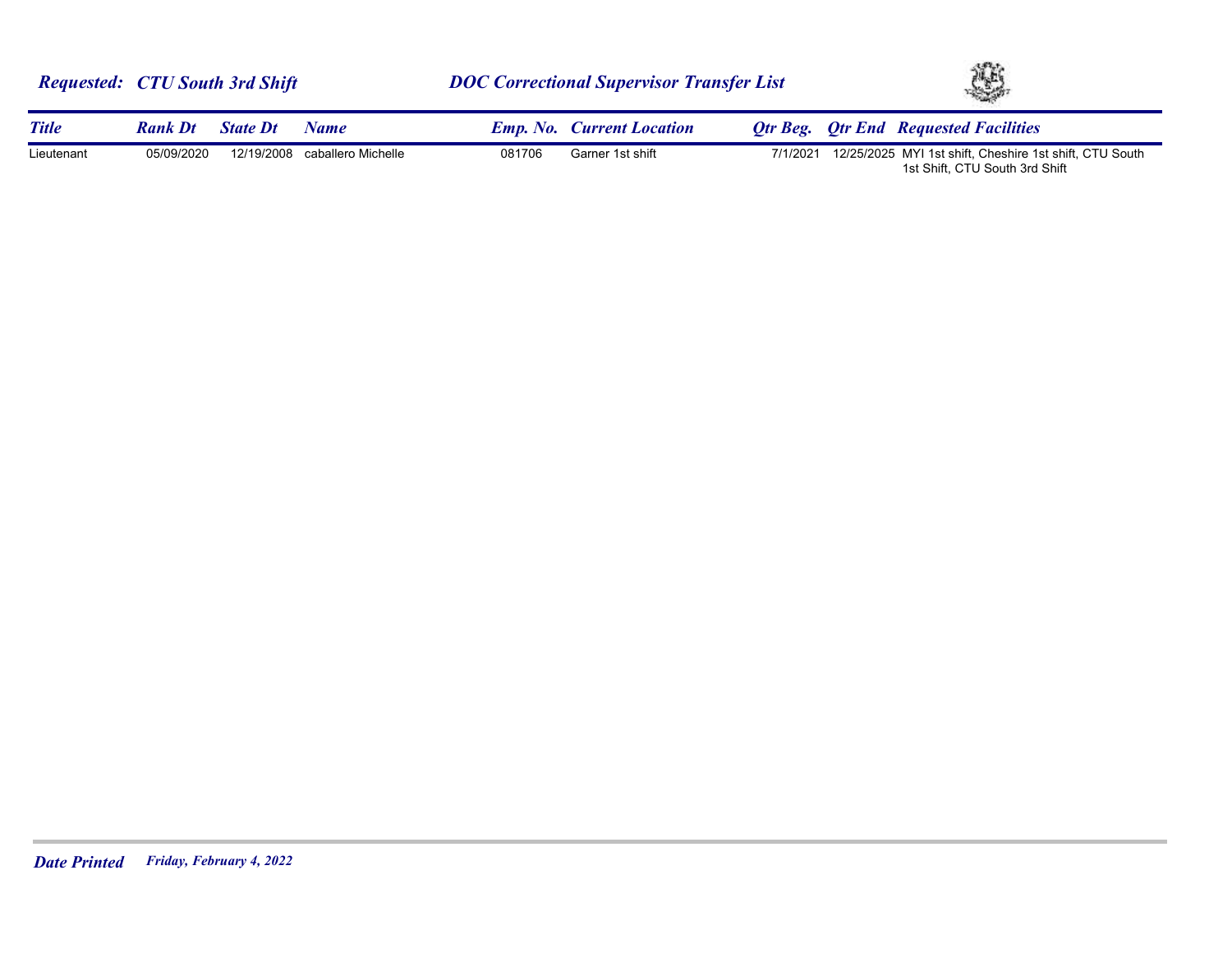

| <b>Title</b> | <b>Rank Dt</b> | <b>State Dt</b> | Name                        |        | <b>Emp. No. Current Location</b> |          | <b>Otr Beg.</b> Otr End Requested Facilities                      |
|--------------|----------------|-----------------|-----------------------------|--------|----------------------------------|----------|-------------------------------------------------------------------|
| Captain      | 08/16/2019     |                 | 08/14/2009 Ramon Gordis     | 087966 | Garner 1st shift                 | 7/1/2021 | 12/25/2025 MYI 1st shift, Cheshire 1st shift, Garner 1st<br>shift |
| Captain      | 07/03/2020     |                 | 09/01/2006 Shawanda Jackson | 045199 | Garner 1st shift                 | 4/1/2021 | 12/31/2025 Garner 1st shift, Cheshire 1st shift, MYI 1st<br>shift |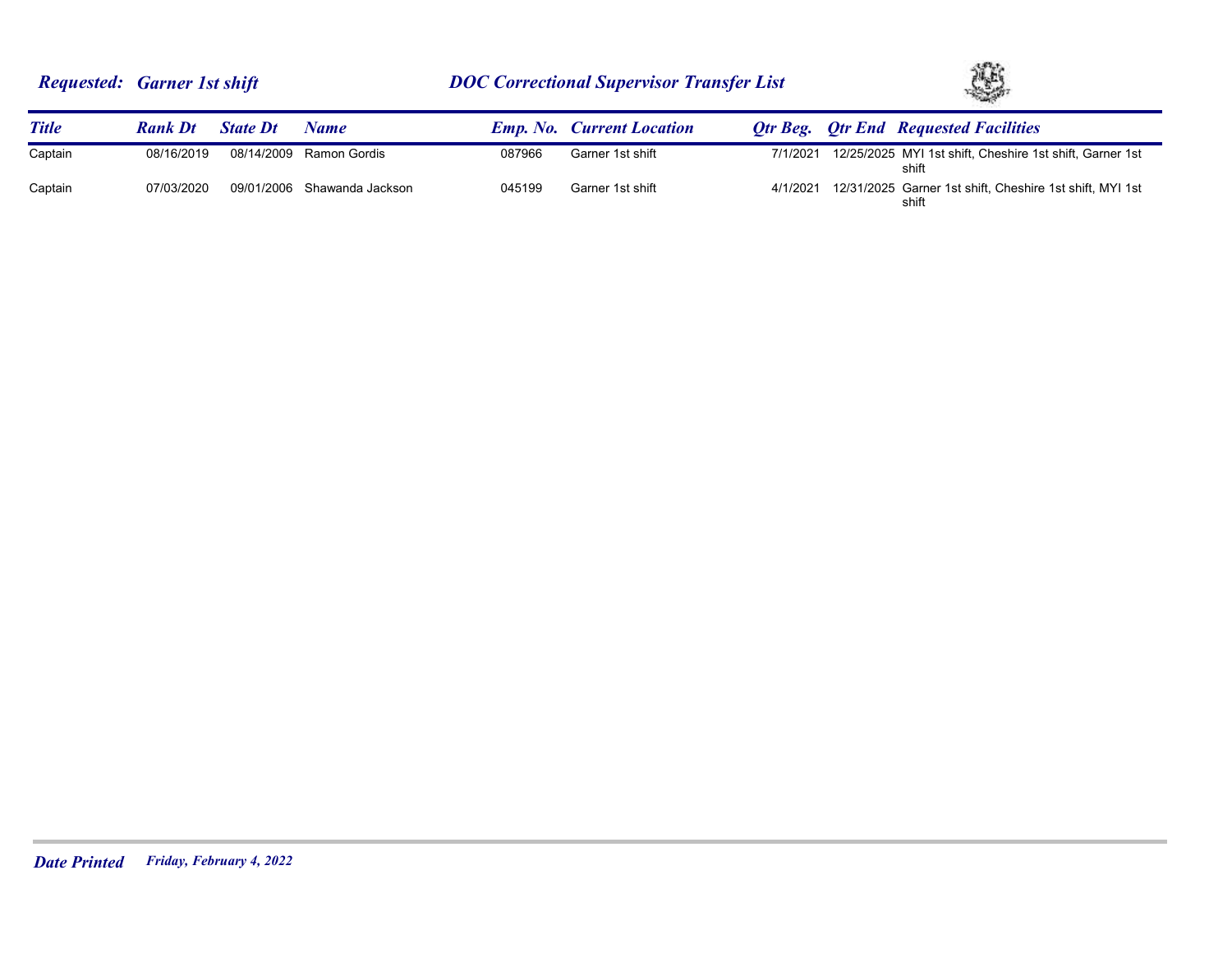|              | <b>Requested: Garner 2nd shift</b> |                 |      | <b>DOC Correctional Supervisor Transfer List</b> |                                     |  | Ą, |                                              |  |
|--------------|------------------------------------|-----------------|------|--------------------------------------------------|-------------------------------------|--|----|----------------------------------------------|--|
| <b>Title</b> | <b>Rank Dt</b>                     | <b>State Dt</b> | Name |                                                  | <b>Emp. No.</b> Current Location    |  |    | <b>Qtr Beg. Qtr End Requested Facilities</b> |  |
|              |                                    |                 |      |                                                  | No Records For the Requested Choice |  |    |                                              |  |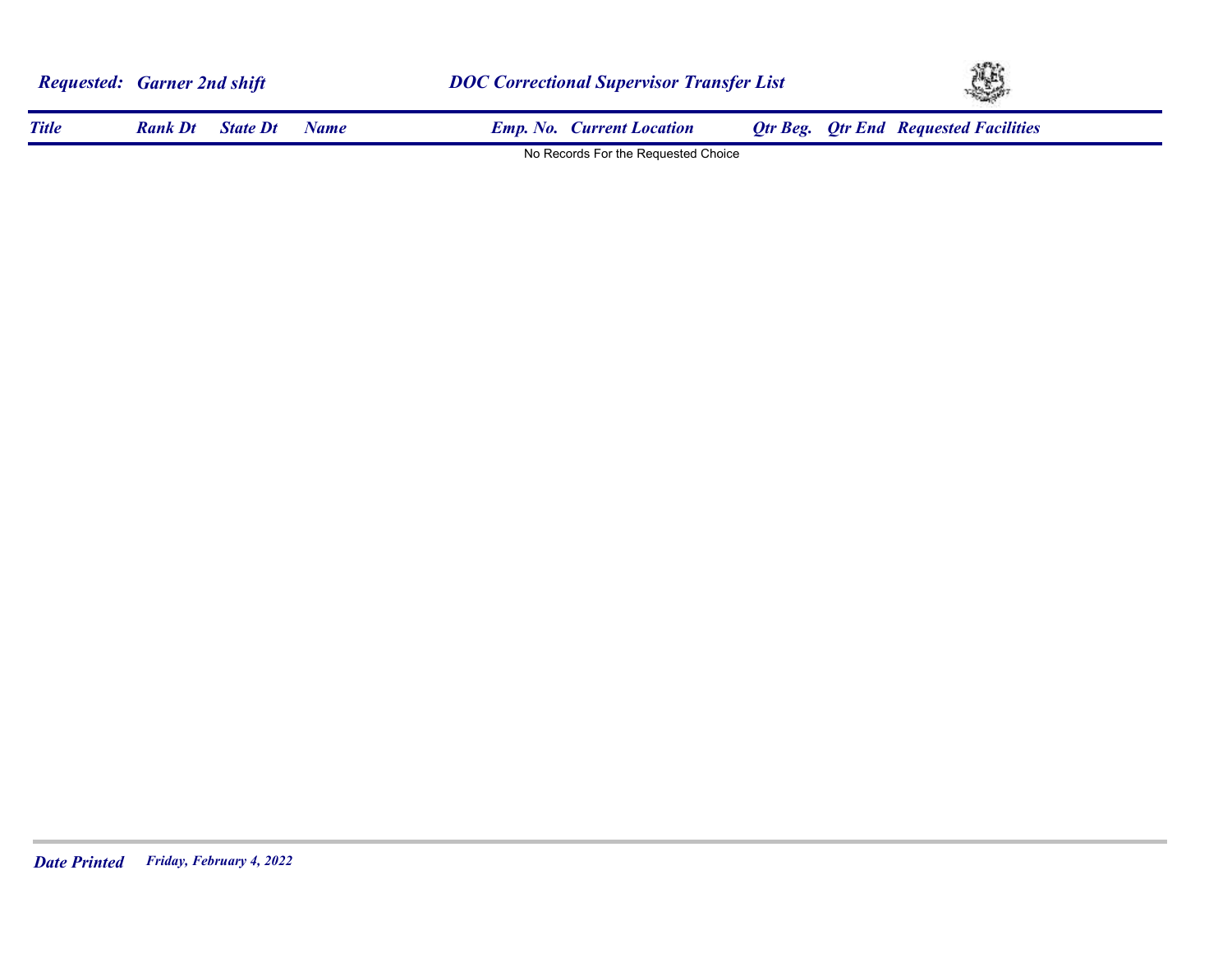|              | <b>Requested: Garner 3rd shift</b> |                 |      | <b>DOC Correctional Supervisor Transfer List</b> |                                     |  | $\mathbb{C}$ |                                              |  |
|--------------|------------------------------------|-----------------|------|--------------------------------------------------|-------------------------------------|--|--------------|----------------------------------------------|--|
| <b>Title</b> | <b>Rank Dt</b>                     | <b>State Dt</b> | Name |                                                  | <b>Emp. No. Current Location</b>    |  |              | <b>Qtr Beg. Qtr End Requested Facilities</b> |  |
|              |                                    |                 |      |                                                  | No Records For the Requested Choice |  |              |                                              |  |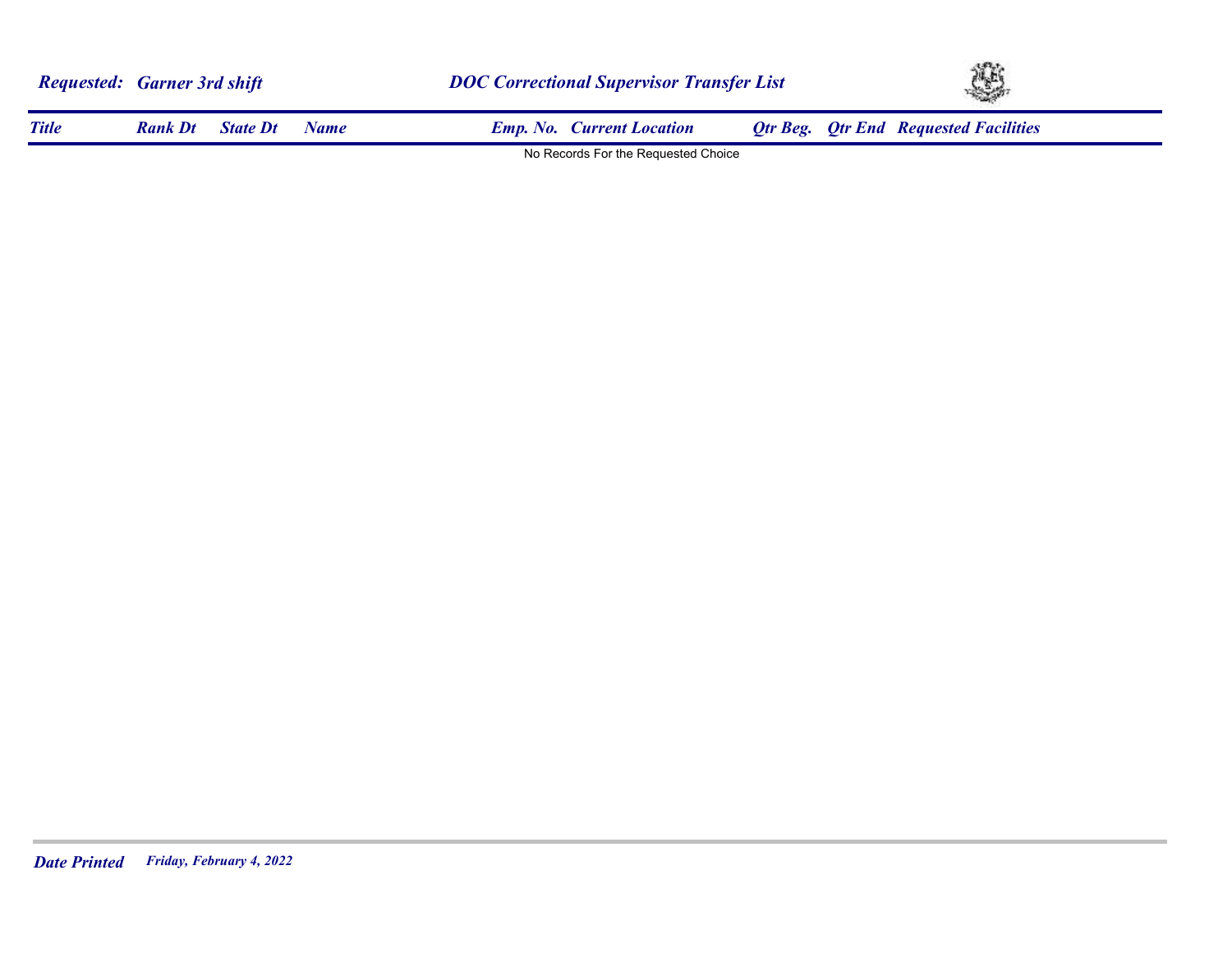# *Requested: Hartford 1st shift DOC Correctional Supervisor Transfer List*



| <b>Title</b> | <b>Rank Dt</b> | <b>State Dt</b> | <b>Name</b>                     |        | <b>Emp. No. Current Location</b> | <b>Qtr Beg.</b> | <b>Qtr End Requested Facilities</b>                                                                                                                                                                                          |
|--------------|----------------|-----------------|---------------------------------|--------|----------------------------------|-----------------|------------------------------------------------------------------------------------------------------------------------------------------------------------------------------------------------------------------------------|
| Captain      | 10/11/2019     |                 | 11/10/2006 Brane Blackstock     | 049269 | Cheshire 1st shift               | 7/1/2021        | 12/31/2025 MYI 1st shift, Hartford 1st shift,<br>Willard/Cybulski 1st shift, CTU South 1st<br>Shift, Uconn 1st shift                                                                                                         |
| Captain      | 04/24/2020     | 09/28/2007      | Chris Porylo                    | 063276 | Corr/Radg 1st shift              | 7/1/2021        | 12/31/2025 Hartford 1st shift, McDgll/Wlkr 1st shift                                                                                                                                                                         |
| Captain      | 09/25/2020     |                 | 08/14/2009 Scott Valliere       | 087749 | Corr/Radg 2nd shift              | 4/1/2021        | 12/31/2025 Corr/Radg 1st shift, Robinson 1st shift,<br>Robinson 2nd shift, Hartford 1st shift,<br>Hartford 2nd shift, McDgll/Wlkr 1st shift,<br>McDgll/Wlkr 2nd shift, Osborn 1st shift,<br>Osborn 2nd shift                 |
| Lieutenant   | 08/22/2014     | 07/18/2008      | John Dyson                      | 068039 | Cheshire 1st shift               | 4/1/2021        | 12/31/2025 Uconn 1st shift, Uconn 2nd shift, Uconn 3rd<br>shift, Hartford 1st shift                                                                                                                                          |
| Lieutenant   | 06/07/2019     |                 | 01/18/2008 Dustin Schold        | 066291 | Osborn 3rd shift                 | 1/1/2020        | 12/31/2025 Osborn 1st shift, Robinson 1st shift, Hartford<br>1st shift                                                                                                                                                       |
| Lieutenant   | 09/13/2019     |                 | 01/05/2007 Nicole Clebowicz     | 050827 | Hartford 2nd shift               | 4/1/2021        | 12/31/2025 Hartford 1st shift, Hartford 3rd shift, MYI 1st<br>shift, MYI 2nd shift, MYI 3rd shift, CTU South<br>1st Shift, CTU South 2nd Shift, CTU South<br>3rd Shift, Uconn 1st shift, Uconn 2nd shift,<br>Uconn 3rd shift |
| Lieutenant   | 09/13/2019     |                 | 09/10/2010 Thomas Titus         | 104597 | Corr/Radg 1st shift              |                 | 7/1/2021 12/31/2025 Hartford 1st shift, Willard/Cybulski 1st shift,<br>Willard/Cybulski 2nd shift, Willard/Cybulski<br>3rd shift                                                                                             |
| Lieutenant   | 09/13/2019     |                 | 12/17/2010 Mario Cardona        | 109107 | McDgll/Wlkr 1st shift            | 7/1/2021        | 12/31/2025 Willard/Cybulski 1st shift, Osborn 1st shift,<br>Robinson 1st shift, Hartford 1st shift                                                                                                                           |
| Lieutenant   | 10/25/2019     | 04/25/2008      | Joshua Whitted                  | 018514 | Cheshire 2nd shift               | 7/1/2020        | 12/31/2025 Cheshire 1st shift, MYI 1st shift, Hartford 1st<br>shift, CTU South 1st Shift, CTU South 2nd<br>Shift, Uconn 1st shift, Uconn 2nd shift,<br>Uconn 3rd shift                                                       |
| Lieutenant   | 10/25/2019     |                 | 06/14/2013 Casey Ramos          | 145320 | Hartford 2nd shift               | 10/1/2020       | 12/31/2025 Hartford 1st shift                                                                                                                                                                                                |
| Lieutenant   | 03/13/2020     |                 | 04/13/2007 Shawde Callender     | 054456 | Cheshire 2nd shift               | 10/1/2021       | 12/31/2025 Hartford 1st shift, Hartford 2nd shift, CTU<br>South 1st Shift, CTU South 3rd Shift,<br>Cheshire 1st shift, Osborn 1st shift, MYI 1st<br>shift, MYI 2nd shift                                                     |
| Lieutenant   | 03/13/2020     |                 | 08/09/2013 Ashley Ortiz         | 009473 | Cheshire 3rd shift               |                 | 10/1/2020 12/31/2025 Hartford 1st shift, Willard/Cybulski 1st shift,<br>Osborn 1st shift, Robinson 1st shift,<br>Cheshire 1st shift, MYI 1st shift, CTU South<br>1st Shift                                                   |
| Lieutenant   | 03/13/2020     |                 | 04/04/2014 Lyniesha Joe         | 160950 | Hartford 3rd shift               | 1/1/2021        | 12/31/2025 Hartford 1st shift, Hartford 2nd shift                                                                                                                                                                            |
| Lieutenant   | 07/03/2020     |                 | 03/06/2015 Agnieszka Kloskowska | 174269 | Hartford 3rd shift               |                 | 4/1/2021 12/31/2025 Hartford 1st shift, Hartford 2nd shift,<br>Willard/Cybulski 1st shift, Willard/Cybulski<br>2nd shift                                                                                                     |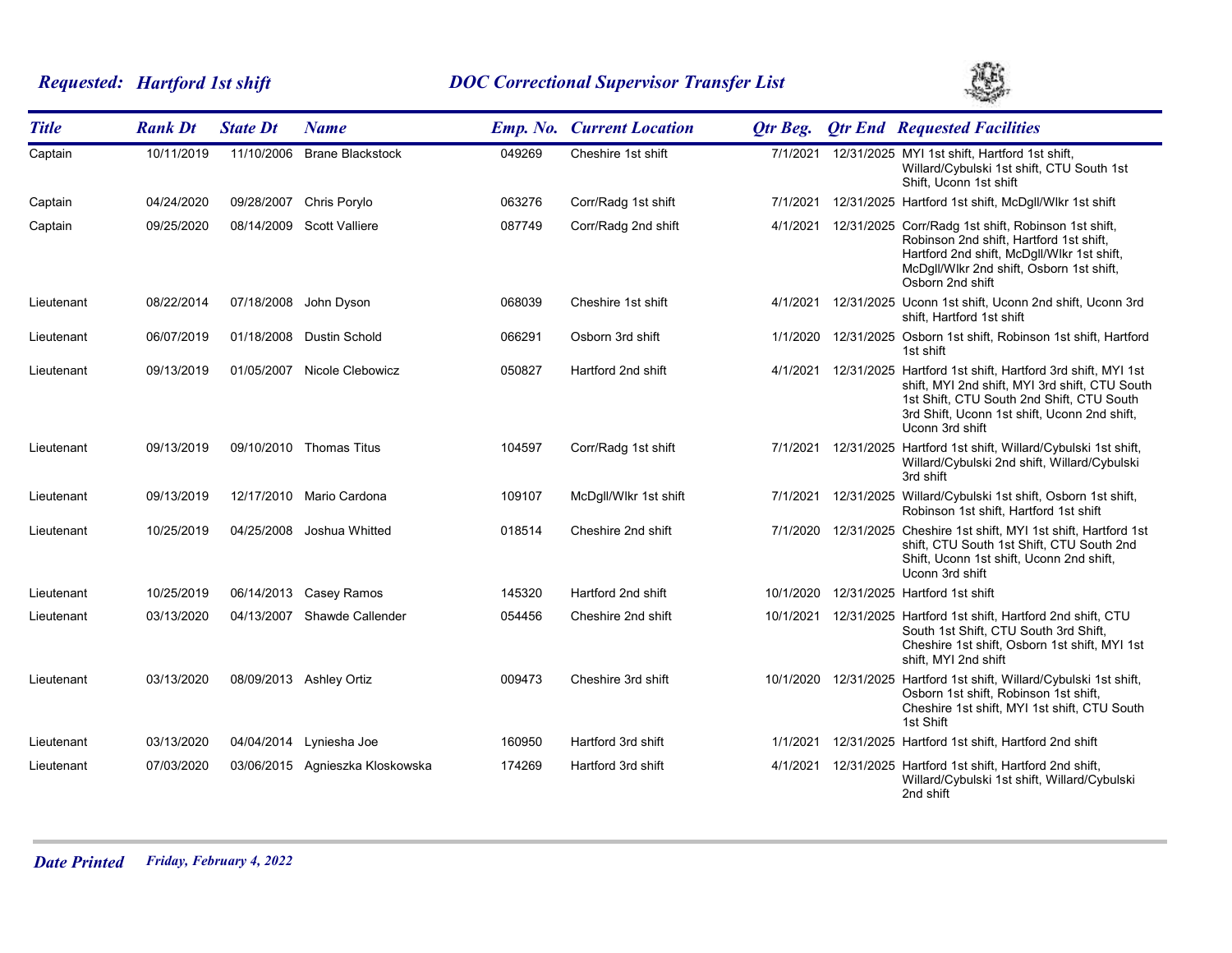|              | <b>Requested:</b> Hartford 1st shift |        | <b>DOC Correctional Supervisor Transfer List</b> | YS.                                                                      |  |
|--------------|--------------------------------------|--------|--------------------------------------------------|--------------------------------------------------------------------------|--|
| <b>Title</b> | <b>Rank Dt</b><br><b>State Dt</b>    | Name   | <b>Emp. No. Current Location</b>                 | <b>Qtr Beg. Qtr End Requested Facilities</b>                             |  |
| Lieutenant   | 09/28/2007 Jason Dunn<br>09/25/2020  | 063058 | New Haven 2nd shift<br>1/1/2022                  | 12/31/2030 Hartford 1st shift, Hartford 2nd shift, Hartford<br>3rd shift |  |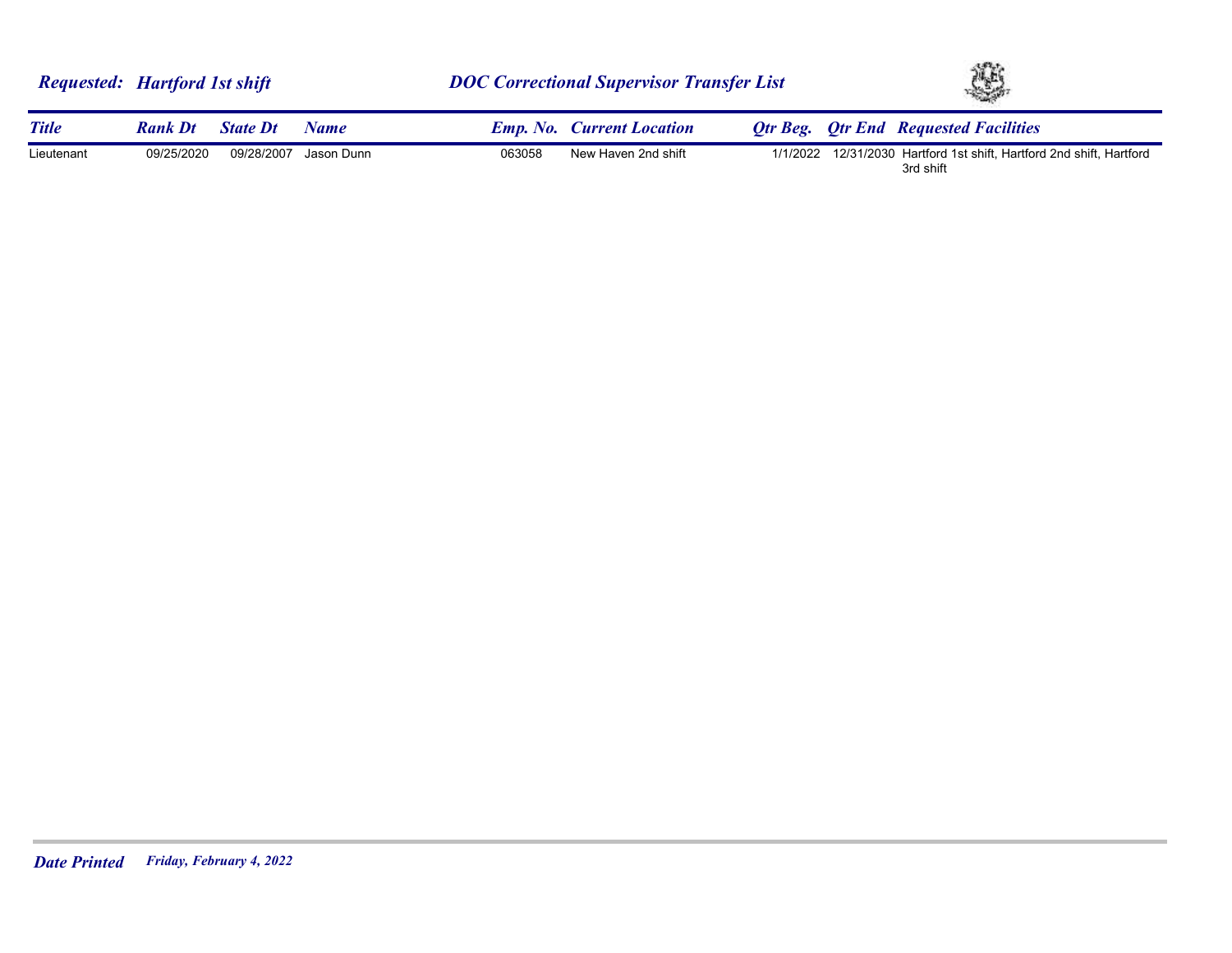# *Requested: Hartford 2nd shift DOC Correctional Supervisor Transfer List*



| <b>Title</b> | <b>Rank Dt</b> | <b>State Dt</b> | Name                  |        | <b>Emp. No. Current Location</b> | Otr Beg.  |            | <b>Otr End Requested Facilities</b>                                                                                                                                                               |
|--------------|----------------|-----------------|-----------------------|--------|----------------------------------|-----------|------------|---------------------------------------------------------------------------------------------------------------------------------------------------------------------------------------------------|
| Captain      | 09/25/2020     | 08/14/2009      | <b>Scott Valliere</b> | 087749 | Corr/Radg 2nd shift              | 4/1/2021  | 12/31/2025 | Corr/Radg 1st shift, Robinson 1st shift,<br>Robinson 2nd shift, Hartford 1st shift,<br>Hartford 2nd shift, McDgII/WIkr 1st shift,<br>McDgll/Wikr 2nd shift, Osborn 1st shift,<br>Osborn 2nd shift |
| Lieutenant   | 03/13/2020     | 04/13/2007      | Shawde Callender      | 054456 | Cheshire 2nd shift               | 10/1/2021 |            | 12/31/2025 Hartford 1st shift, Hartford 2nd shift, CTU<br>South 1st Shift, CTU South 3rd Shift,<br>Cheshire 1st shift, Osborn 1st shift, MYI 1st<br>shift, MYI 2nd shift                          |
| Lieutenant   | 03/13/2020     | 04/04/2014      | Lyniesha Joe          | 160950 | Hartford 3rd shift               | 1/1/2021  |            | 12/31/2025 Hartford 1st shift, Hartford 2nd shift                                                                                                                                                 |
| Lieutenant   | 07/03/2020     | 03/06/2015      | Agnieszka Kloskowska  | 174269 | Hartford 3rd shift               | 4/1/2021  |            | 12/31/2025 Hartford 1st shift, Hartford 2nd shift,<br>Willard/Cybulski 1st shift, Willard/Cybulski<br>2nd shift                                                                                   |
| Lieutenant   | 09/25/2020     | 09/28/2007      | Jason Dunn            | 063058 | New Haven 2nd shift              | 1/1/2022  |            | 12/31/2030 Hartford 1st shift, Hartford 2nd shift, Hartford<br>3rd shift                                                                                                                          |
| Lieutenant   | 12/18/2020     | 12/17/2010      | <b>Donald Raines</b>  | 108982 | Hartford 3rd shift               | 10/1/2021 |            | 12/31/2025 Hartford 2nd shift                                                                                                                                                                     |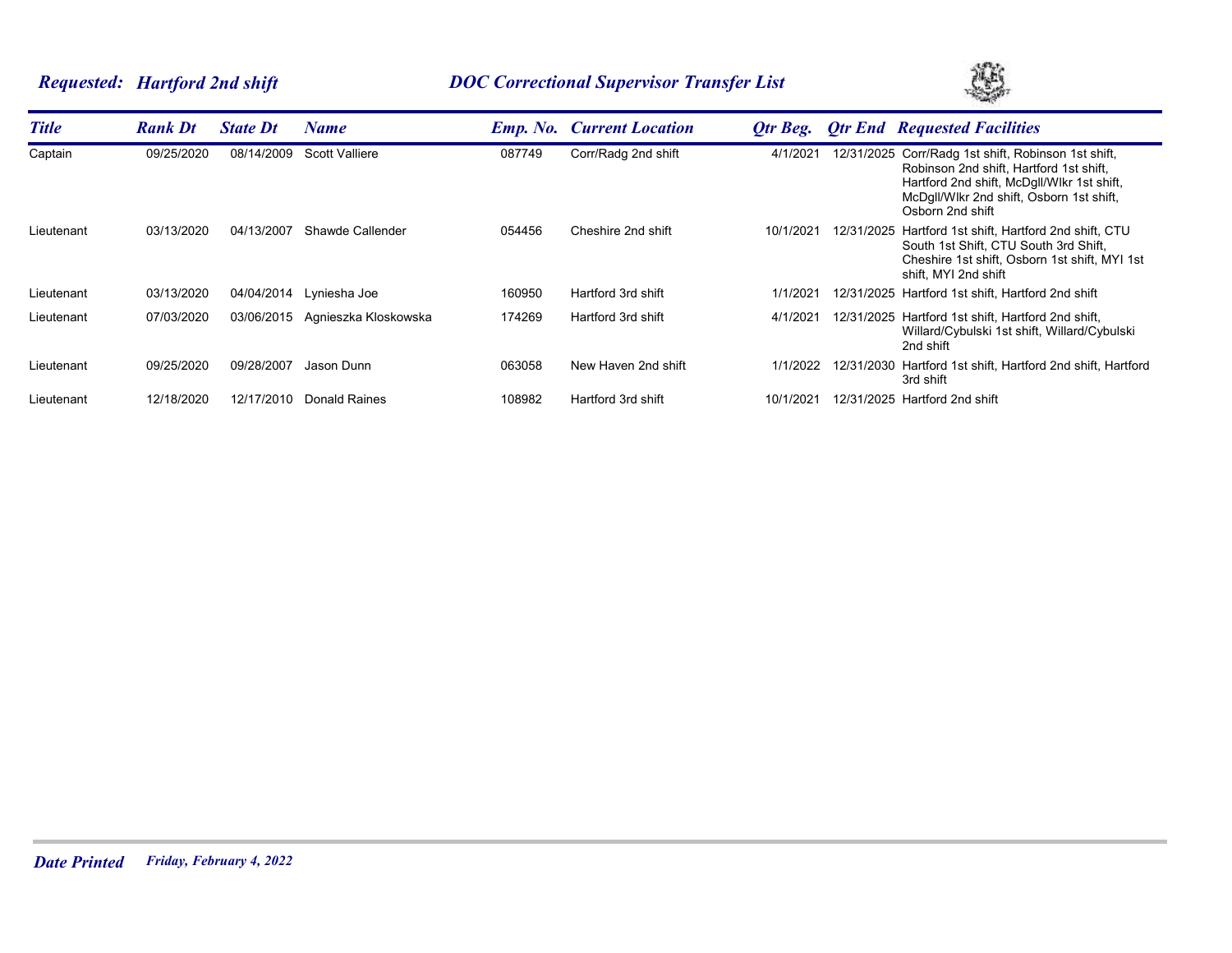

| <b>Title</b> | <b>Rank Dt</b> | <b>State Dt</b> | Name             |        | <b>Emp. No. Current Location</b> |          | <b>Otr Beg.</b> Otr End Requested Facilities                                                                                                                                                                                 |
|--------------|----------------|-----------------|------------------|--------|----------------------------------|----------|------------------------------------------------------------------------------------------------------------------------------------------------------------------------------------------------------------------------------|
| Lieutenant   | 09/13/2019     | 01/05/2007      | Nicole Clebowicz | 050827 | Hartford 2nd shift               | 4/1/2021 | 12/31/2025 Hartford 1st shift, Hartford 3rd shift, MYI 1st<br>shift, MYI 2nd shift, MYI 3rd shift, CTU South<br>1st Shift, CTU South 2nd Shift, CTU South<br>3rd Shift, Uconn 1st shift, Uconn 2nd shift,<br>Uconn 3rd shift |
| Lieutenant   | 09/25/2020     | 09/28/2007      | Jason Dunn       | 063058 | New Haven 2nd shift              |          | 1/1/2022 12/31/2030 Hartford 1st shift, Hartford 2nd shift, Hartford<br>3rd shift                                                                                                                                            |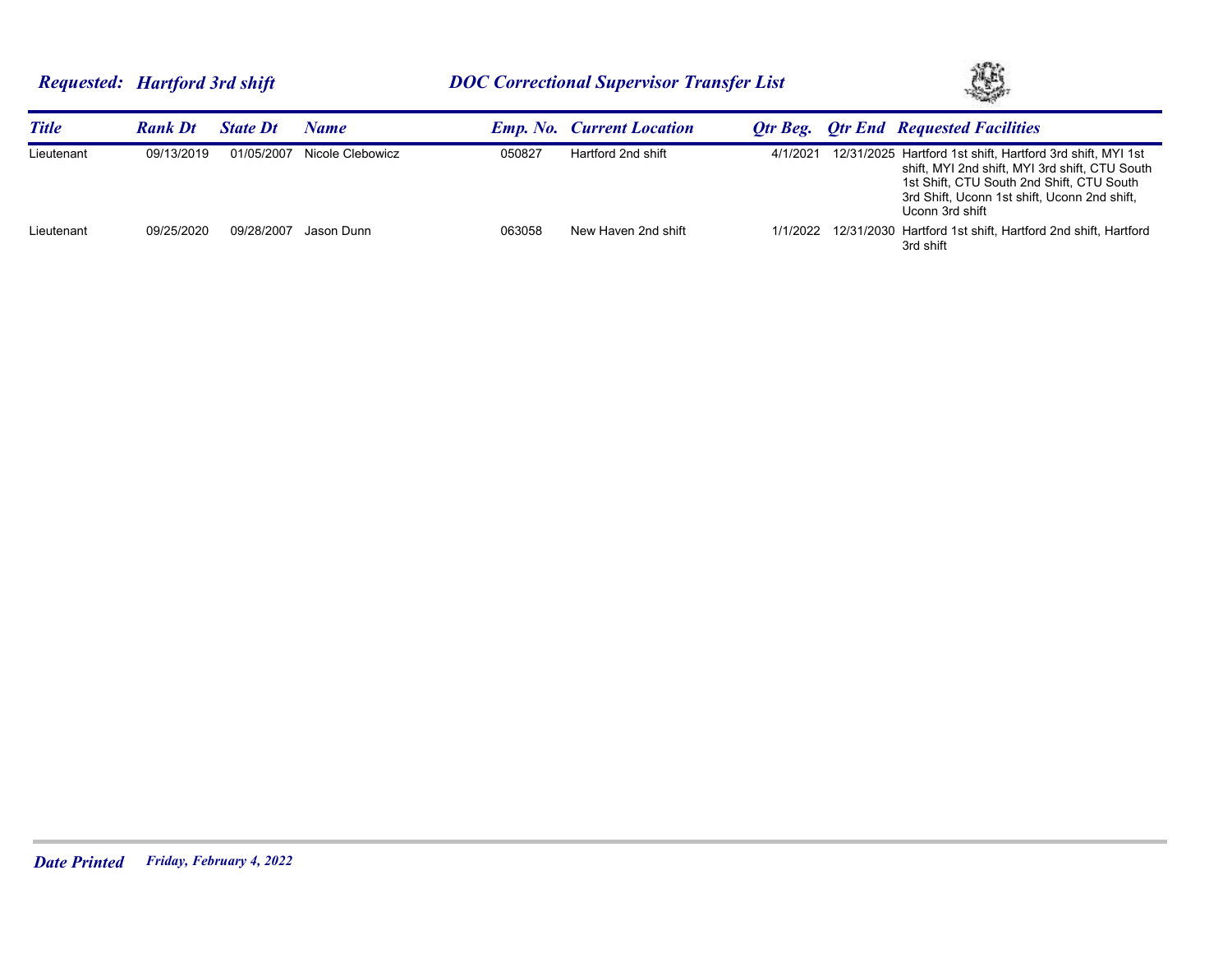# *Requested: McDgll/Wlkr 1st shift DOC Correctional Supervisor Transfer List*



| <b>Title</b> | <b>Rank Dt</b> | <b>State Dt</b> | <b>Name</b>                 | <b>Emp. No.</b> | <b>Current Location</b> | Otr Beg.  |            | <b>Qtr End Requested Facilities</b>                                                                                                                                                               |
|--------------|----------------|-----------------|-----------------------------|-----------------|-------------------------|-----------|------------|---------------------------------------------------------------------------------------------------------------------------------------------------------------------------------------------------|
| Captain      | 08/16/2019     | 06/20/2004      | Jeffrey Roy                 | 012922          | McDgll/Wlkr 1st shift   | 10/1/2020 |            | 12/31/2025 McDgll/Wlkr 1st shift                                                                                                                                                                  |
| Captain      | 04/24/2020     | 09/28/2007      | Chris Porylo                | 063276          | Corr/Radg 1st shift     | 7/1/2021  |            | 12/31/2025 Hartford 1st shift, McDgII/WIkr 1st shift                                                                                                                                              |
| Captain      | 05/08/2020     | 04/25/2008      | <b>Christopher McCreary</b> | 069840          | Northern 3rd shift      | 7/1/2021  |            | 9/13/2019 McDgII/Wikr 1st shift, McDgII/Wikr 3rd shift,<br>Brooklyn 1st shift, Brooklyn 2nd shift,<br>Brooklyn 3rd shift                                                                          |
| Captain      | 09/25/2020     | 08/14/2009      | <b>Scott Valliere</b>       | 087749          | Corr/Radg 2nd shift     | 4/1/2021  | 12/31/2025 | Corr/Radg 1st shift, Robinson 1st shift,<br>Robinson 2nd shift, Hartford 1st shift,<br>Hartford 2nd shift, McDgll/Wlkr 1st shift,<br>McDgll/Wlkr 2nd shift, Osborn 1st shift,<br>Osborn 2nd shift |
| Captain      | 05/07/2021     | 09/10/2010      | Adam Hollister              | 104819          | McDgll/Wlkr 2nd shift   | 1/1/2022  |            | 12/31/2030 McDgll/Wlkr 1st shift                                                                                                                                                                  |
| Lieutenant   | 09/13/2019     | 08/22/2014      | Adela Rusi                  | 165765          | MYI 1st shift           | 7/1/2020  |            | 12/31/2025 McDgll/Wlkr 1st shift                                                                                                                                                                  |
| Lieutenant   | 01/31/2020     | 09/10/2010      | Shawn Monette               | 104646          | McDgll/Wlkr 2nd shift   | 10/1/2020 |            | 12/31/2025 McDgll/Wlkr 1st shift, Osborn 1st shift,<br>Robinson 1st shift, Willard/Cybulski 1st shift,<br>Willard/Cybulski 2nd shift                                                              |
| Lieutenant   | 03/27/2020     | 09/10/2010      | Ashley Morgan               | 104799          | McDgll/Wlkr 3rd shift   | 1/1/2021  |            | 12/31/2025 McDgll/Wlkr 1st shift                                                                                                                                                                  |
| Lieutenant   | 07/03/2020     | 08/20/2004      | Scott McDonald              | 013029          | McDgll/Wlkr 2nd shift   | 4/1/2021  |            | 12/25/2025 McDgll/Wlkr 1st shift                                                                                                                                                                  |
| Lieutenant   | 07/03/2020     | 03/23/2012      | Jeremy Musa                 | 127382          | McDgll/Wlkr 2nd shift   | 4/1/2021  |            | 12/25/2025 McDgll/Wlkr 1st shift                                                                                                                                                                  |
| Lieutenant   | 07/03/2020     | 10/04/2013      | Adam Hinckley               | 154195          | McDgll/Wlkr 3rd shift   | 4/1/2021  |            | 12/25/2025 McDgll/Wlkr 1st shift, Robinson 1st shift,<br>Robinson 3rd shift, Willard/Cybulski 1st shift,<br>Willard/Cybulski 3rd shift                                                            |
| Lieutenant   | 07/03/2020     | 03/06/2015      | Nicholas Briatico           | 174340          | McDgll/Wlkr 2nd shift   | 4/1/2021  |            | 12/31/2025 McDgll/Wlkr 1st shift                                                                                                                                                                  |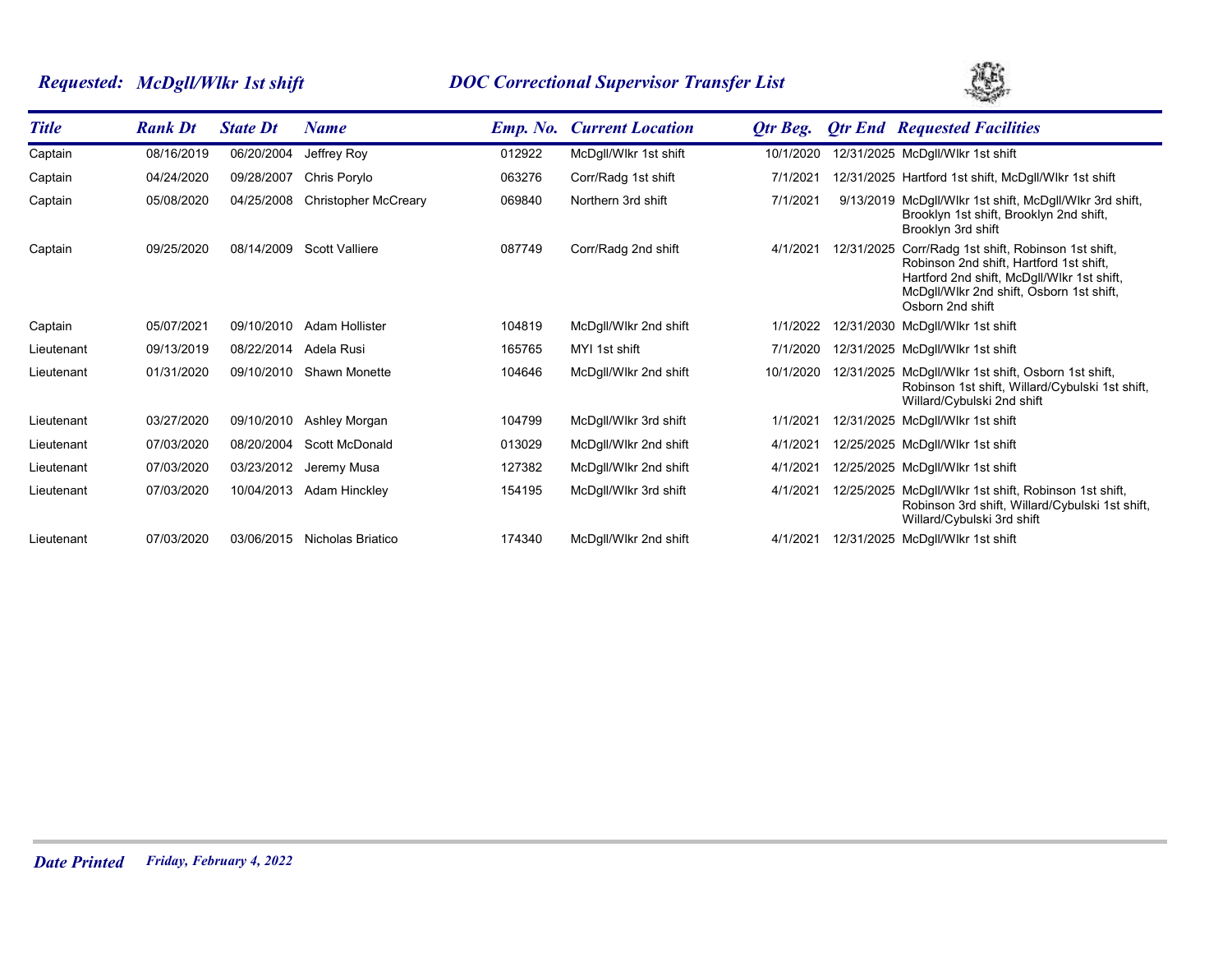| Requested: McDgll/Wlkr 2nd shif |                |                 | <b>DOC Correctional Supervisor Transfer List</b> |        |                                  |          | Ą, |                                                                                                                                                                                          |
|---------------------------------|----------------|-----------------|--------------------------------------------------|--------|----------------------------------|----------|----|------------------------------------------------------------------------------------------------------------------------------------------------------------------------------------------|
| <b>Title</b>                    | <b>Rank Dt</b> | <b>State Dt</b> | <b>Name</b>                                      |        | <b>Emp. No. Current Location</b> |          |    | <b>Qtr Beg. Qtr End Requested Facilities</b>                                                                                                                                             |
| Captain                         | 09/25/2020     |                 | 08/14/2009 Scott Valliere                        | 087749 | Corr/Radg 2nd shift              | 4/1/2021 |    | 12/31/2025 Corr/Radg 1st shift, Robinson 1st shift,<br>Robinson 2nd shift, Hartford 1st shift,<br>Hartford 2nd shift, McDgll/Wlkr 1st shift,<br>McDgll/Wikr 2nd shift, Osborn 1st shift, |

Osborn 2nd shift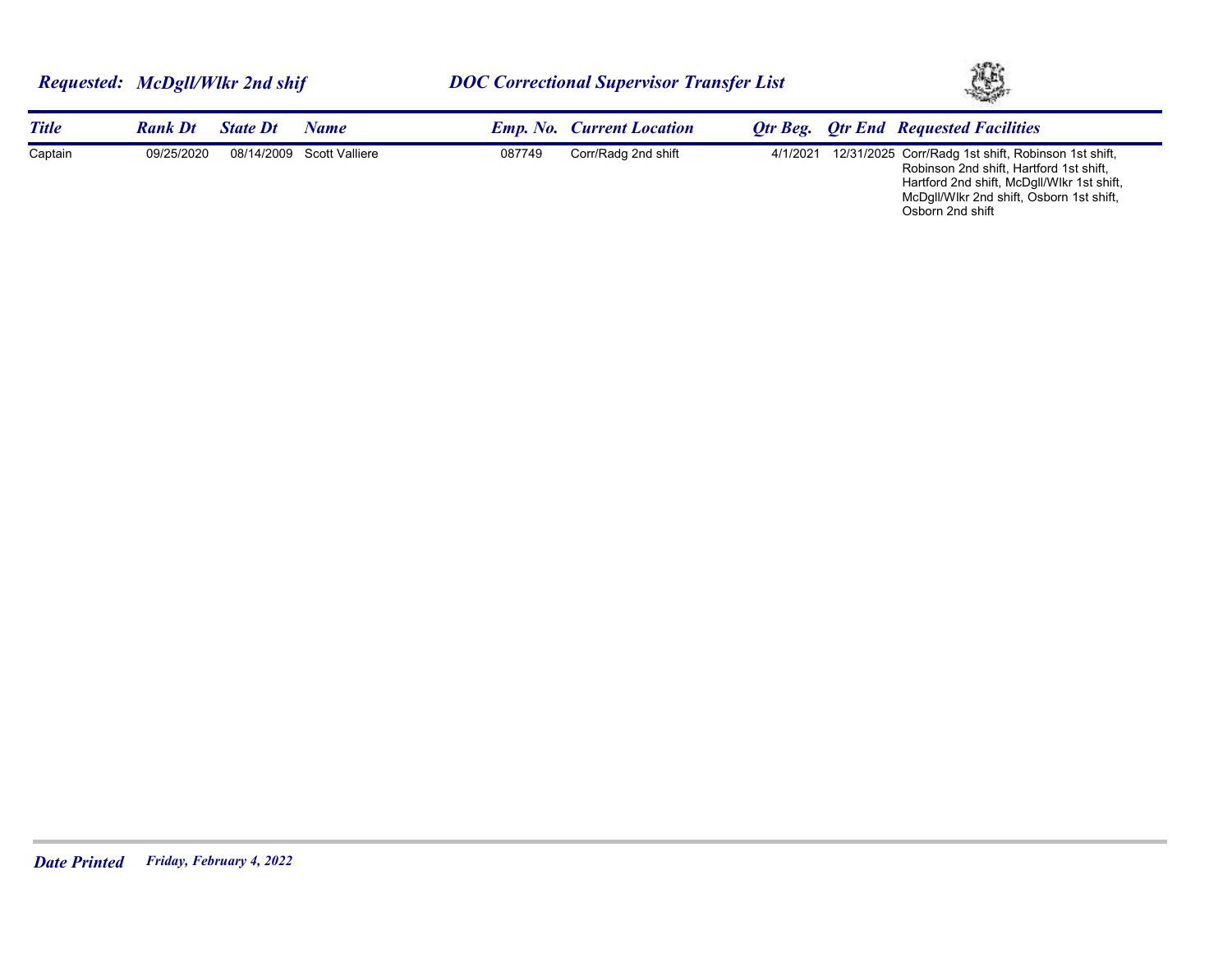

| <b>Title</b> | <b>Rank Dt</b> | <b>State Dt</b> | Name                            |        | <b>Emp. No.</b> Current Location |          | <b>Otr Beg.</b> Otr End Requested Facilities                                                                             |
|--------------|----------------|-----------------|---------------------------------|--------|----------------------------------|----------|--------------------------------------------------------------------------------------------------------------------------|
| Captain      | 05/08/2020     |                 | 04/25/2008 Christopher McCreary | 069840 | Northern 3rd shift               | 7/1/2021 | 9/13/2019 McDgll/Wikr 1st shift, McDgll/Wikr 3rd shift,<br>Brooklyn 1st shift, Brooklyn 2nd shift,<br>Brooklyn 3rd shift |
| Lieutenant   | 07/25/2014     |                 | 09/01/2006 Patrick Strange      | 045531 | Hartford 3rd shift               | 4/1/2021 | 12/31/2025 McDgll/Wlkr 3rd shift                                                                                         |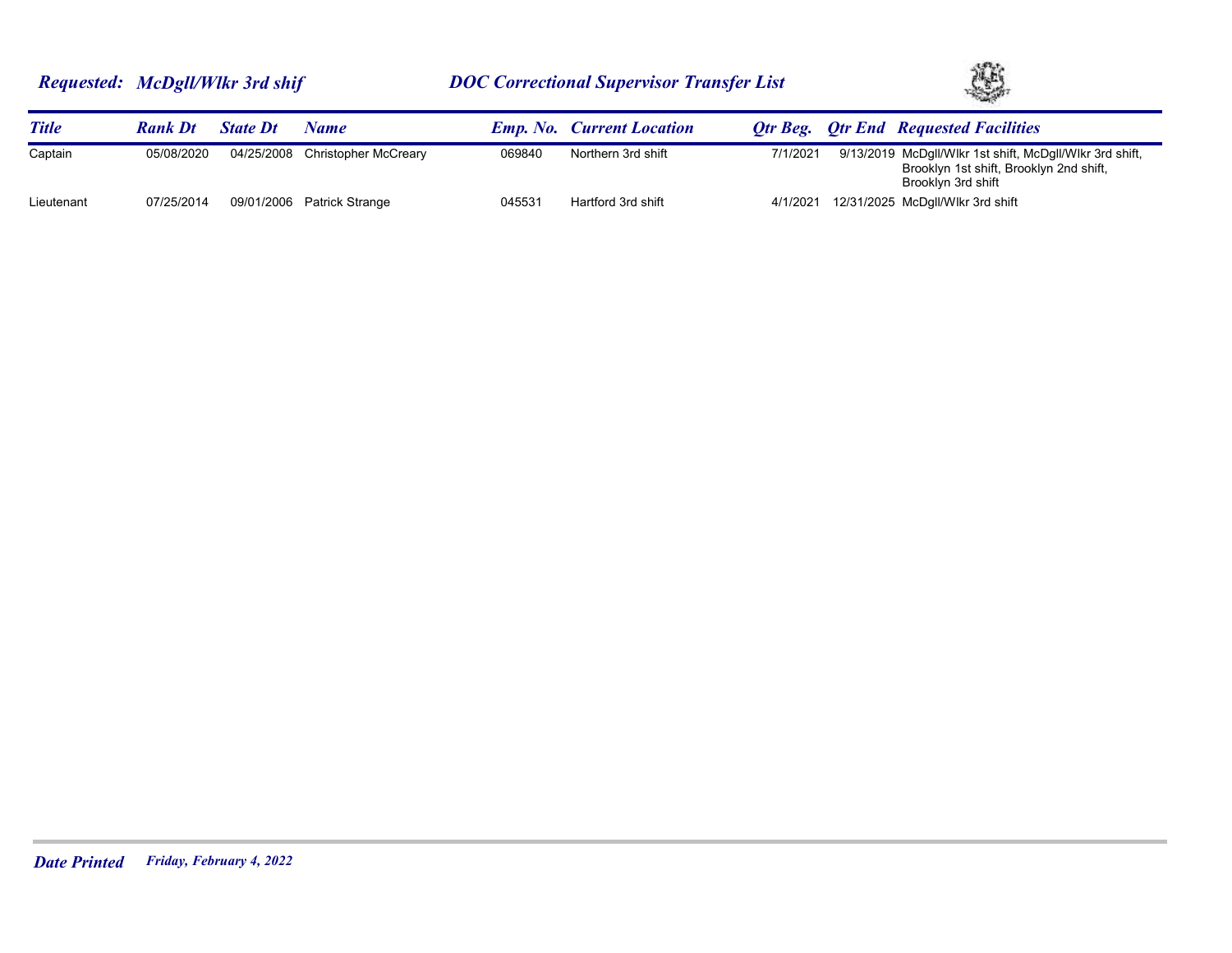# *Requested: MYI 1st shift DOC Correctional Supervisor Transfer List*



| <b>Title</b>            | <b>Rank Dt</b> | <b>State Dt</b> | <b>Name</b>                |        | <b>Emp. No. Current Location</b> | Otr Beg.  | <b>Qtr End Requested Facilities</b>                                                                                                   |
|-------------------------|----------------|-----------------|----------------------------|--------|----------------------------------|-----------|---------------------------------------------------------------------------------------------------------------------------------------|
| Captain                 | 09/29/2017     | 11/12/2004      | George Hurdle              | 020565 | Garner 1st shift                 | 7/1/2021  | 9/13/2019 MYI 1st shift                                                                                                               |
| Captain                 | 07/06/2018     | 10/31/2003      | Felipe Lugo                | 000867 | Garner 1st shift                 | 7/1/2021  | 9/13/2019 MYI 1st shift                                                                                                               |
| Captain                 | 08/16/2019     | 01/18/2008      | Julie-Ann Stewart          | 066200 | MYI 1st shift                    | 10/1/2021 | 12/31/2025 CTU South 1st Shift, Uconn 1st shift, MYI<br>1st shift                                                                     |
| Captain                 | 08/16/2019     | 08/14/2009      | Ramon Gordis               | 087966 | Garner 1st shift                 | 7/1/2021  | 12/25/2025 MYI 1st shift, Cheshire 1st shift, Garner 1st<br>shift                                                                     |
| Captain                 | 10/11/2019     | 11/10/2006      | <b>Brane Blackstock</b>    | 049269 | Cheshire 1st shift               | 7/1/2021  | 12/31/2025 MYI 1st shift, Hartford 1st shift,<br>Willard/Cybulski 1st shift, CTU South 1st<br>Shift, Uconn 1st shift                  |
| Captain                 | 11/22/2019     |                 | 04/25/2008 Deborah Charron | 069821 | Robinson 1st shift               |           | 1/1/2021 12/31/2025 Robinson 2nd shift, Uconn 1st shift, MYI 1st<br>shift, CTU South 1st Shift, York 1st shift,<br>Brooklyn 1st shift |
| Captain                 | 07/03/2020     | 09/01/2006      | Shawanda Jackson           | 045199 | Garner 1st shift                 | 4/1/2021  | 12/31/2025 Garner 1st shift, Cheshire 1st shift, MYI 1st<br>shift                                                                     |
| Captain                 | 08/28/2020     | 09/01/2006      | Edgar Maldonado            | 045224 | Willard/Cybulski 3rd shift       | 4/1/2021  | 12/25/2025 Willard/Cybulski 1st shift, Robinson 1st shift,<br>MYI 1st shift, Robinson 3rd shift                                       |
| Captain                 | 12/18/2020     | 09/28/2007      | Miguel Lirino              | 063115 | MYI 2nd shift                    | 7/1/2021  | 9/13/2019 MYI 1st shift                                                                                                               |
| Counselor<br>Supervisor | 11/08/2019     | 11/10/2006      | <b>Tammy Perreault</b>     | 049369 | MYI 2nd shift                    | 1/1/2022  | 12/31/2030 MYI 1st shift                                                                                                              |
| Counselor<br>Supervisor | 11/20/2020     | 09/10/2010      | Robert Manick              | 003486 | Cheshire 1st shift               | 7/1/2021  | 12/31/2025 MYI 1st shift, Bridgeport 1st shift, New<br>Haven 1st shift                                                                |
| Lieutenant              | 10/31/2014     | 03/02/2007      | David Czeremcha            | 053654 | Cheshire 2nd shift               | 4/1/2021  | 12/31/2025 Uconn 1st shift, Uconn 2nd shift, Uconn 3rd<br>shift, MYI 1st shift                                                        |
| Lieutenant              | 07/24/2015     |                 | 12/08/2006 Carmine Rinaldi | 966002 | Cheshire 1st shift               | 10/1/2021 | 12/31/2025 MYI 1st shift                                                                                                              |
| Lieutenant              | 07/24/2015     | 04/25/2009      | Ian McMahon                | 069924 | Cheshire 1st shift               | 7/1/2020  | 12/31/2025 MYI 1st shift                                                                                                              |
| Lieutenant              | 03/31/2017     |                 | 09/01/2006 Montrell Starks | 554682 | Hartford 3rd shift               | 1/1/2022  | 12/31/2025 MYI 1st shift, MYI 3rd shift                                                                                               |
| Lieutenant              | 09/14/2017     | 06/24/2005      | Delores Medina             | 607097 | MYI 3rd shift                    | 10/1/2018 | 12/31/2025 MYI 1st shift                                                                                                              |
| Lieutenant              | 09/15/2017     | 11/10/2006      | Adam DeJackome             | 049345 | MYI 2nd shift                    | 7/1/2018  | 12/31/2025 MYI 1st shift                                                                                                              |
| Lieutenant              | 09/15/2017     | 04/25/2008      | Jason Cyr                  | 069825 | MYI 2nd shift                    | 10/1/2019 | 12/31/2025 MYI 1st shift                                                                                                              |
| Lieutenant              | 11/10/2017     | 11/10/2006      | <b>Stephen Cross</b>       | 049324 | Cheshire 3rd shift               | 7/1/2021  | 12/31/2025 MYI 1st shift, MYI 3rd shift, CTU South 3rd<br>Shift, CTU South 1st Shift                                                  |
| Lieutenant              | 12/08/2017     | 12/09/2005      | <b>Wright George</b>       | 034785 | MYI 2nd shift                    | 1/1/2021  | 12/31/2025 MYI 1st shift, MYI 3rd shift                                                                                               |
| Lieutenant              | 02/05/2018     | 01/18/2008      | <b>Maloid Mariusz</b>      | 066018 | Cheshire 1st shift               | 10/1/2020 | 12/31/2025 MYI 1st shift                                                                                                              |
| Lieutenant              | 03/30/2018     | 10/31/2003      | coggins arden              | 000791 | New Haven 1st shift              | 1/1/2021  | 1/1/2025 MYI 1st shift                                                                                                                |
| Lieutenant              | 07/06/2018     |                 | 12/09/2005 Timothy Zapatka | 000040 | MYI 2nd shift                    |           | 10/1/2020 12/31/2025 MYI 1st shift, MYI 3rd shift                                                                                     |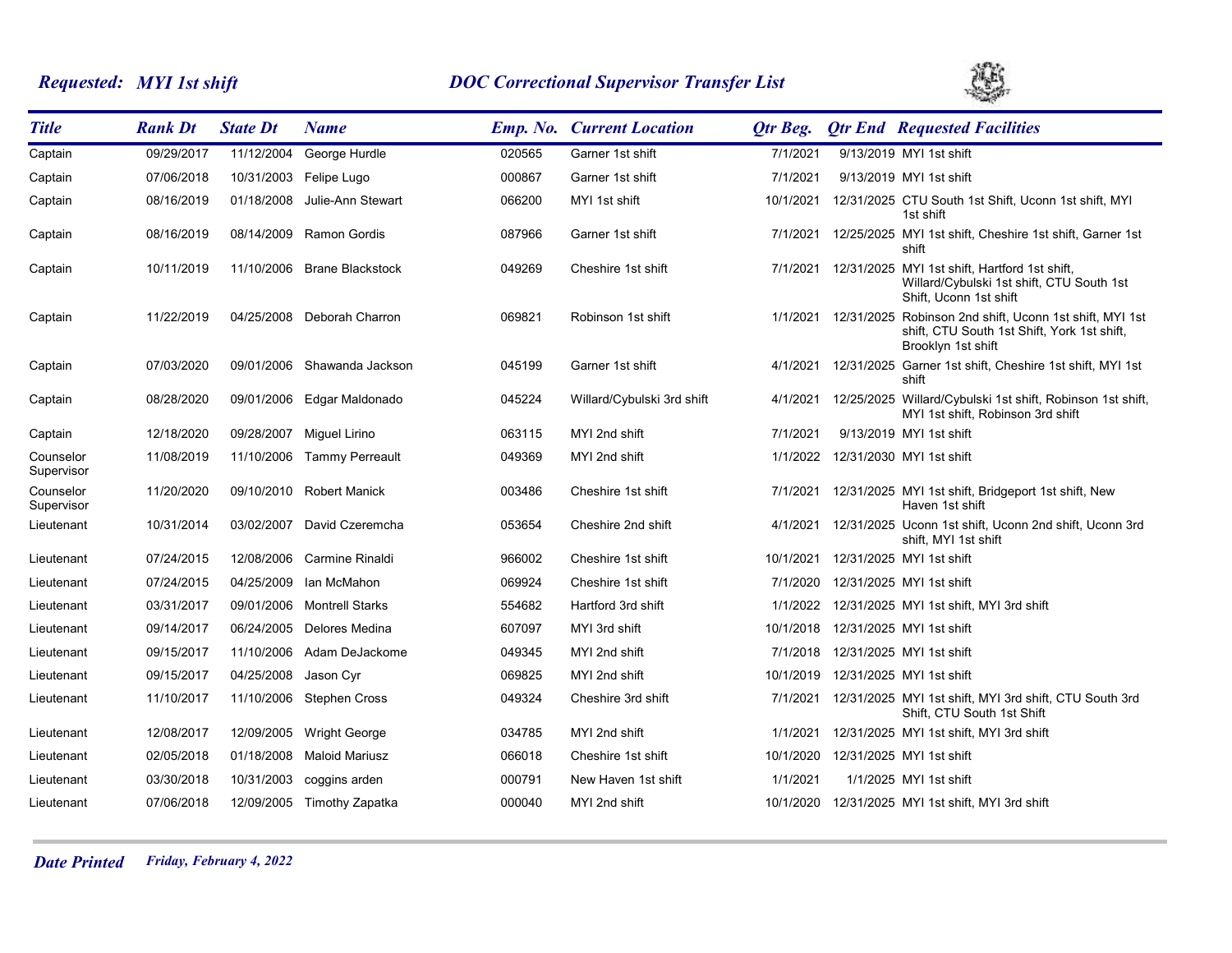# *Requested: MYI 1st shift DOC Correctional Supervisor Transfer List*



| <b>Title</b> | <b>Rank Dt</b> | <b>State Dt</b>       | <b>Name</b>                   |        | <b>Emp. No. Current Location</b> | Otr Beg.  | <b>Qtr End Requested Facilities</b>                                                                                                                                                                                          |
|--------------|----------------|-----------------------|-------------------------------|--------|----------------------------------|-----------|------------------------------------------------------------------------------------------------------------------------------------------------------------------------------------------------------------------------------|
| Lieutenant   | 07/06/2018     |                       | 09/01/2006 Jose Colon         | 045152 | New Haven 2nd shift              | 10/1/2020 | 12/31/2025 MYI 1st shift, MYI 2nd shift, MYI 3rd shift,<br>Uconn 1st shift, Uconn 2nd shift, Uconn 3rd<br>shift                                                                                                              |
| Lieutenant   | 06/07/2019     |                       | 09/01/2006 vassar james       | 045164 | Cheshire 2nd shift               | 1/1/2021  | 12/31/2025 MYI 1st shift, MYI 2nd shift                                                                                                                                                                                      |
| Lieutenant   | 06/07/2019     |                       | 12/02/2011 Terence Palmer     | 124227 | Osborn 1st shift                 | 10/1/2021 | 12/31/2025 Uconn 1st shift, CTU South 1st Shift, MYI<br>1st shift, Willard/Cybulski 1st shift, Robinson<br>1st shift                                                                                                         |
| Lieutenant   | 09/13/2019     |                       | 01/05/2007 Nicole Clebowicz   | 050827 | Hartford 2nd shift               | 4/1/2021  | 12/31/2025 Hartford 1st shift, Hartford 3rd shift, MYI 1st<br>shift, MYI 2nd shift, MYI 3rd shift, CTU South<br>1st Shift, CTU South 2nd Shift, CTU South<br>3rd Shift, Uconn 1st shift, Uconn 2nd shift,<br>Uconn 3rd shift |
| Lieutenant   | 09/13/2019     | 06/22/2007            | Eduardo Araujo                | 057465 | Bridgeport 2nd shift             | 4/1/2020  | 12/31/2025 Bridgeport 1st shift, Bridgeport 3rd shift,<br>Cheshire 1st shift, New Haven 1st shift, CTU<br>South 1st Shift, CTU South 3rd Shift, MYI<br>1st shift                                                             |
| Lieutenant   | 09/13/2019     |                       | 10/04/2013 Robert Major       | 084499 | Garner 2nd shift                 |           | 1/1/2022 12/31/2025 MYI 1st shift, MYI 2nd shift, MYI 3rd shift,<br>Cheshire 2nd shift                                                                                                                                       |
| Lieutenant   | 10/25/2019     | 04/25/2008            | Joshua Whitted                | 018514 | Cheshire 2nd shift               | 7/1/2020  | 12/31/2025 Cheshire 1st shift, MYI 1st shift, Hartford 1st<br>shift, CTU South 1st Shift, CTU South 2nd<br>Shift, Uconn 1st shift, Uconn 2nd shift,<br>Uconn 3rd shift                                                       |
| Lieutenant   | 12/06/2019     |                       | 07/06/2006 Decardo Owen       | 041602 | Cheshire 1st shift               | 7/1/2021  | 12/25/2025 MYI 1st shift, MYI 2nd shift, CTU South 1st<br>Shift, CTU South 2nd Shift                                                                                                                                         |
| Lieutenant   | 03/13/2020     |                       | 04/13/2007 Shawde Callender   | 054456 | Cheshire 2nd shift               | 10/1/2021 | 12/31/2025 Hartford 1st shift, Hartford 2nd shift, CTU<br>South 1st Shift, CTU South 3rd Shift,<br>Cheshire 1st shift, Osborn 1st shift, MYI 1st<br>shift, MYI 2nd shift                                                     |
| Lieutenant   | 03/13/2020     |                       | 08/09/2013 Ashley Ortiz       | 009473 | Cheshire 3rd shift               | 10/1/2020 | 12/31/2025 Hartford 1st shift, Willard/Cybulski 1st shift,<br>Osborn 1st shift, Robinson 1st shift,<br>Cheshire 1st shift, MYI 1st shift, CTU South<br>1st Shift                                                             |
| Lieutenant   | 05/09/2020     |                       | 12/19/2008 caballero Michelle | 081706 | Garner 1st shift                 | 7/1/2021  | 12/25/2025 MYI 1st shift, Cheshire 1st shift, CTU South<br>1st Shift, CTU South 3rd Shift                                                                                                                                    |
| Lieutenant   | 09/25/2020     | 03/06/2015 Eric Nolan |                               | 174306 | New Haven 2nd shift              |           | 1/1/2022 12/31/2030 Cheshire 1st shift, Cheshire 2nd shift,<br>Cheshire 3rd shift, MYI 1st shift, MYI 2nd<br>shift, MYI 3rd shift                                                                                            |
| Lieutenant   | 10/09/2020     |                       | 12/02/2011 Sara Lohmann       | 124314 | Osborn 3rd shift                 | 1/1/2022  | 12/31/2025 MYI 1st shift, MYI 3rd shift                                                                                                                                                                                      |
| Lieutenant   | 12/04/2020     |                       | 12/19/2008 Brendan Boyle      | 081629 | York 2nd shift                   |           | 10/1/2021  12/31/2025  York 1st shift, MYI 1st shift                                                                                                                                                                         |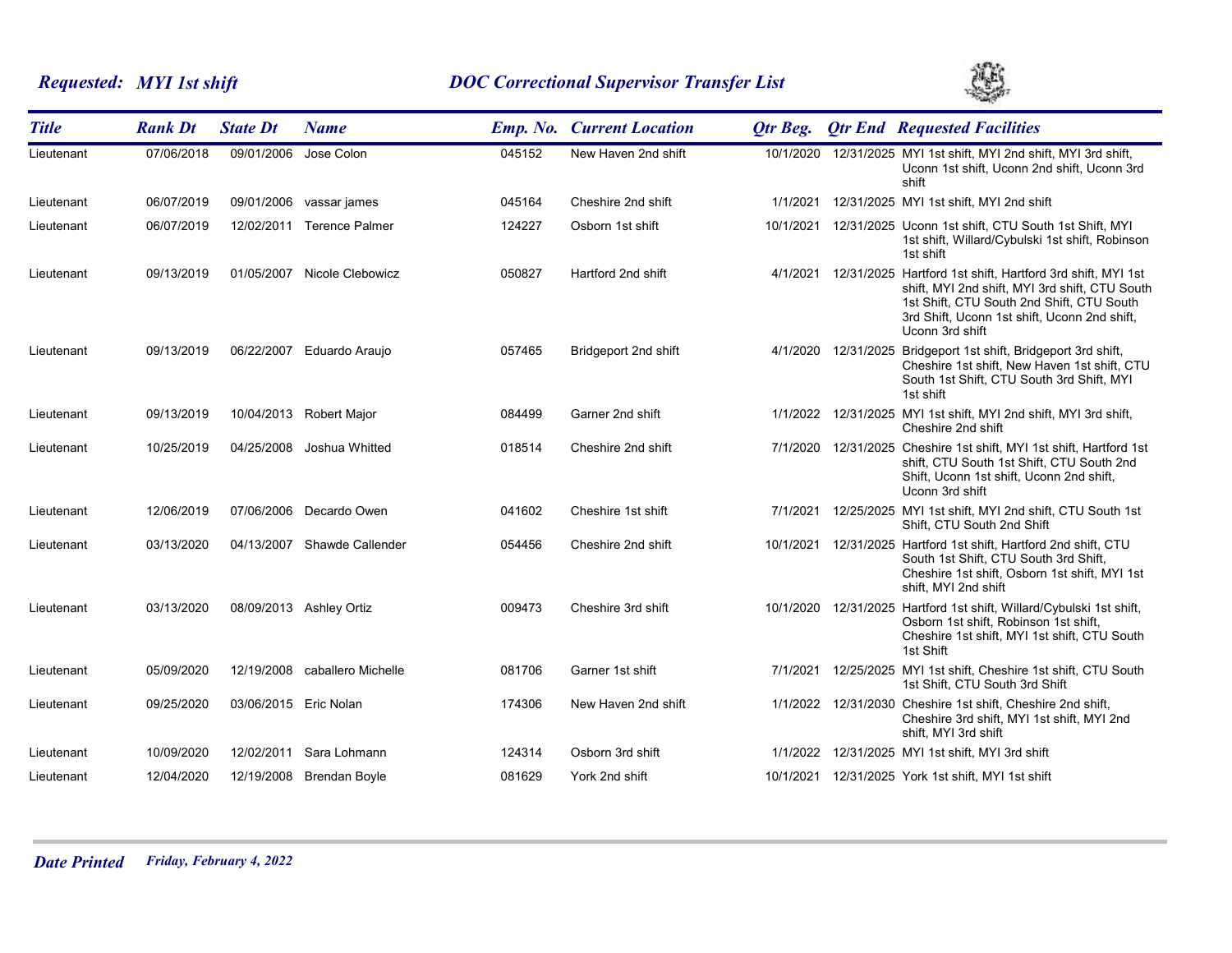# *Requested: MYI 2nd shift DOC Correctional Supervisor Transfer List*



| <b>Title</b> | <b>Rank Dt</b> | <b>State Dt</b>       | <b>Name</b>         |        | <b>Emp. No. Current Location</b> | Otr Beg.  | <b>Qtr End Requested Facilities</b>                                                                                                                                                                                          |
|--------------|----------------|-----------------------|---------------------|--------|----------------------------------|-----------|------------------------------------------------------------------------------------------------------------------------------------------------------------------------------------------------------------------------------|
| Captain      | 07/03/2020     | 05/14/2004            | Jose Matias         | 008505 | MYI 1st shift                    | 7/1/2021  | 9/13/2019 MYI 2nd shift, MYI 3rd shift                                                                                                                                                                                       |
| Lieutenant   | 07/24/2015     | 07/18/2008            | Sonja harris        | 072200 | Hartford 2nd shift               | 1/1/2022  | 12/31/2030 Willard/Cybulski 2nd shift, Uconn 1st shift,<br>Uconn 2nd shift, Uconn 3rd shift, MYI 2nd<br>shift                                                                                                                |
| Lieutenant   | 03/31/2017     | 11/10/2006            | <b>Erin Darling</b> | 049330 | Cheshire 3rd shift               | 10/1/2020 | 12/31/2025 CTU South 1st Shift. CTU South 2nd Shift.<br>CTU South 3rd Shift, MYI 2nd shift, MYI 3rd<br>shift, Uconn 1st shift, Uconn 2nd shift,<br>Uconn 3rd shift                                                           |
| Lieutenant   | 03/30/2018     | 11/16/2006            | Michael Julian      | 973288 | MYI 3rd shift                    | 10/1/2018 | 12/31/2025 MYI 2nd shift                                                                                                                                                                                                     |
| Lieutenant   | 07/06/2018     | 09/01/2006            | Jose Colon          | 045152 | New Haven 2nd shift              | 10/1/2020 | 12/31/2025 MYI 1st shift, MYI 2nd shift, MYI 3rd shift,<br>Uconn 1st shift, Uconn 2nd shift, Uconn 3rd<br>shift                                                                                                              |
| Lieutenant   | 06/07/2019     | 09/01/2006            | vassar james        | 045164 | Cheshire 2nd shift               | 1/1/2021  | 12/31/2025 MYI 1st shift, MYI 2nd shift                                                                                                                                                                                      |
| Lieutenant   | 09/13/2019     | 01/05/2007            | Nicole Clebowicz    | 050827 | Hartford 2nd shift               | 4/1/2021  | 12/31/2025 Hartford 1st shift, Hartford 3rd shift, MYI 1st<br>shift, MYI 2nd shift, MYI 3rd shift, CTU South<br>1st Shift, CTU South 2nd Shift, CTU South<br>3rd Shift, Uconn 1st shift, Uconn 2nd shift,<br>Uconn 3rd shift |
| Lieutenant   | 09/13/2019     | 06/22/2007            | Jason Ramos         | 874859 | Garner 2nd shift                 | 1/1/2022  | 12/31/2030 Cheshire 2nd shift, Cheshire 3rd shift, MYI<br>2nd shift, MYI 3rd shift, CTU South 1st Shift,<br>CTU South 2nd Shift, CTU South 3rd Shift                                                                         |
| Lieutenant   | 09/13/2019     | 10/04/2013            | Robert Major        | 084499 | Garner 2nd shift                 | 1/1/2022  | 12/31/2025 MYI 1st shift, MYI 2nd shift, MYI 3rd shift,<br>Cheshire 2nd shift                                                                                                                                                |
| Lieutenant   | 12/06/2019     | 07/06/2006            | Decardo Owen        | 041602 | Cheshire 1st shift               | 7/1/2021  | 12/25/2025 MYI 1st shift, MYI 2nd shift, CTU South 1st<br>Shift, CTU South 2nd Shift                                                                                                                                         |
| Lieutenant   | 03/13/2020     | 04/13/2007            | Shawde Callender    | 054456 | Cheshire 2nd shift               | 10/1/2021 | 12/31/2025 Hartford 1st shift, Hartford 2nd shift, CTU<br>South 1st Shift, CTU South 3rd Shift,<br>Cheshire 1st shift, Osborn 1st shift, MYI 1st<br>shift. MYI 2nd shift                                                     |
| Lieutenant   | 09/25/2020     | 03/06/2015 Eric Nolan |                     | 174306 | New Haven 2nd shift              |           | 1/1/2022 12/31/2030 Cheshire 1st shift, Cheshire 2nd shift,<br>Cheshire 3rd shift, MYI 1st shift, MYI 2nd<br>shift, MYI 3rd shift                                                                                            |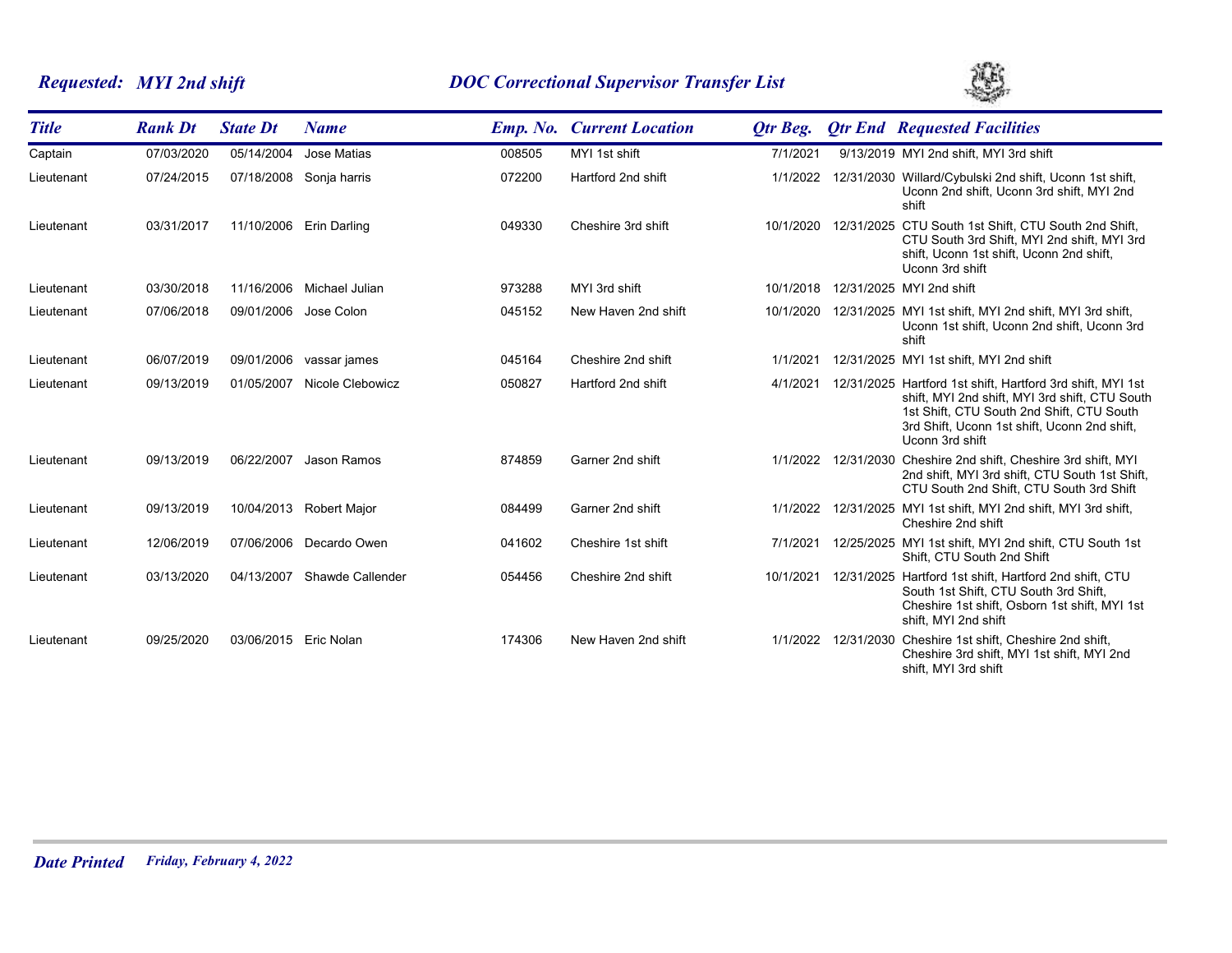# *Requested: MYI 3rd shift DOC Correctional Supervisor Transfer List*



| <b>Title</b> | <b>Rank Dt</b> | <b>State Dt</b>       | <b>Name</b>              |        | <b>Emp. No. Current Location</b> | Otr Beg.  | <b>Qtr End Requested Facilities</b>                                                                                                                                                                                                   |
|--------------|----------------|-----------------------|--------------------------|--------|----------------------------------|-----------|---------------------------------------------------------------------------------------------------------------------------------------------------------------------------------------------------------------------------------------|
| Captain      | 07/03/2020     | 05/14/2004            | Jose Matias              | 008505 | MYI 1st shift                    | 7/1/2021  | 9/13/2019 MYI 2nd shift, MYI 3rd shift                                                                                                                                                                                                |
| Lieutenant   | 05/16/2014     | 10/15/2004            | Peter Shook              | 587917 | Bridgeport 1st shift             | 10/1/2021 | 12/31/2025 MYI 3rd shift, CTU South 1st Shift,<br>Willard/Cybulski 1st shift, Cheshire 1st shift                                                                                                                                      |
| Lieutenant   | 03/31/2017     | 09/01/2006            | <b>Montrell Starks</b>   | 554682 | Hartford 3rd shift               | 1/1/2022  | 12/31/2025 MYI 1st shift, MYI 3rd shift                                                                                                                                                                                               |
| Lieutenant   | 03/31/2017     | 11/10/2006            | Erin Darling             | 049330 | Cheshire 3rd shift               |           | 10/1/2020 12/31/2025 CTU South 1st Shift, CTU South 2nd Shift,<br>CTU South 3rd Shift, MYI 2nd shift, MYI 3rd<br>shift, Uconn 1st shift, Uconn 2nd shift,<br>Uconn 3rd shift                                                          |
| Lieutenant   | 11/10/2017     |                       | 11/10/2006 Stephen Cross | 049324 | Cheshire 3rd shift               | 7/1/2021  | 12/31/2025 MYI 1st shift, MYI 3rd shift, CTU South 3rd<br>Shift, CTU South 1st Shift                                                                                                                                                  |
| Lieutenant   | 12/08/2017     | 12/09/2005            | <b>Wright George</b>     | 034785 | MYI 2nd shift                    | 1/1/2021  | 12/31/2025 MYI 1st shift, MYI 3rd shift                                                                                                                                                                                               |
| Lieutenant   | 07/06/2018     | 12/09/2005            | Timothy Zapatka          | 000040 | MYI 2nd shift                    | 10/1/2020 | 12/31/2025 MYI 1st shift, MYI 3rd shift                                                                                                                                                                                               |
| Lieutenant   | 07/06/2018     | 09/01/2006            | Jose Colon               | 045152 | New Haven 2nd shift              |           | 10/1/2020 12/31/2025 MYI 1st shift, MYI 2nd shift, MYI 3rd shift,<br>Uconn 1st shift, Uconn 2nd shift, Uconn 3rd<br>shift                                                                                                             |
| Lieutenant   | 09/13/2019     | 01/05/2007            | Nicole Clebowicz         | 050827 | Hartford 2nd shift               |           | 4/1/2021 12/31/2025 Hartford 1st shift. Hartford 3rd shift. MYI 1st<br>shift, MYI 2nd shift, MYI 3rd shift, CTU South<br>1st Shift, CTU South 2nd Shift, CTU South<br>3rd Shift, Uconn 1st shift, Uconn 2nd shift,<br>Uconn 3rd shift |
| Lieutenant   | 09/13/2019     | 06/22/2007            | Jason Ramos              | 874859 | Garner 2nd shift                 |           | 1/1/2022 12/31/2030 Cheshire 2nd shift, Cheshire 3rd shift, MYI<br>2nd shift, MYI 3rd shift, CTU South 1st Shift,<br>CTU South 2nd Shift, CTU South 3rd Shift                                                                         |
| Lieutenant   | 09/13/2019     |                       | 10/04/2013 Robert Major  | 084499 | Garner 2nd shift                 | 1/1/2022  | 12/31/2025 MYI 1st shift, MYI 2nd shift, MYI 3rd shift,<br>Cheshire 2nd shift                                                                                                                                                         |
| Lieutenant   | 09/25/2020     | 03/06/2015 Eric Nolan |                          | 174306 | New Haven 2nd shift              |           | 1/1/2022 12/31/2030 Cheshire 1st shift, Cheshire 2nd shift,<br>Cheshire 3rd shift, MYI 1st shift, MYI 2nd<br>shift, MYI 3rd shift                                                                                                     |
| Lieutenant   | 10/09/2020     |                       | 12/02/2011 Sara Lohmann  | 124314 | Osborn 3rd shift                 |           | 1/1/2022 12/31/2025 MYI 1st shift, MYI 3rd shift                                                                                                                                                                                      |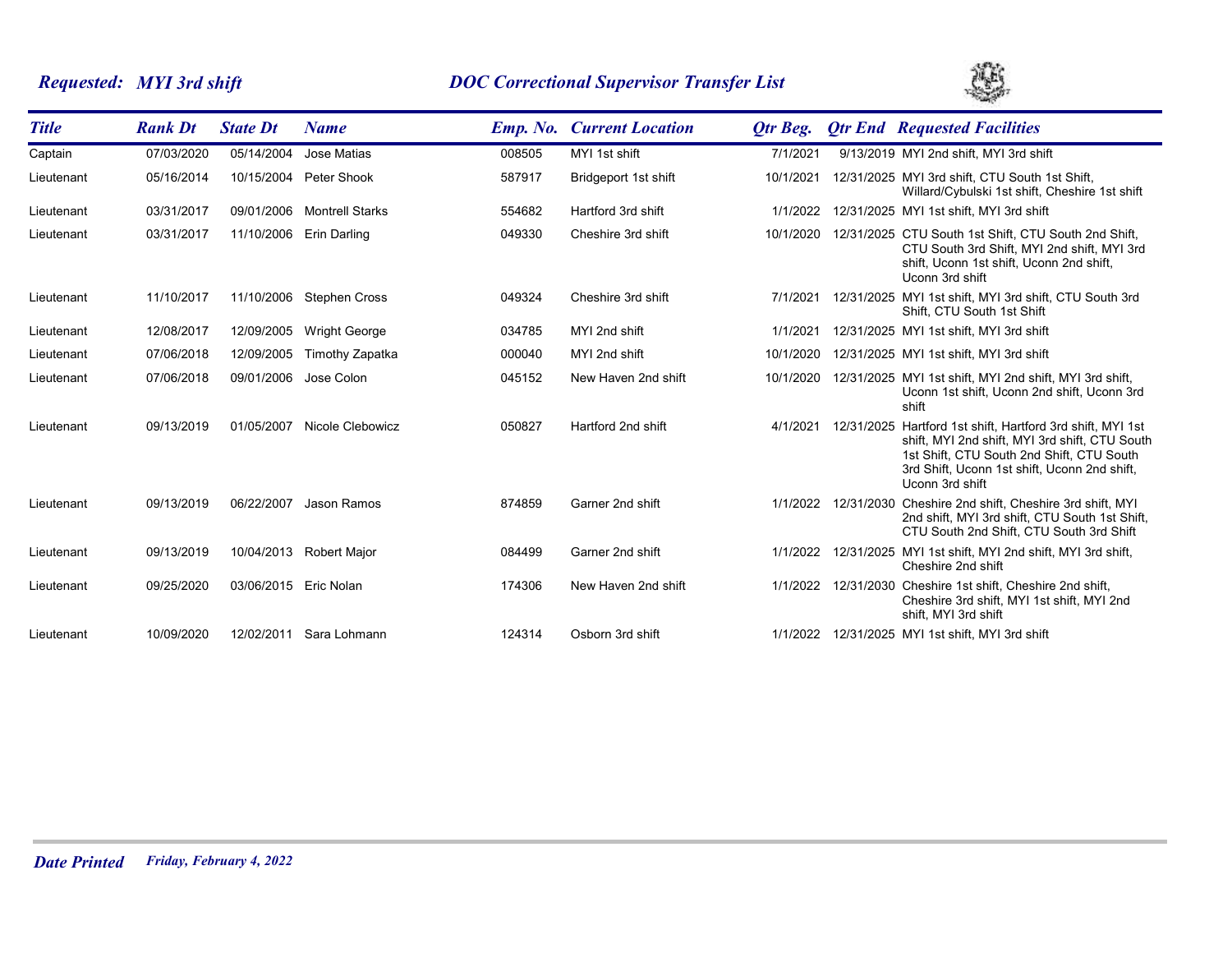# *Requested: New Haven 1st shift DOC Correctional Supervisor Transfer List*



| <b>Title</b>            | <b>Rank Dt</b> | <b>State Dt</b> | Name                    |        | <b>Emp. No. Current Location</b> | Otr Beg.  |            | <b>Otr End Requested Facilities</b>                                                                                                                   |
|-------------------------|----------------|-----------------|-------------------------|--------|----------------------------------|-----------|------------|-------------------------------------------------------------------------------------------------------------------------------------------------------|
| Captain                 | 08/16/2019     | 09/10/2010      | Julian Russell          | 104771 | New Haven 2nd shift              | 4/1/2020  |            | 12/31/2025 New Haven 1st shift                                                                                                                        |
| Captain                 | 09/11/2020     | 08/20/2004      | Charles Lewis           | 013164 | New Haven 3rd shift              | 4/1/2021  |            | 12/31/2025 New Haven 1st shift, New Haven 2nd shift                                                                                                   |
| Counselor<br>Supervisor | 08/17/2018     | 11/12/2004      | Dionne Bond             | 020572 | York 1st shift                   | 7/1/2020  |            | 12/31/2025 New Haven 1st shift                                                                                                                        |
| Counselor<br>Supervisor | 11/20/2020     | 09/10/2010      | <b>Robert Manick</b>    | 003486 | Cheshire 1st shift               | 7/1/2021  |            | 12/31/2025 MYI 1st shift, Bridgeport 1st shift, New<br>Haven 1st shift                                                                                |
| Lieutenant              | 12/25/2015     | 06/24/2005      | Gordon Shepard          | 026547 | New Haven 3rd shift              | 10/1/2018 |            | 12/31/2025 New Haven 1st shift                                                                                                                        |
| Lieutenant              | 06/07/2019     | 12/02/2011      | Benjy Nichols           | 124262 | Corr/Radg 2nd shift              | 1/1/2022  |            | 12/31/2030 York 2nd shift, Brooklyn 1st shift, Brooklyn<br>2nd shift, Brooklyn 3rd shift, CTU South 2nd<br>Shift. New Haven 1st shift                 |
| Lieutenant              | 09/13/2019     | 06/22/2007      | Eduardo Araujo          | 057465 | Bridgeport 2nd shift             | 4/1/2020  | 12/31/2025 | Bridgeport 1st shift, Bridgeport 3rd shift,<br>Cheshire 1st shift, New Haven 1st shift, CTU<br>South 1st Shift, CTU South 3rd Shift, MYI<br>1st shift |
| Lieutenant              | 10/25/2019     | 10/23/2009      | <b>Patrick Valcourt</b> | 081272 | Bridgeport 2nd shift             | 1/1/2021  | 12/31/2025 | Bridgeport 1st shift, New Haven 1st shift,<br>New Haven 2nd shift                                                                                     |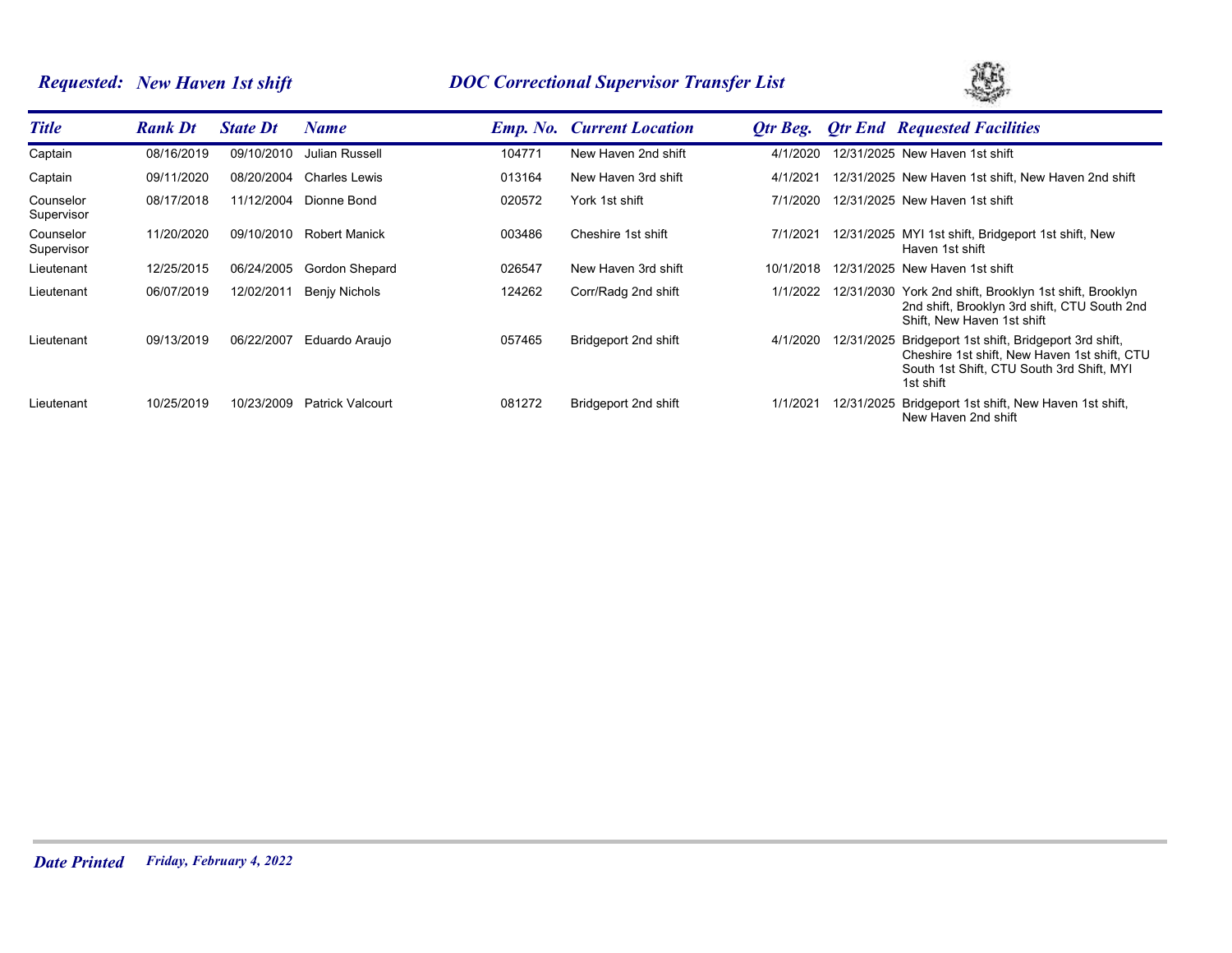|  | <b>Requested: New Haven 2nd shift</b> |  |
|--|---------------------------------------|--|
|--|---------------------------------------|--|



| <b>Title</b> | <b>Rank Dt</b> | <b>State Dt</b> | Name                        |        | <b>Emp. No. Current Location</b> |          | <b>Otr Beg.</b> Otr End Requested Facilities                                          |
|--------------|----------------|-----------------|-----------------------------|--------|----------------------------------|----------|---------------------------------------------------------------------------------------|
| Captain      | 09/11/2020     |                 | 08/20/2004 Charles Lewis    | 013164 | New Haven 3rd shift              | 4/1/2021 | 12/31/2025 New Haven 1st shift, New Haven 2nd shift                                   |
| Lieutenant   | 10/25/2019     |                 | 10/23/2009 Patrick Valcourt | 081272 | Bridgeport 2nd shift             |          | 1/1/2021 12/31/2025 Bridgeport 1st shift, New Haven 1st shift,<br>New Haven 2nd shift |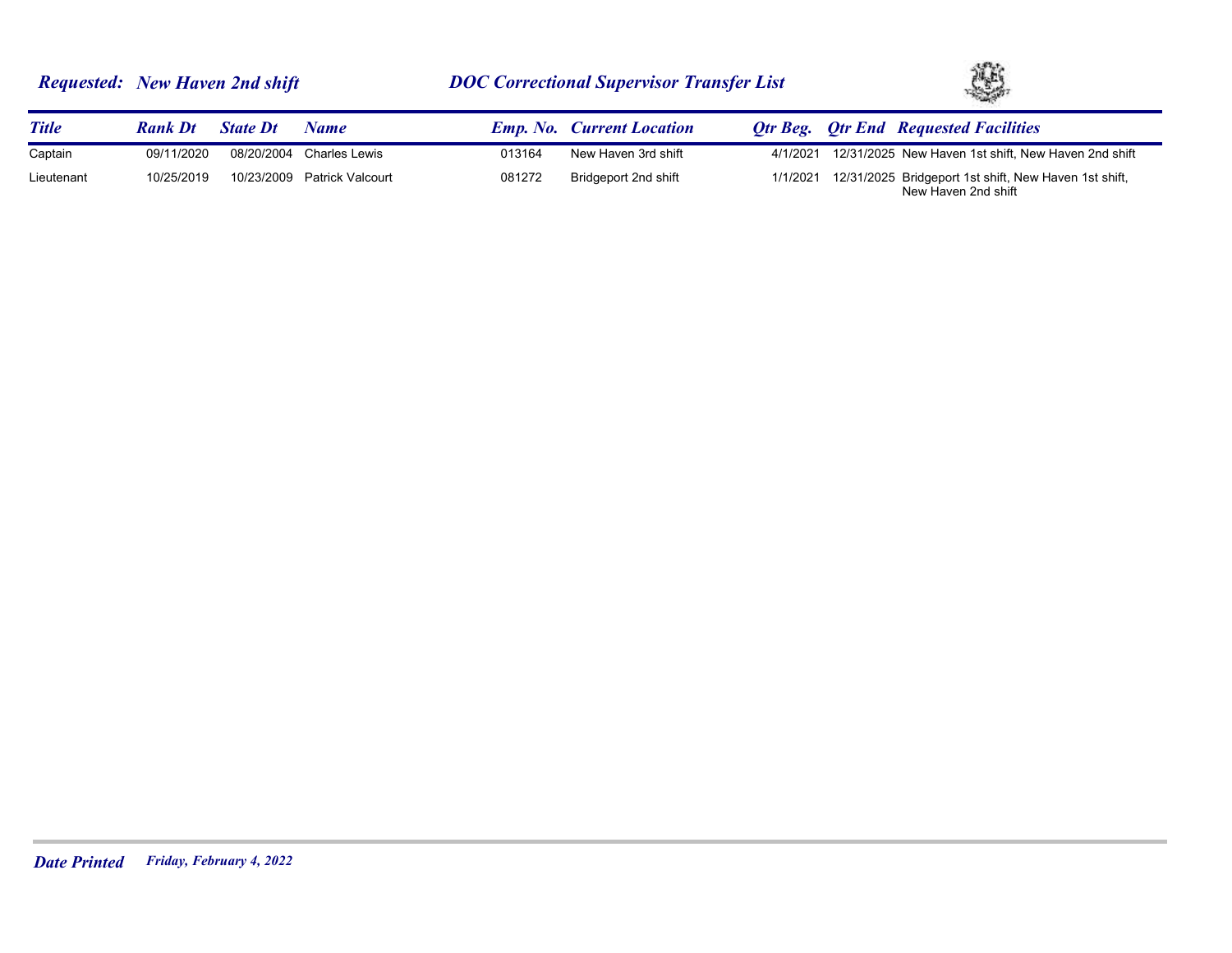|              | <b>Requested:</b> New Haven 3rd shift |                 |             |                                     | <b>DOC Correctional Supervisor Transfer List</b> |  |                                              |  |
|--------------|---------------------------------------|-----------------|-------------|-------------------------------------|--------------------------------------------------|--|----------------------------------------------|--|
| <b>Title</b> | <b>Rank Dt</b>                        | <b>State Dt</b> | <b>Name</b> | <b>Emp. No. Current Location</b>    |                                                  |  | <b>Qtr Beg.</b> Qtr End Requested Facilities |  |
|              |                                       |                 |             | No Records For the Requested Choice |                                                  |  |                                              |  |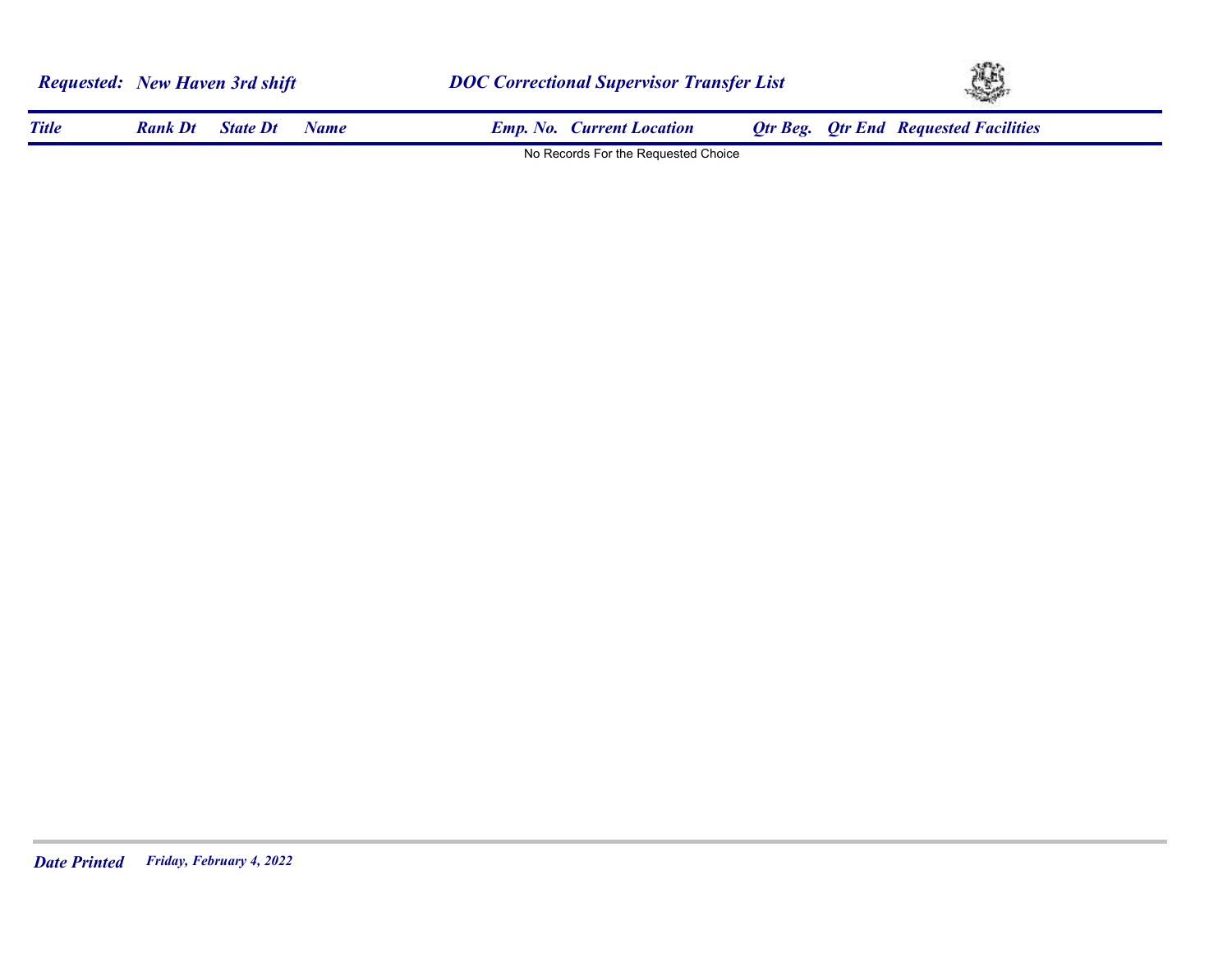|              | <b>Requested:</b> Northern 1st shift<br><b>State Dt</b><br><b>Rank Dt</b><br><b>Name</b> |  | <b>DOC Correctional Supervisor Transfer List</b> | Ą,                                           |  |
|--------------|------------------------------------------------------------------------------------------|--|--------------------------------------------------|----------------------------------------------|--|
| <b>Title</b> |                                                                                          |  | <b>Emp. No. Current Location</b>                 | <b>Otr Beg.</b> Otr End Requested Facilities |  |
|              |                                                                                          |  | No Records For the Requested Choice              |                                              |  |

**STARTING**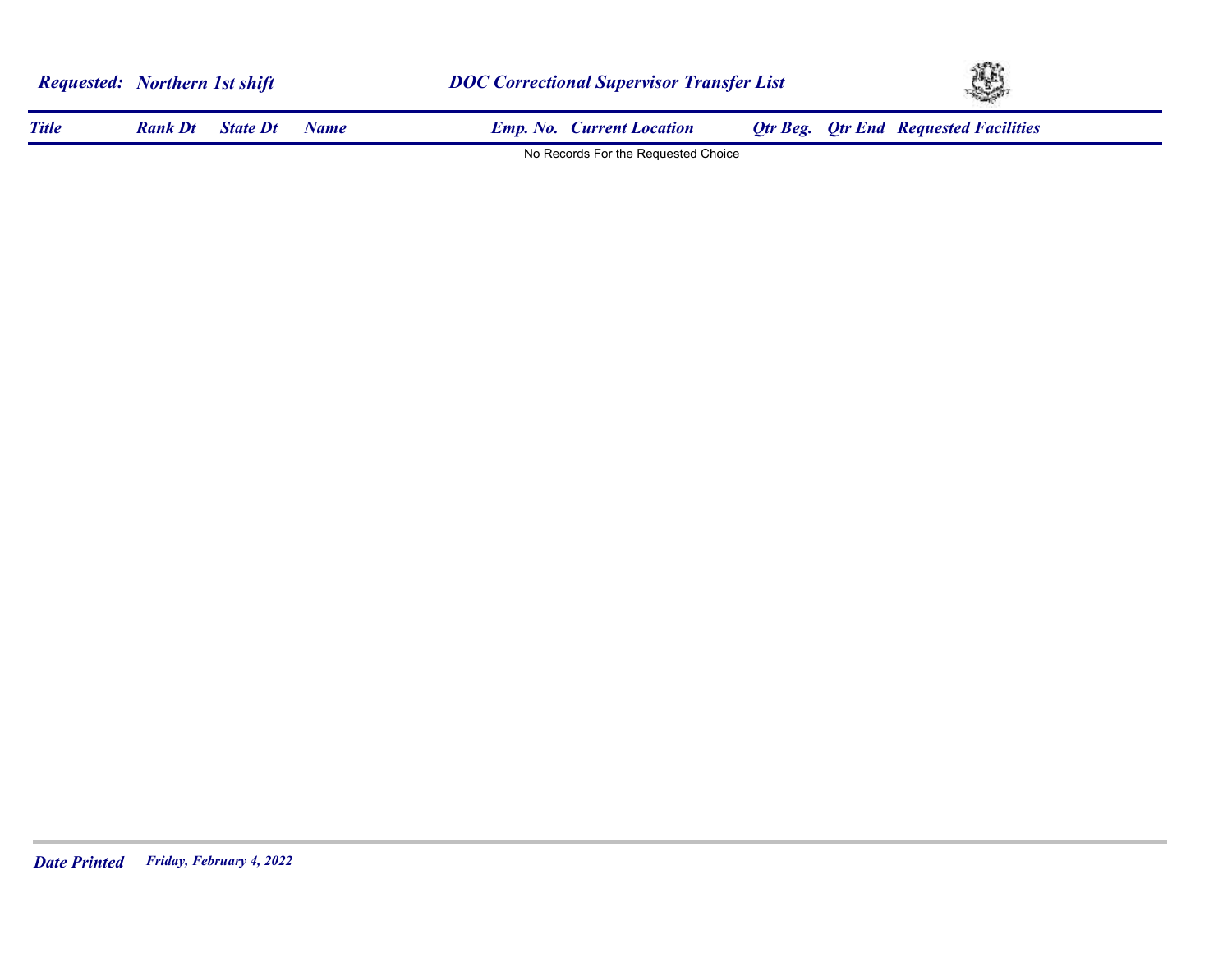|              | <b>Requested:</b> Northern 2nd shift |                 |      |                                     | <b>DOC Correctional Supervisor Transfer List</b> |  |                                              |  |
|--------------|--------------------------------------|-----------------|------|-------------------------------------|--------------------------------------------------|--|----------------------------------------------|--|
| <b>Title</b> | <b>Rank Dt</b>                       | <b>State Dt</b> | Name | <b>Emp. No. Current Location</b>    |                                                  |  | <b>Qtr Beg.</b> Qtr End Requested Facilities |  |
|              |                                      |                 |      | No Records For the Requested Choice |                                                  |  |                                              |  |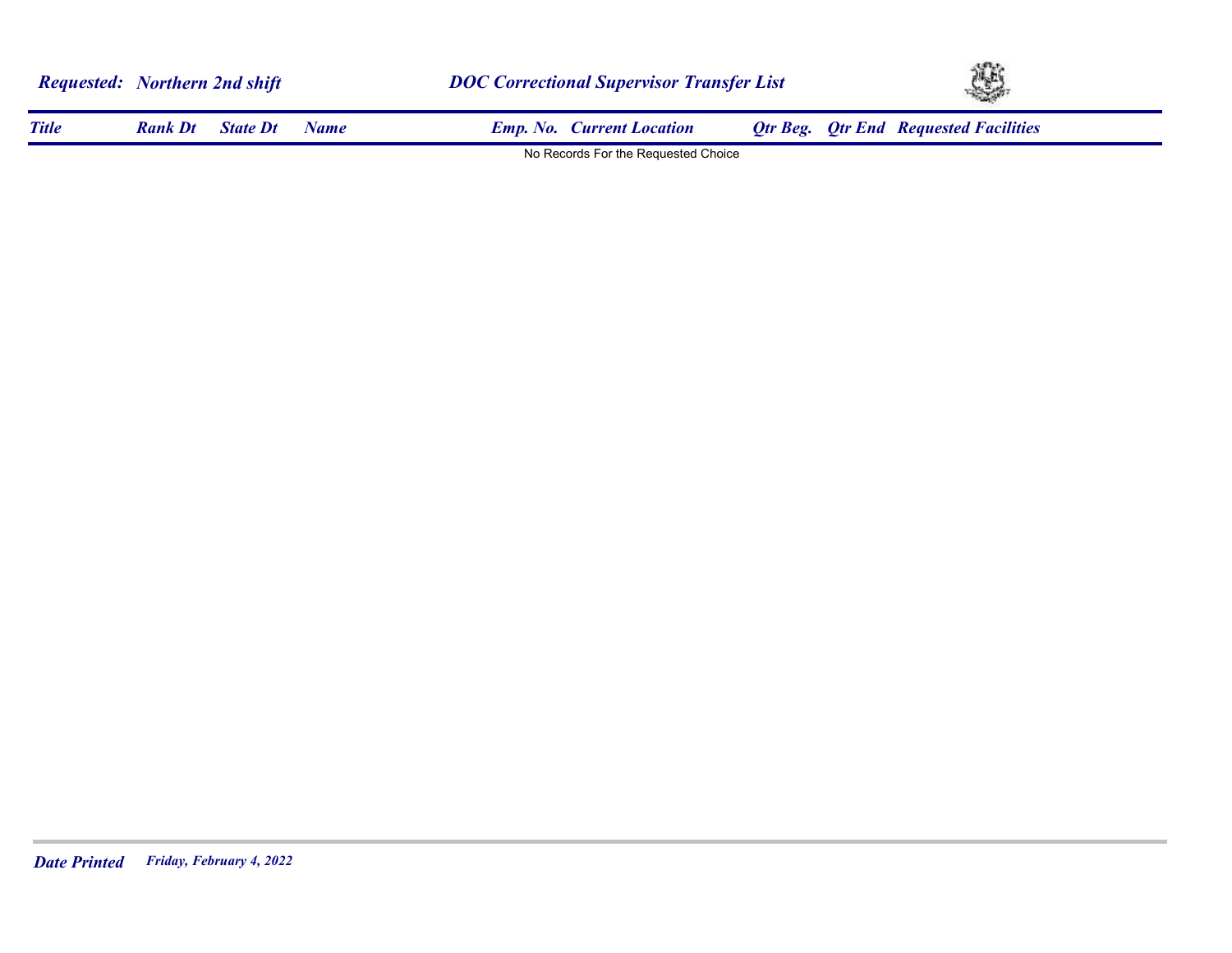| <b>Requested:</b> Northern 3rd shift |                |                 |             | <b>DOC Correctional Supervisor Transfer List</b> | Ą, |                                              |  |
|--------------------------------------|----------------|-----------------|-------------|--------------------------------------------------|----|----------------------------------------------|--|
| <b>Title</b>                         | <b>Rank Dt</b> | <b>State Dt</b> | <b>Name</b> | <b>Emp. No. Current Location</b>                 |    | <b>Qtr Beg. Qtr End Requested Facilities</b> |  |
|                                      |                |                 |             | No Records For the Requested Choice              |    |                                              |  |

**STARTING**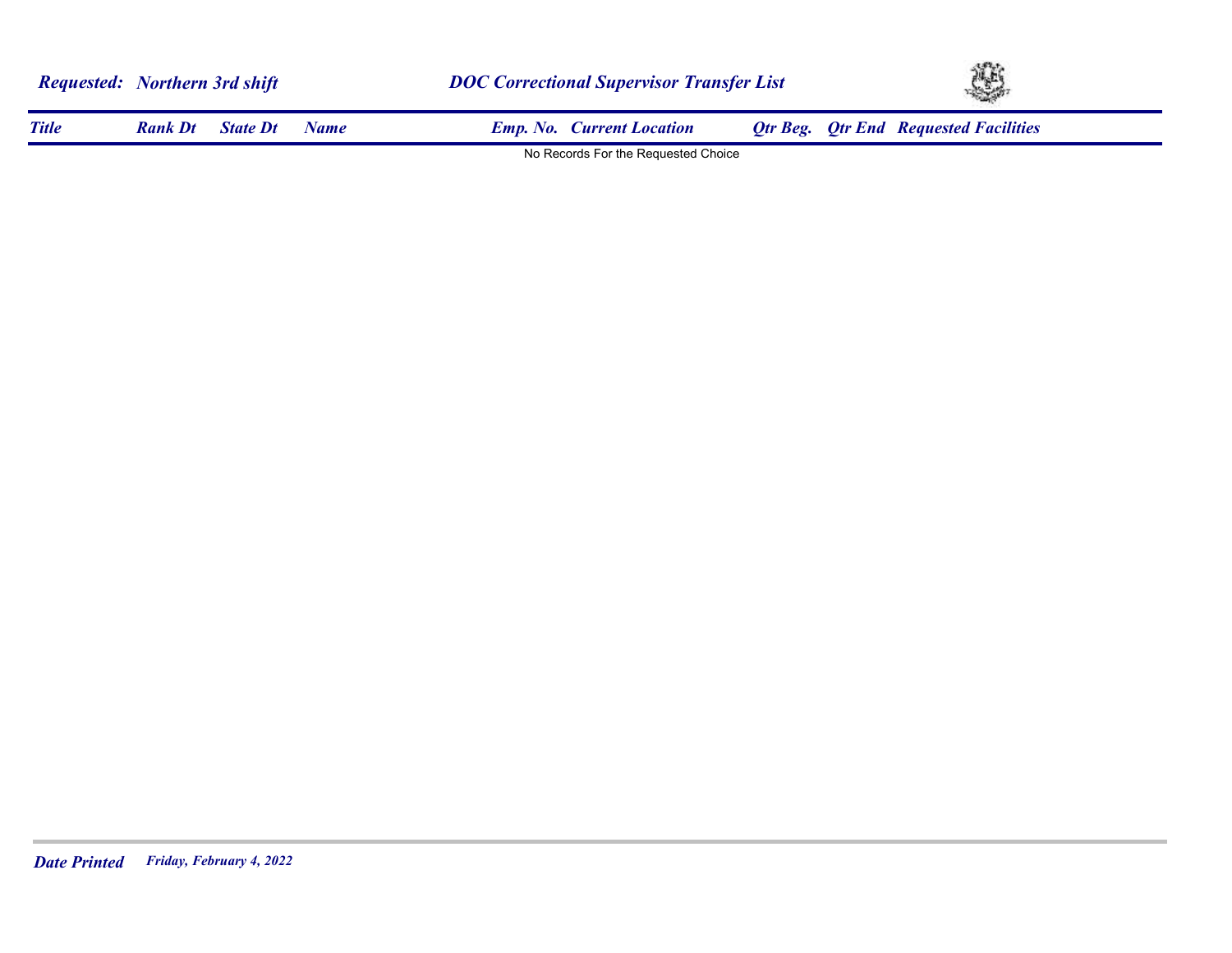# *Requested: Osborn 1st shift DOC Correctional Supervisor Transfer List*



| <b>Title</b>            | <b>Rank Dt</b> | <b>State Dt</b> | <b>Name</b>            | <b>Emp.</b> No. | <b>Current Location</b> | Otr Beg.  | <b>Qtr End Requested Facilities</b>                                                                                                                                                                          |
|-------------------------|----------------|-----------------|------------------------|-----------------|-------------------------|-----------|--------------------------------------------------------------------------------------------------------------------------------------------------------------------------------------------------------------|
| Captain                 | 09/25/2020     | 08/14/2009      | <b>Scott Valliere</b>  | 087749          | Corr/Radg 2nd shift     | 4/1/2021  | 12/31/2025 Corr/Radg 1st shift, Robinson 1st shift,<br>Robinson 2nd shift, Hartford 1st shift,<br>Hartford 2nd shift, McDgll/Wlkr 1st shift,<br>McDgll/Wlkr 2nd shift, Osborn 1st shift,<br>Osborn 2nd shift |
| Counselor<br>Supervisor | 01/04/2019     | 12/02/2011      | Anthony Campanelli     | 124237          | <b>Central Office</b>   | 10/1/2021 | 12/31/2025 Willard/Cybulski 1st shift, Osborn 1st shift,<br>Robinson 1st shift                                                                                                                               |
| Counselor<br>Supervisor | 09/11/2020     | 09/06/2002      | Kimberley Casey-Cortes | 973049          | New Haven 1st shift     | 1/1/2022  | 12/31/2030 Willard/Cybulski 1st shift, Osborn 1st shift                                                                                                                                                      |
| Counselor<br>Supervisor | 11/20/2020     | 08/14/2009      | Laurie Eagleson        | 087723          | Robinson 1st shift      | 1/1/2022  | 12/31/2030 Osborn 1st shift                                                                                                                                                                                  |
| Lieutenant              | 06/07/2019     | 01/18/2008      | <b>Dustin Schold</b>   | 066291          | Osborn 3rd shift        | 1/1/2020  | 12/31/2025 Osborn 1st shift, Robinson 1st shift, Hartford<br>1st shift                                                                                                                                       |
| Lieutenant              | 06/07/2019     | 06/14/2013      | <b>Whitley Smiley</b>  | 145510          | Osborn 3rd shift        | 1/1/2021  | 12/31/2025 Osborn 1st shift                                                                                                                                                                                  |
| Lieutenant              | 09/13/2019     | 12/17/2010      | Mario Cardona          | 109107          | McDgll/Wlkr 1st shift   | 7/1/2021  | 12/31/2025 Willard/Cybulski 1st shift, Osborn 1st shift,<br>Robinson 1st shift, Hartford 1st shift                                                                                                           |
| Lieutenant              | 01/31/2020     | 09/10/2010      | Shawn Monette          | 104646          | McDgll/Wlkr 2nd shift   | 10/1/2020 | 12/31/2025 McDgll/Wlkr 1st shift, Osborn 1st shift,<br>Robinson 1st shift, Willard/Cybulski 1st shift,<br>Willard/Cybulski 2nd shift                                                                         |
| Lieutenant              | 03/13/2020     | 04/13/2007      | Shawde Callender       | 054456          | Cheshire 2nd shift      | 10/1/2021 | 12/31/2025 Hartford 1st shift, Hartford 2nd shift, CTU<br>South 1st Shift. CTU South 3rd Shift.<br>Cheshire 1st shift, Osborn 1st shift, MYI 1st<br>shift, MYI 2nd shift                                     |
| Lieutenant              | 03/13/2020     | 08/09/2013      | <b>Ashley Ortiz</b>    | 009473          | Cheshire 3rd shift      | 10/1/2020 | 12/31/2025 Hartford 1st shift, Willard/Cybulski 1st shift,<br>Osborn 1st shift. Robinson 1st shift.<br>Cheshire 1st shift, MYI 1st shift, CTU South<br>1st Shift                                             |
| Lieutenant              | 09/11/2020     | 04/04/2014      | Daquila Michael        | 160968          | Osborn 2nd shift        | 10/1/2021 | 12/31/2025 Osborn 1st shift                                                                                                                                                                                  |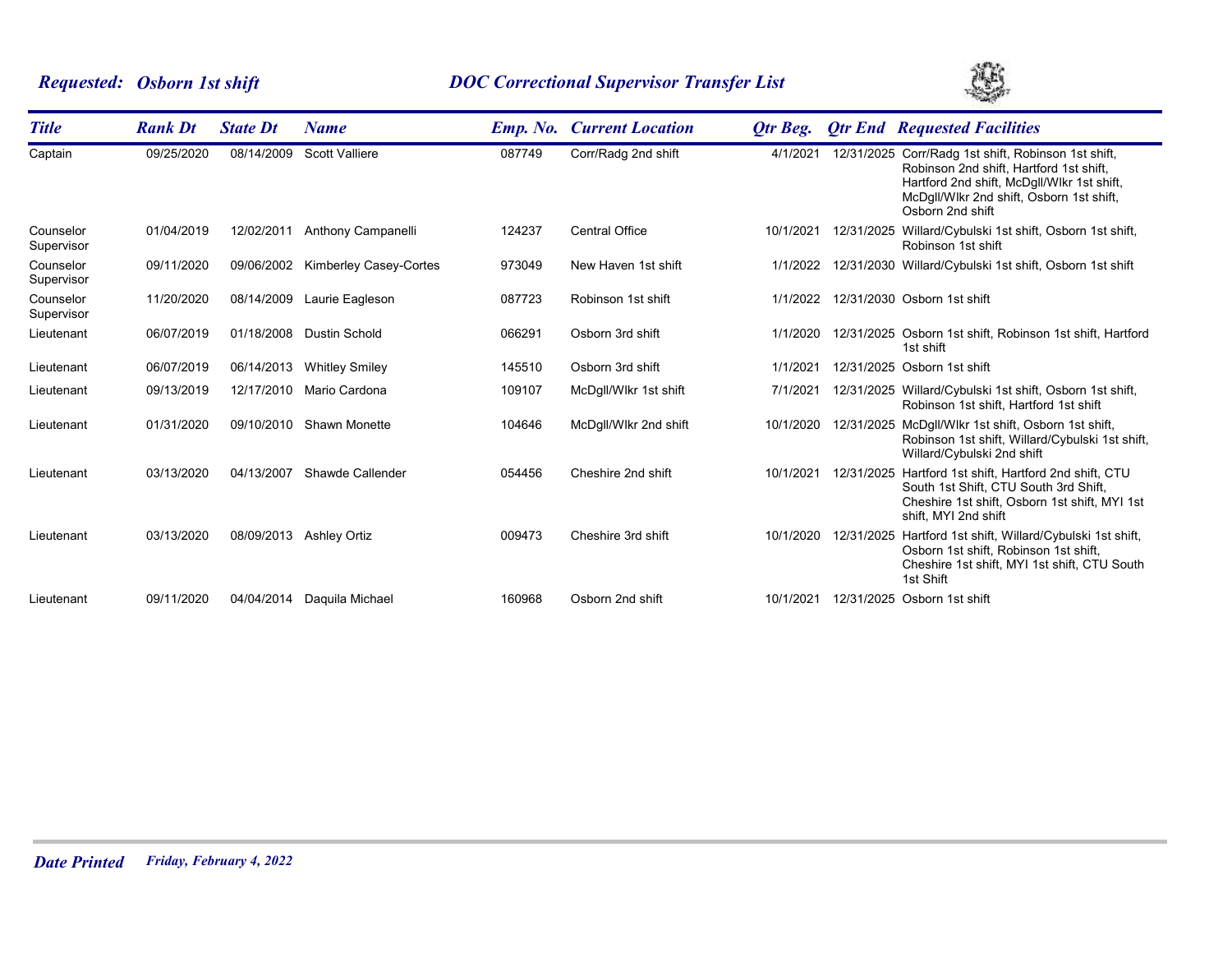|              | <b>Requested: Osborn 2nd shift</b> |                 |                           |        | <b>DOC Correctional Supervisor Transfer List</b> | Ą,       |  |                                                                                                                                              |
|--------------|------------------------------------|-----------------|---------------------------|--------|--------------------------------------------------|----------|--|----------------------------------------------------------------------------------------------------------------------------------------------|
| <b>Title</b> | <b>Rank Dt</b>                     | <b>State Dt</b> | <b>Name</b>               |        | <b>Emp. No. Current Location</b>                 |          |  | <b>Otr Beg.</b> Otr End Requested Facilities                                                                                                 |
| Captain      | 09/25/2020                         |                 | 08/14/2009 Scott Valliere | 087749 | Corr/Radg 2nd shift                              | 4/1/2021 |  | 12/31/2025 Corr/Radg 1st shift, Robinson 1st shift,<br>Robinson 2nd shift, Hartford 1st shift,<br>Hartford 2nd shift, McDgII/WIkr 1st shift, |

McDgll/Wlkr 2nd shift, Osborn 1st shift,

Osborn 2nd shift

*Date Printed Friday, February 4, 2022*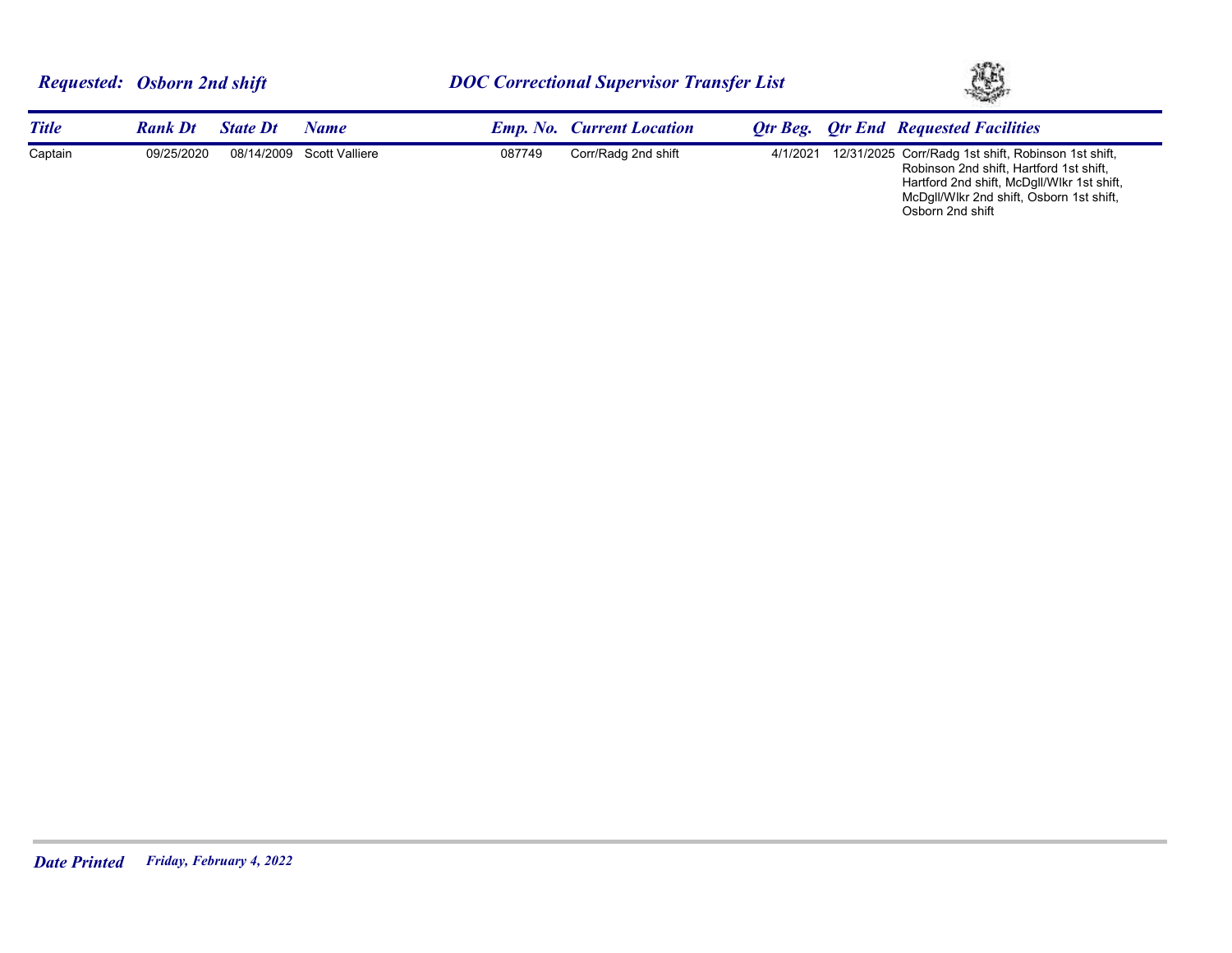|              | <b>Requested:</b> Osborn 3rd shift |                 |      | <b>DOC Correctional Supervisor Transfer List</b> |                                     |  | XB.                                          |
|--------------|------------------------------------|-----------------|------|--------------------------------------------------|-------------------------------------|--|----------------------------------------------|
| <b>Title</b> | <b>Rank Dt</b>                     | <b>State Dt</b> | Name |                                                  | <b>Emp. No. Current Location</b>    |  | <b>Qtr Beg. Qtr End Requested Facilities</b> |
|              |                                    |                 |      |                                                  | No Records For the Requested Choice |  |                                              |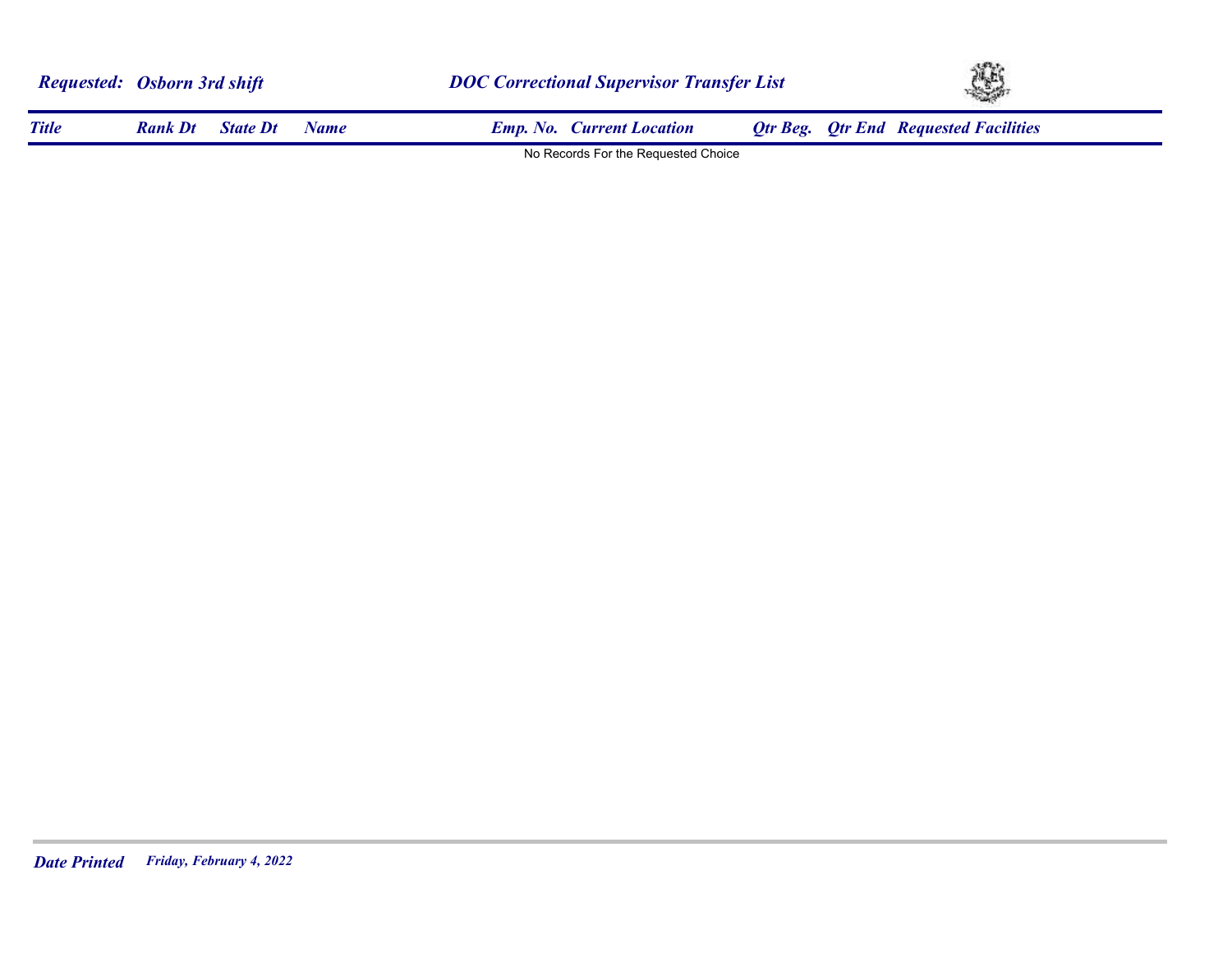# *Requested: Robinson 1st shift DOC Correctional Supervisor Transfer List*



| <b>Title</b>            | <b>Rank Dt</b> | <b>State Dt</b> | <b>Name</b>                |        | <b>Emp. No. Current Location</b> | <b>Qtr Beg.</b> | <b>Qtr End Requested Facilities</b>                                                                                                                                                                                                                                                          |
|-------------------------|----------------|-----------------|----------------------------|--------|----------------------------------|-----------------|----------------------------------------------------------------------------------------------------------------------------------------------------------------------------------------------------------------------------------------------------------------------------------------------|
| Captain                 | 09/29/2017     | 06/08/2007      | <b>Tara Keaton</b>         | 056336 | McDgll/Wlkr 1st shift            | 4/1/2021        | 12/31/2025 Willard/Cybulski 1st shift, Willard/Cybulski<br>3rd shift, Robinson 1st shift                                                                                                                                                                                                     |
| Captain                 | 08/16/2019     |                 | 08/20/2004 Daniel Perez    | 013028 | Robinson 3rd shift               |                 | 10/1/2020 12/31/2025 Robinson 1st shift                                                                                                                                                                                                                                                      |
| Captain                 | 06/19/2020     |                 | 02/20/2004 Michael Masse   | 005978 | McDgll/Wlkr 1st shift            |                 | 1/1/2022 12/31/2030 Robinson 1st shift, Willard/Cybulski 1st shift,<br>Uconn 1st shift, CTU South 1st Shift                                                                                                                                                                                  |
| Captain                 | 08/28/2020     |                 | 09/01/2006 Edgar Maldonado | 045224 | Willard/Cybulski 3rd shift       | 4/1/2021        | 12/25/2025 Willard/Cybulski 1st shift, Robinson 1st shift,<br>MYI 1st shift, Robinson 3rd shift                                                                                                                                                                                              |
| Captain                 | 09/25/2020     |                 | 08/14/2009 Scott Valliere  | 087749 | Corr/Radg 2nd shift              | 4/1/2021        | 12/31/2025 Corr/Radg 1st shift, Robinson 1st shift,<br>Robinson 2nd shift, Hartford 1st shift,<br>Hartford 2nd shift, McDgll/Wlkr 1st shift,<br>McDgll/Wlkr 2nd shift, Osborn 1st shift,<br>Osborn 2nd shift                                                                                 |
| Counselor<br>Supervisor | 01/04/2019     | 12/02/2011      | Anthony Campanelli         | 124237 | <b>Central Office</b>            | 10/1/2021       | 12/31/2025 Willard/Cybulski 1st shift, Osborn 1st shift,<br>Robinson 1st shift                                                                                                                                                                                                               |
| Lieutenant              | 03/31/2017     |                 | 09/01/2006 Montrell Starks | 554682 | Hartford 3rd shift               |                 | 10/1/2021 12/31/2025 Robinson 1st shift, Robinson 3rd shift,<br>Uconn 1st shift, Uconn 2nd shift, Uconn 3rd<br>shift, CTU South 1st Shift, CTU South 2nd<br>Shift, CTU South 3rd Shift, Willard/Cybulski<br>1st shift, Willard/Cybulski 3rd shift, Cheshire<br>1st shift, Cheshire 3rd shift |
| Lieutenant              | 03/31/2017     |                 | 09/10/2010 Jessica Perez   | 104673 | McDqll/Wlkr 1st shift            | 4/1/2021        | 12/25/2025 Uconn 1st shift, Uconn 2nd shift, Uconn 3rd<br>shift, Robinson 1st shift                                                                                                                                                                                                          |
| Lieutenant              | 03/02/2018     |                 | 01/18/2008 Steve Radkovich | 066132 | McDgll/Wlkr 3rd shift            |                 | 7/1/2020 12/31/2025 Willard/Cybulski 1st shift, Willard/Cybulski<br>2nd shift, Willard/Cybulski 3rd shift,<br>Robinson 1st shift, Robinson 2nd shift,<br>Robinson 3rd shift                                                                                                                  |
| Lieutenant              | 07/06/2018     |                 | 11/10/2006 Edwin Diaz      | 049276 | Robinson 3rd shift               | 7/1/2021        | 12/31/2025 Robinson 1st shift                                                                                                                                                                                                                                                                |
| Lieutenant              | 08/17/2018     |                 | 11/10/2006 Michael Jasion  | 049264 | Hartford 1st shift               |                 | 10/1/2021 12/31/2025 Uconn 1st shift, Uconn 3rd shift, Robinson<br>1st shift, Willard/Cybulski 1st shift, CTU<br>South 1st Shift, CTU South 3rd Shift                                                                                                                                        |
| Lieutenant              | 06/07/2019     |                 | 01/18/2008 Dustin Schold   | 066291 | Osborn 3rd shift                 | 1/1/2020        | 12/31/2025 Osborn 1st shift, Robinson 1st shift, Hartford<br>1st shift                                                                                                                                                                                                                       |
| Lieutenant              | 06/07/2019     |                 | 12/02/2011 Terence Palmer  | 124227 | Osborn 1st shift                 |                 | 10/1/2021  12/31/2025  Uconn 1st shift, CTU South 1st Shift, MYI<br>1st shift, Willard/Cybulski 1st shift, Robinson<br>1st shift                                                                                                                                                             |
| Lieutenant              | 09/13/2019     |                 | 12/17/2010 Mario Cardona   | 109107 | McDgll/Wlkr 1st shift            | 7/1/2021        | 12/31/2025 Willard/Cybulski 1st shift, Osborn 1st shift,<br>Robinson 1st shift, Hartford 1st shift                                                                                                                                                                                           |
| Lieutenant              | 01/31/2020     |                 | 09/10/2010 Shawn Monette   | 104646 | McDgll/Wlkr 2nd shift            |                 | 10/1/2020 12/31/2025 McDgll/Wikr 1st shift, Osborn 1st shift,<br>Robinson 1st shift, Willard/Cybulski 1st shift,<br>Willard/Cybulski 2nd shift                                                                                                                                               |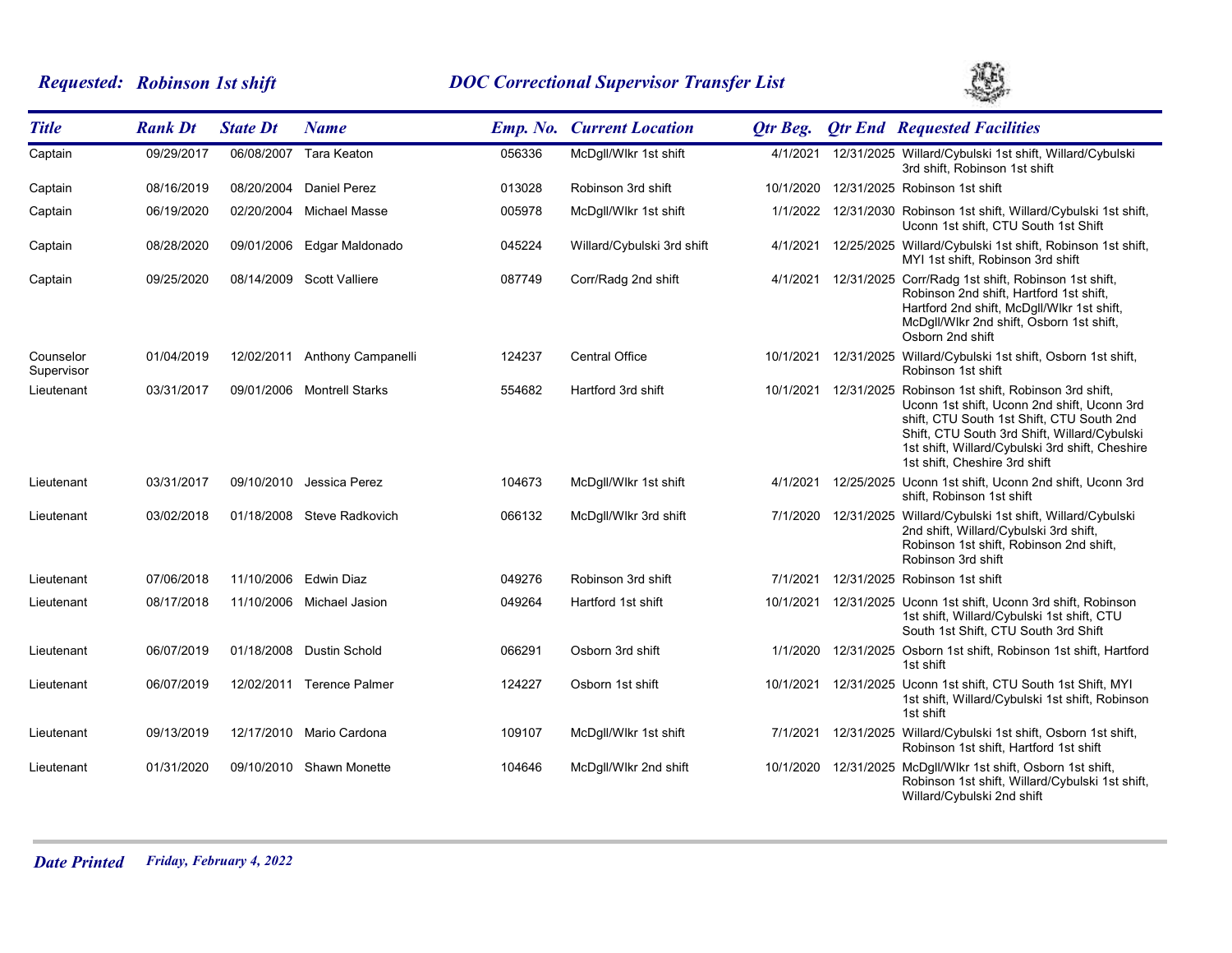# *Requested: Robinson 1st shift DOC Correctional Supervisor Transfer List*



| <b>Title</b> | <b>Rank Dt</b> | <b>State Dt</b> | Name                    |        | <b>Emp. No. Current Location</b> |           | <b>Otr Beg. Qtr End</b> Requested Facilities                                                                                                                     |
|--------------|----------------|-----------------|-------------------------|--------|----------------------------------|-----------|------------------------------------------------------------------------------------------------------------------------------------------------------------------|
| Lieutenant   | 03/13/2020     |                 | 08/09/2013 Ashley Ortiz | 009473 | Cheshire 3rd shift               | 10/1/2020 | 12/31/2025 Hartford 1st shift, Willard/Cybulski 1st shift,<br>Osborn 1st shift, Robinson 1st shift,<br>Cheshire 1st shift, MYI 1st shift, CTU South<br>1st Shift |
| Lieutenant   | 03/27/2020     |                 | 11/02/2012 Arianna Cage | 137186 | Robinson 2nd shift               | 10/1/2020 | 12/31/2025 Robinson 1st shift                                                                                                                                    |
| Lieutenant   | 07/03/2020     | 10/04/2013      | Adam Hinckley           | 154195 | McDgll/Wlkr 3rd shift            | 4/1/2021  | 12/25/2025 McDgll/Wlkr 1st shift, Robinson 1st shift,<br>Robinson 3rd shift, Willard/Cybulski 1st shift,<br>Willard/Cybulski 3rd shift                           |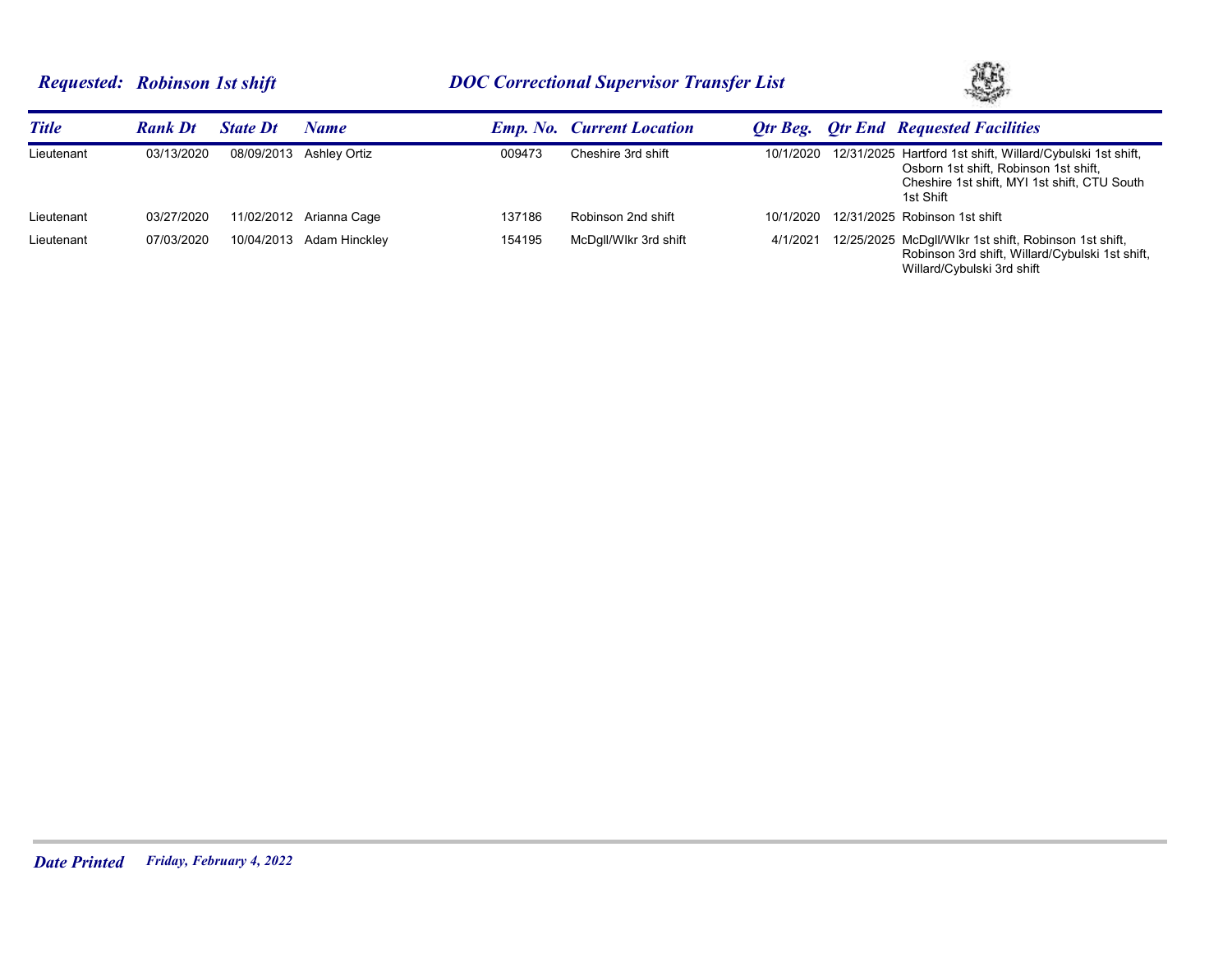# *Requested: Robinson 2nd shift DOC Correctional Supervisor Transfer List*



| <b>Title</b> | <b>Rank Dt</b> | <b>State Dt</b> | Name            |        | <b>Emp. No.</b> Current Location | Otr Beg.  | <b>Otr End Requested Facilities</b>                                                                                                                                                                          |
|--------------|----------------|-----------------|-----------------|--------|----------------------------------|-----------|--------------------------------------------------------------------------------------------------------------------------------------------------------------------------------------------------------------|
| Captain      | 11/22/2019     | 04/25/2008      | Deborah Charron | 069821 | Robinson 1st shift               | 1/1/2021  | 12/31/2025 Robinson 2nd shift, Uconn 1st shift, MYI 1st<br>shift, CTU South 1st Shift, York 1st shift,<br>Brooklyn 1st shift                                                                                 |
| Captain      | 05/08/2020     | 09/28/2007      | Marco Correia   | 063059 | Cheshire 2nd shift               | 10/1/2021 | 12/31/2025 Uconn 2nd shift. Robinson 2nd shift                                                                                                                                                               |
| Captain      | 09/25/2020     | 08/14/2009      | Scott Valliere  | 087749 | Corr/Radg 2nd shift              | 4/1/2021  | 12/31/2025 Corr/Radg 1st shift, Robinson 1st shift,<br>Robinson 2nd shift. Hartford 1st shift.<br>Hartford 2nd shift, McDgll/Wlkr 1st shift,<br>McDgll/Wlkr 2nd shift, Osborn 1st shift,<br>Osborn 2nd shift |
| Lieutenant   | 03/02/2018     | 01/18/2008      | Steve Radkovich | 066132 | McDgll/Wlkr 3rd shift            | 7/1/2020  | 12/31/2025 Willard/Cybulski 1st shift, Willard/Cybulski<br>2nd shift, Willard/Cybulski 3rd shift,<br>Robinson 1st shift, Robinson 2nd shift,<br>Robinson 3rd shift                                           |
| Lieutenant   | 06/21/2019     | 03/06/2015      | Clinton Hamm    | 174186 | <b>Central Office</b>            | 7/1/2020  | 12/31/2025 Robinson 2nd shift                                                                                                                                                                                |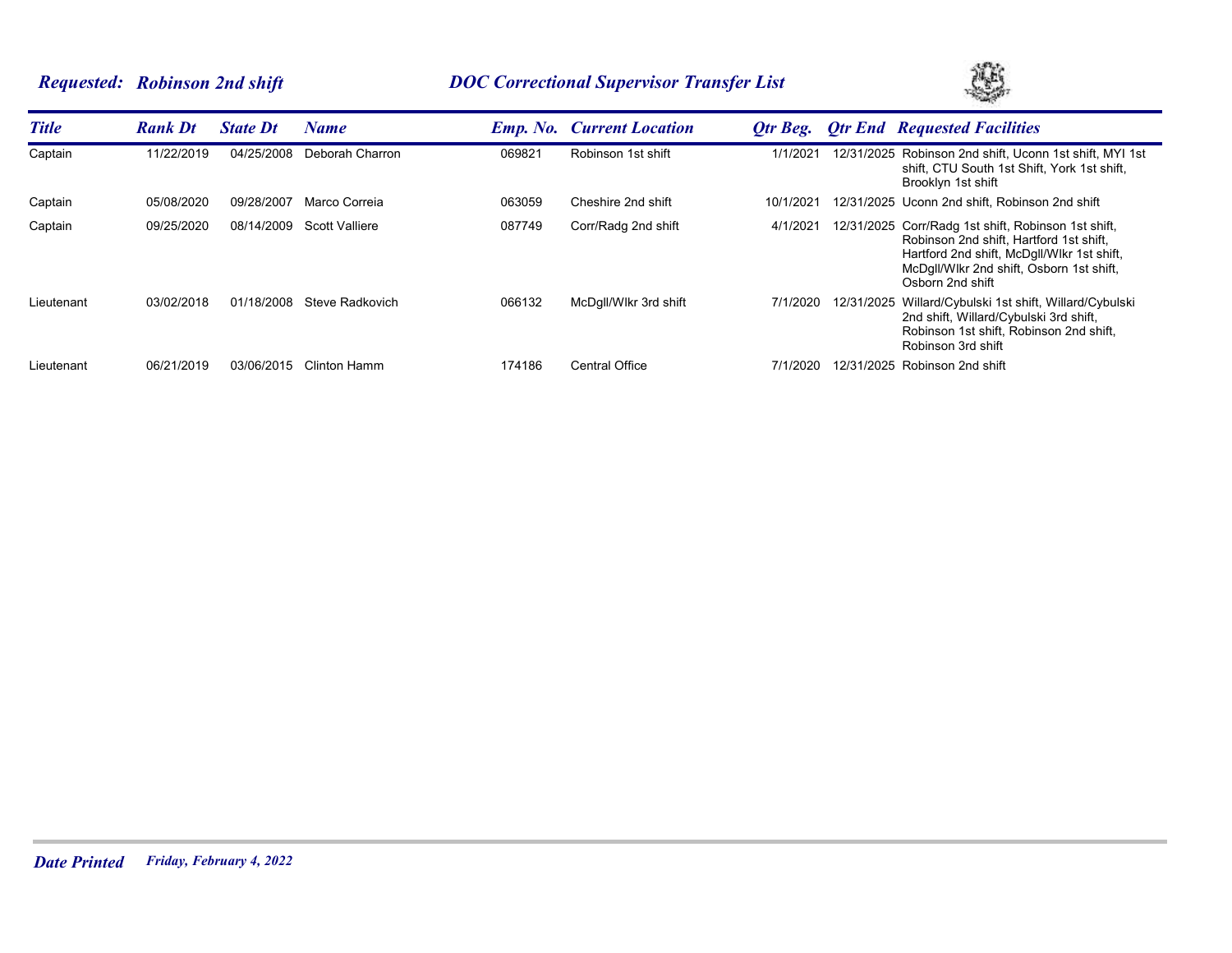## *Requested: Robinson 3rd shift DOC Correctional Supervisor Transfer List*



| <b>Title</b> | <b>Rank Dt</b> | <b>State Dt</b> | Name                   |        | <b>Emp. No. Current Location</b> | Otr Beg.  |            | <b>Otr End Requested Facilities</b>                                                                                                                                                                                                                                     |
|--------------|----------------|-----------------|------------------------|--------|----------------------------------|-----------|------------|-------------------------------------------------------------------------------------------------------------------------------------------------------------------------------------------------------------------------------------------------------------------------|
| Captain      | 08/28/2020     | 09/01/2006      | Edgar Maldonado        | 045224 | Willard/Cybulski 3rd shift       | 4/1/2021  | 12/25/2025 | Willard/Cybulski 1st shift, Robinson 1st shift,<br>MYI 1st shift, Robinson 3rd shift                                                                                                                                                                                    |
| Lieutenant   | 03/31/2017     | 09/01/2006      | <b>Montrell Starks</b> | 554682 | Hartford 3rd shift               | 10/1/2021 | 12/31/2025 | Robinson 1st shift, Robinson 3rd shift,<br>Uconn 1st shift, Uconn 2nd shift, Uconn 3rd<br>shift, CTU South 1st Shift, CTU South 2nd<br>Shift, CTU South 3rd Shift, Willard/Cybulski<br>1st shift, Willard/Cybulski 3rd shift, Cheshire<br>1st shift, Cheshire 3rd shift |
| Lieutenant   | 03/02/2018     | 01/18/2008      | Steve Radkovich        | 066132 | McDgll/Wlkr 3rd shift            | 7/1/2020  | 12/31/2025 | Willard/Cybulski 1st shift, Willard/Cybulski<br>2nd shift, Willard/Cybulski 3rd shift,<br>Robinson 1st shift, Robinson 2nd shift,<br>Robinson 3rd shift                                                                                                                 |
| Lieutenant   | 07/03/2020     | 10/04/2013      | Adam Hinckley          | 154195 | McDgll/Wlkr 3rd shift            | 4/1/2021  | 12/25/2025 | McDgll/Wlkr 1st shift, Robinson 1st shift,<br>Robinson 3rd shift, Willard/Cybulski 1st shift,<br>Willard/Cybulski 3rd shift                                                                                                                                             |
| Lieutenant   | 09/11/2020     | 06/24/2005      | Marlone Massop         | 026599 | McDgll/Wlkr 3rd shift            | 4/1/2021  | 12/25/2025 | Willard/Cybulski 1st shift, Willard/Cybulski<br>3rd shift, Robinson 3rd shift                                                                                                                                                                                           |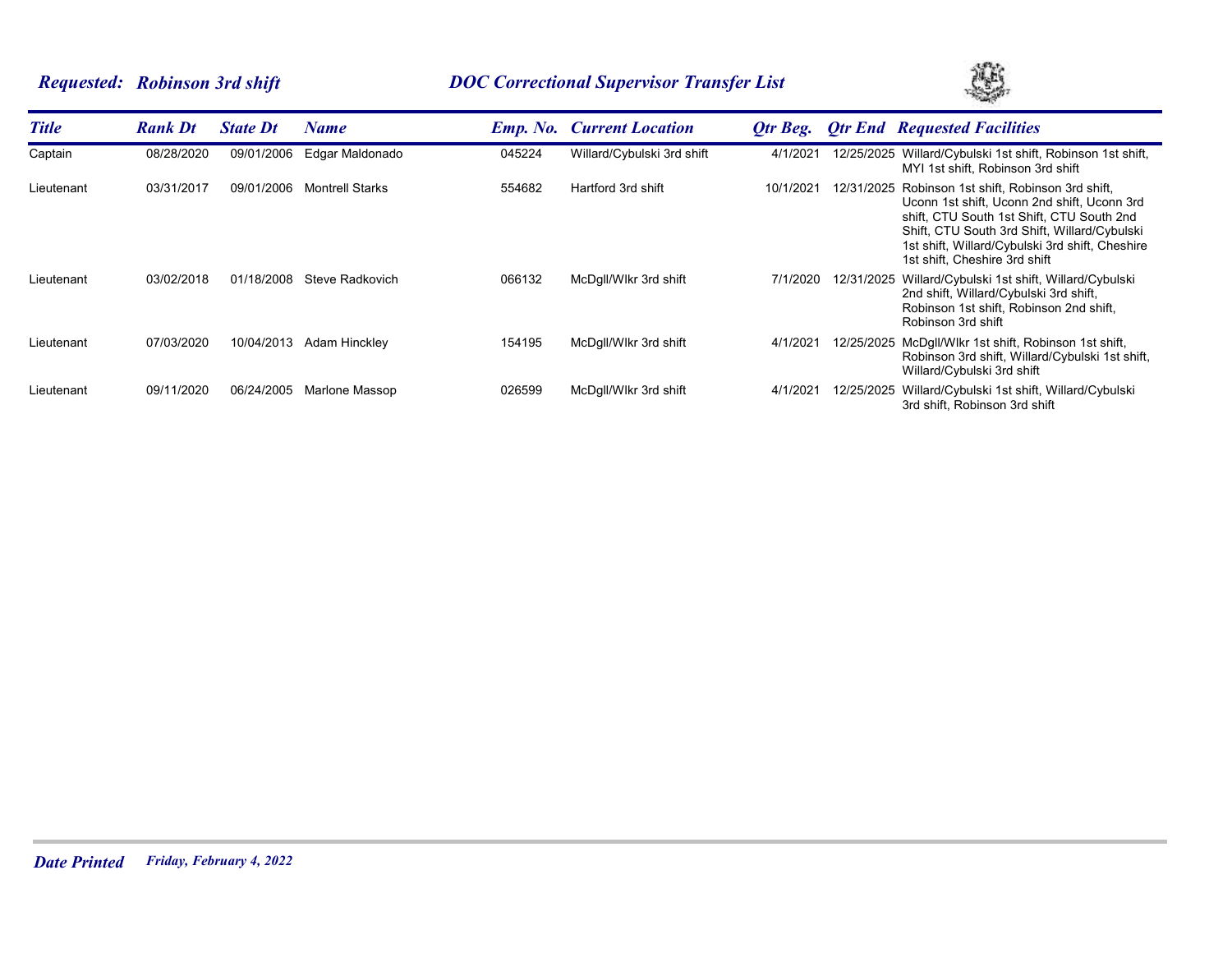# *Requested: Uconn 1st shift DOC Correctional Supervisor Transfer List*



| <b>Title</b> | <b>Rank Dt</b> | <b>State Dt</b>       | <b>Name</b>                  |        | <b>Emp. No. Current Location</b> | Otr Beg.  |                     | <b>Qtr End Requested Facilities</b>                                                                                                                                       |
|--------------|----------------|-----------------------|------------------------------|--------|----------------------------------|-----------|---------------------|---------------------------------------------------------------------------------------------------------------------------------------------------------------------------|
| Captain      | 08/16/2019     | 11/12/2004 fred oneil |                              | 020671 | Willard/Cybulski 1st shift       |           |                     | 7/1/2021 12/31/2025 Willard/Cybulski 1st shift, Uconn 1st shift,<br>Uconn 2nd shift, Uconn 3rd shift, CTU South<br>1st Shift, CTU South 2nd Shift, CTU South<br>3rd Shift |
| Captain      | 08/16/2019     | 01/18/2008            | Julie-Ann Stewart            | 066200 | MYI 1st shift                    | 10/1/2021 |                     | 12/31/2025 CTU South 1st Shift, Uconn 1st shift, MYI<br>1st shift                                                                                                         |
| Captain      | 10/11/2019     |                       | 11/10/2006 Brane Blackstock  | 049269 | Cheshire 1st shift               |           |                     | 7/1/2021 12/31/2025 MYI 1st shift, Hartford 1st shift,<br>Willard/Cybulski 1st shift, CTU South 1st<br>Shift, Uconn 1st shift                                             |
| Captain      | 11/22/2019     |                       | 04/25/2008 Deborah Charron   | 069821 | Robinson 1st shift               |           | 1/1/2021 12/31/2025 | Robinson 2nd shift, Uconn 1st shift, MYI 1st<br>shift, CTU South 1st Shift, York 1st shift,<br>Brooklyn 1st shift                                                         |
| Captain      | 06/19/2020     | 02/20/2004            | Michael Masse                | 005978 | McDgll/Wlkr 1st shift            |           |                     | 1/1/2022 12/31/2030 Robinson 1st shift, Willard/Cybulski 1st shift,<br>Uconn 1st shift, CTU South 1st Shift                                                               |
| Lieutenant   | 10/12/2007     | 02/09/1999            | Luis Zayas                   | 647503 | Uconn 3rd shift                  |           |                     | 10/1/2019 12/31/2025 Uconn 1st shift                                                                                                                                      |
| Lieutenant   | 09/11/2009     |                       | 02/20/2004 Michelle Marquez  | 006008 | MYI 1st shift                    | 7/1/2021  |                     | 9/13/2019 Uconn 1st shift                                                                                                                                                 |
| Lieutenant   | 01/29/2010     | 02/20/2004            | Scott Langenheim             | 005944 | MYI 1st shift                    | 10/1/2021 |                     | 12/31/2025 Uconn 1st shift                                                                                                                                                |
| Lieutenant   | 05/31/2013     | 08/20/2004            | William Rodriguez            | 012975 | CTU South 1st Shift              |           |                     | 1/1/2022 12/31/2030 Uconn 1st shift                                                                                                                                       |
| Lieutenant   | 05/31/2013     | 06/24/2005            | Tanya Hastings               | 026649 | Willard/Cybulski 1st shift       | 10/1/2021 |                     | 12/31/2025 Uconn 1st shift                                                                                                                                                |
| Lieutenant   | 10/04/2013     | 12/15/2000            | Diana Moya                   | 972593 | Willard/Cybulski 3rd shift       | 4/1/2021  |                     | 12/25/2025 Uconn 1st shift, Uconn 3rd shift                                                                                                                               |
| Lieutenant   | 12/27/2013     | 02/20/2004            | Clayton Strachan             | 005993 | Robinson 2nd shift               |           |                     | 10/1/2021 12/31/2025 Uconn 1st shift, Uconn 2nd shift, Uconn 3rd<br>shift                                                                                                 |
| Lieutenant   | 05/16/2014     |                       | 08/20/2004 Angella McCalla   | 013122 | Robinson 2nd shift               |           |                     | 1/1/2021 12/31/2025 Uconn 2nd shift, Uconn 1st shift, Uconn 3rd<br>shift                                                                                                  |
| Lieutenant   | 05/16/2014     |                       | 06/24/2005 Socorro Melo      | 026572 | Hartford 1st shift               |           |                     | 1/1/2021 12/31/2025 Willard/Cybulski 1st shift, Uconn 1st shift,<br>Uconn 2nd shift, Uconn 3rd shift                                                                      |
| Lieutenant   | 07/25/2014     | 08/22/2003            | John McCormack               | 869689 | CTU South 3rd Shift              |           |                     | 4/1/2020 12/31/2025 CTU South 1st Shift, Willard/Cybulski 1st<br>shift, Uconn 1st shift, Uconn 3rd shift                                                                  |
| Lieutenant   | 07/25/2014     | 04/30/2004            | <b>Hamilton Castro</b>       | 008329 | Uconn 2nd shift                  | 7/1/2020  |                     | 12/31/2025 Uconn 1st shift, Uconn 3rd shift                                                                                                                               |
| Lieutenant   | 07/25/2014     |                       | 08/20/2004 Terrence Randolph | 013298 | Hartford 1st shift               | 10/1/2021 |                     | 12/31/2025 Uconn 1st shift, Uconn 2nd shift, Uconn 3rd<br>shift                                                                                                           |
| Lieutenant   | 08/22/2014     | 07/18/2008            | John Dyson                   | 068039 | Cheshire 1st shift               |           |                     | 4/1/2021 12/31/2025 Uconn 1st shift, Uconn 2nd shift, Uconn 3rd<br>shift, Hartford 1st shift                                                                              |
| Lieutenant   | 10/31/2014     |                       | 03/02/2007 David Czeremcha   | 053654 | Cheshire 2nd shift               |           |                     | 4/1/2021 12/31/2025 Uconn 1st shift, Uconn 2nd shift, Uconn 3rd<br>shift, MYI 1st shift                                                                                   |
| Lieutenant   | 11/14/2014     |                       | 06/24/2005 Steven Edwin      | 026675 | Willard/Cybulski 2nd shift       |           |                     | 7/1/2020 12/31/2025 Willard/Cybulski 1st shift, Uconn 1st shift,<br>Uconn 2nd shift, Uconn 3rd shift, Brooklyn<br>1st shift                                               |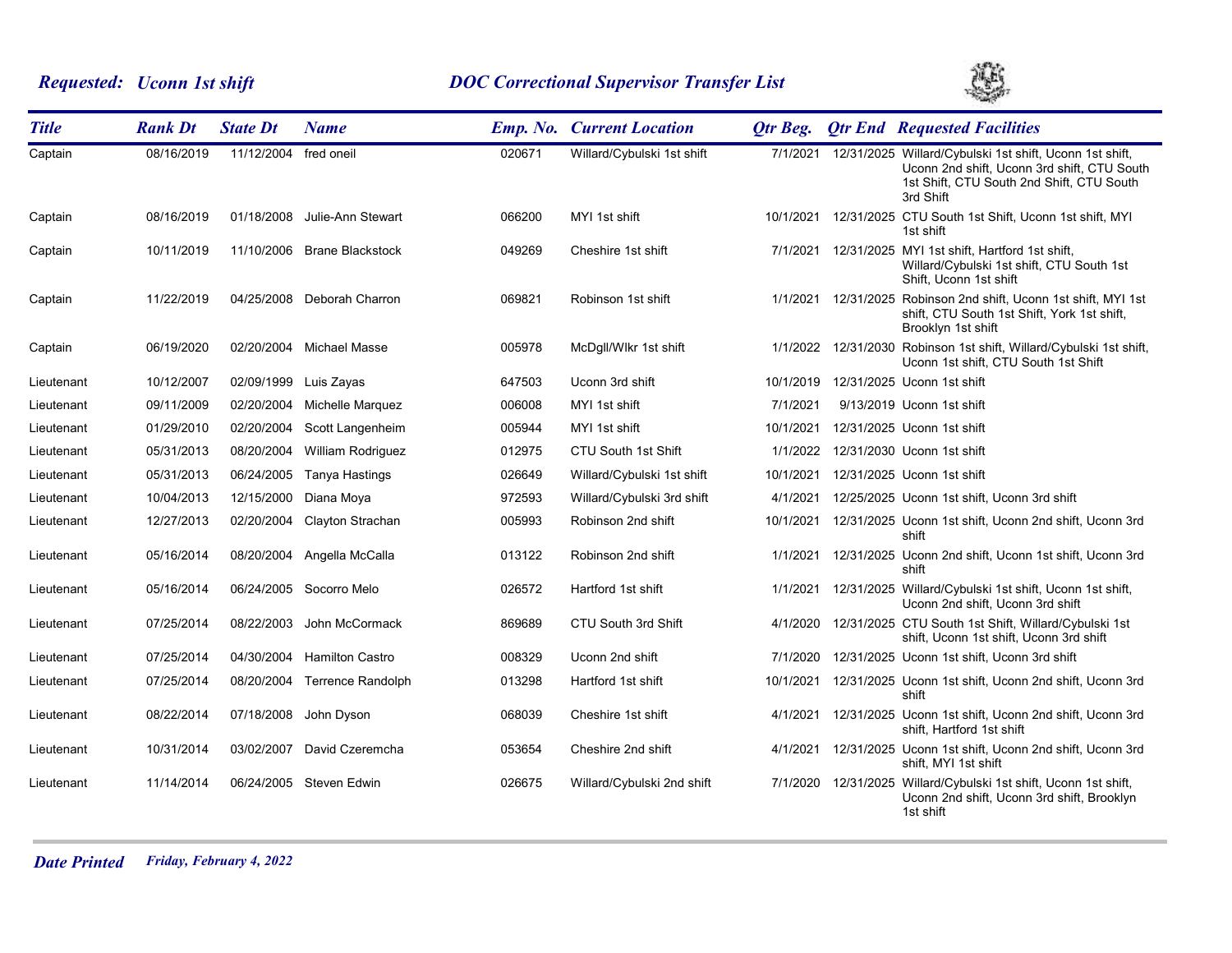# *Requested: Uconn 1st shift DOC Correctional Supervisor Transfer List*



| <b>Title</b> | <b>Rank Dt</b> | <b>State Dt</b>      | <b>Name</b>                     |        | <b>Emp. No. Current Location</b> | <b>Qtr Beg.</b> | <b>Qtr End Requested Facilities</b>                                                                                                                                                                                                                                                          |
|--------------|----------------|----------------------|---------------------------------|--------|----------------------------------|-----------------|----------------------------------------------------------------------------------------------------------------------------------------------------------------------------------------------------------------------------------------------------------------------------------------------|
| Lieutenant   | 11/14/2014     | 12/09/2005           | <b>Fernando Antunes</b>         | 034868 | CTU South 3rd Shift              | 10/1/2020       | 12/31/2025 Uconn 1st shift, Uconn 3rd shift                                                                                                                                                                                                                                                  |
| Lieutenant   | 11/14/2014     |                      | 09/01/2006 Samuel Quintana      | 045269 | Hartford 1st shift               | 10/1/2020       | 12/31/2025 Uconn 1st shift, Willard/Cybulski 1st shift,<br>Brooklyn 1st shift                                                                                                                                                                                                                |
| Lieutenant   | 07/14/2015     |                      | 06/24/2005 Beverly Lee          | 026585 | Robinson 1st shift               | 10/1/2020       | 12/31/2025 Uconn 1st shift                                                                                                                                                                                                                                                                   |
| Lieutenant   | 07/24/2015     | 02/20/2004 Gary Gray |                                 | 005999 | MYI 1st shift                    | 1/1/2022        | 12/31/2030 CTU South 1st Shift, CTU South 3rd Shift,<br>Uconn 1st shift, Uconn 3rd shift                                                                                                                                                                                                     |
| Lieutenant   | 07/24/2015     |                      | 07/18/2008 Sonja harris         | 072200 | Hartford 2nd shift               |                 | 1/1/2022 12/31/2030 Willard/Cybulski 2nd shift, Uconn 1st shift,<br>Uconn 2nd shift, Uconn 3rd shift, MYI 2nd<br>shift                                                                                                                                                                       |
| Lieutenant   | 02/17/2017     | 12/09/2005           | Jeff Signori                    | 977417 | MYI 2nd shift                    | 7/1/2019        | 12/31/2025 Uconn 1st shift, Uconn 2nd shift                                                                                                                                                                                                                                                  |
| Lieutenant   | 03/31/2017     |                      | 09/01/2006 Montrell Starks      | 554682 | Hartford 3rd shift               |                 | 10/1/2021 12/31/2025 Robinson 1st shift, Robinson 3rd shift,<br>Uconn 1st shift, Uconn 2nd shift, Uconn 3rd<br>shift, CTU South 1st Shift, CTU South 2nd<br>Shift, CTU South 3rd Shift, Willard/Cybulski<br>1st shift, Willard/Cybulski 3rd shift, Cheshire<br>1st shift, Cheshire 3rd shift |
| Lieutenant   | 03/31/2017     |                      | 11/10/2006 Erin Darling         | 049330 | Cheshire 3rd shift               |                 | 10/1/2020 12/31/2025 CTU South 1st Shift, CTU South 2nd Shift,<br>CTU South 3rd Shift, MYI 2nd shift, MYI 3rd<br>shift, Uconn 1st shift, Uconn 2nd shift,<br>Uconn 3rd shift                                                                                                                 |
| Lieutenant   | 03/31/2017     |                      | 09/10/2010 Jessica Perez        | 104673 | McDgll/Wlkr 1st shift            | 4/1/2021        | 12/25/2025 Uconn 1st shift, Uconn 2nd shift, Uconn 3rd<br>shift, Robinson 1st shift                                                                                                                                                                                                          |
| Lieutenant   | 07/06/2018     |                      | 09/01/2006 Jose Colon           | 045152 | New Haven 2nd shift              | 10/1/2020       | 12/31/2025 MYI 1st shift, MYI 2nd shift, MYI 3rd shift,<br>Uconn 1st shift, Uconn 2nd shift, Uconn 3rd<br>shift                                                                                                                                                                              |
| Lieutenant   | 07/19/2018     |                      | 08/14/2009 Alberto Mucciacciaro | 087925 | Hartford 1st shift               | 10/1/2020       | 12/31/2025 Uconn 1st shift, Uconn 3rd shift, Uconn 2nd<br>shift                                                                                                                                                                                                                              |
| Lieutenant   | 08/17/2018     |                      | 11/10/2006 Michael Jasion       | 049264 | Hartford 1st shift               | 10/1/2021       | 12/31/2025 Uconn 1st shift, Uconn 3rd shift, Robinson<br>1st shift, Willard/Cybulski 1st shift, CTU<br>South 1st Shift, CTU South 3rd Shift                                                                                                                                                  |
| Lieutenant   | 12/21/2018     | 08/14/2009           | Jeffrey Medina                  | 087706 | Northern 2nd shift               | 7/1/2021        | 9/13/2019 Uconn 1st shift, Uconn 2nd shift, Uconn 3rd<br>shift                                                                                                                                                                                                                               |
| Lieutenant   | 06/07/2019     | 08/14/2009           | Jerome Ffrench                  | 087792 | McDgll/Wlkr 1st shift            | 1/1/2022        | 12/31/2030 Uconn 1st shift, Uconn 3rd shift,<br>Willard/Cybulski 1st shift                                                                                                                                                                                                                   |
| Lieutenant   | 06/07/2019     |                      | 12/02/2011 Terence Palmer       | 124227 | Osborn 1st shift                 |                 | 10/1/2021 12/31/2025 Uconn 1st shift, CTU South 1st Shift, MYI<br>1st shift, Willard/Cybulski 1st shift, Robinson<br>1st shift                                                                                                                                                               |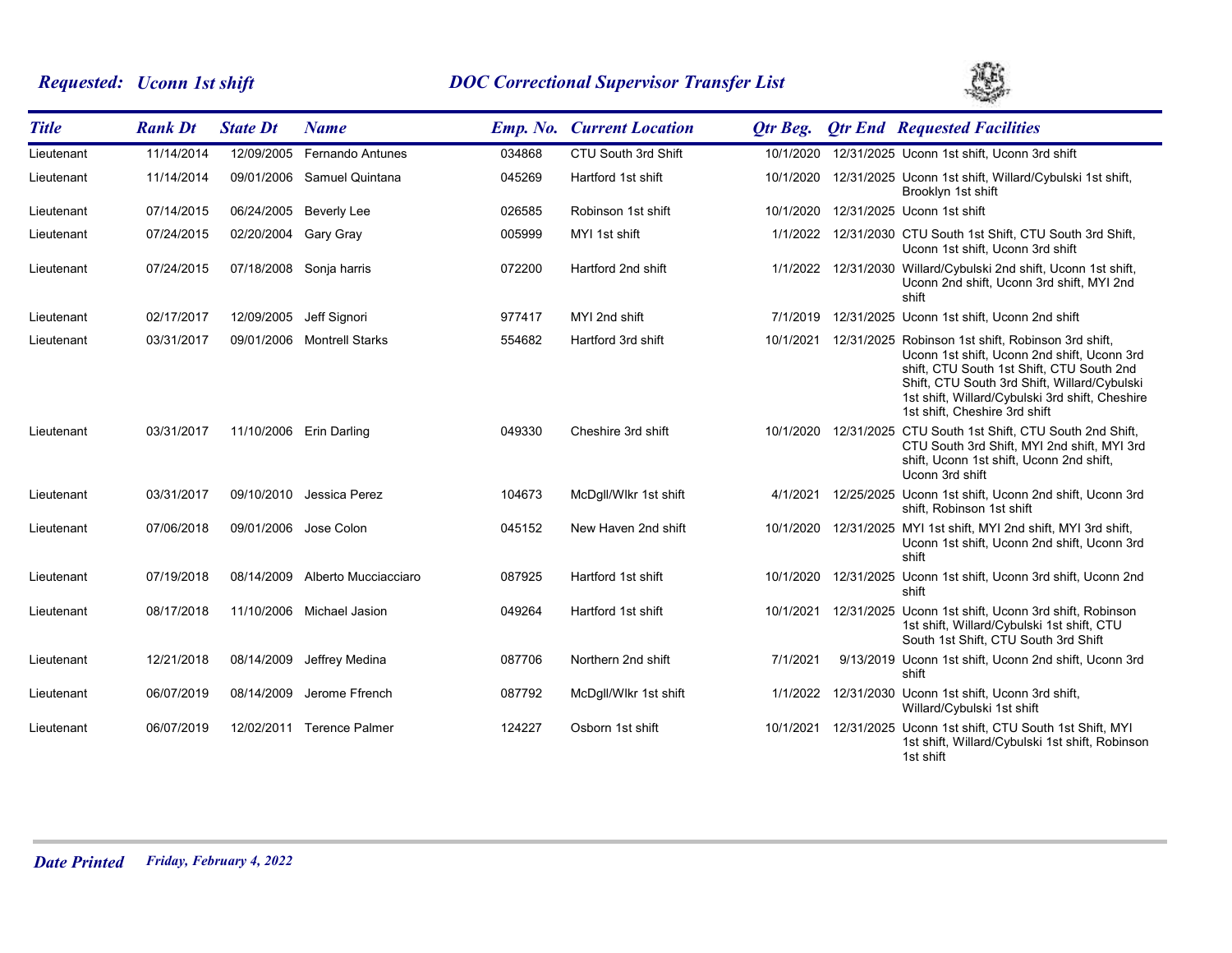

| <b>Title</b> | <b>Rank Dt</b> | <b>State Dt</b> | Name             |        | <b>Emp. No. Current Location</b> | Otr Beg. | <b>Otr End Requested Facilities</b>                                                                                                                                                                                          |
|--------------|----------------|-----------------|------------------|--------|----------------------------------|----------|------------------------------------------------------------------------------------------------------------------------------------------------------------------------------------------------------------------------------|
| Lieutenant   | 09/13/2019     | 01/05/2007      | Nicole Clebowicz | 050827 | Hartford 2nd shift               | 4/1/2021 | 12/31/2025 Hartford 1st shift, Hartford 3rd shift, MYI 1st<br>shift. MYI 2nd shift. MYI 3rd shift. CTU South<br>1st Shift, CTU South 2nd Shift, CTU South<br>3rd Shift, Uconn 1st shift, Uconn 2nd shift,<br>Uconn 3rd shift |
| Lieutenant   | 10/25/2019     | 04/25/2008      | Joshua Whitted   | 018514 | Cheshire 2nd shift               | 7/1/2020 | 12/31/2025 Cheshire 1st shift, MYI 1st shift, Hartford 1st<br>shift, CTU South 1st Shift, CTU South 2nd<br>Shift, Uconn 1st shift, Uconn 2nd shift,<br>Uconn 3rd shift                                                       |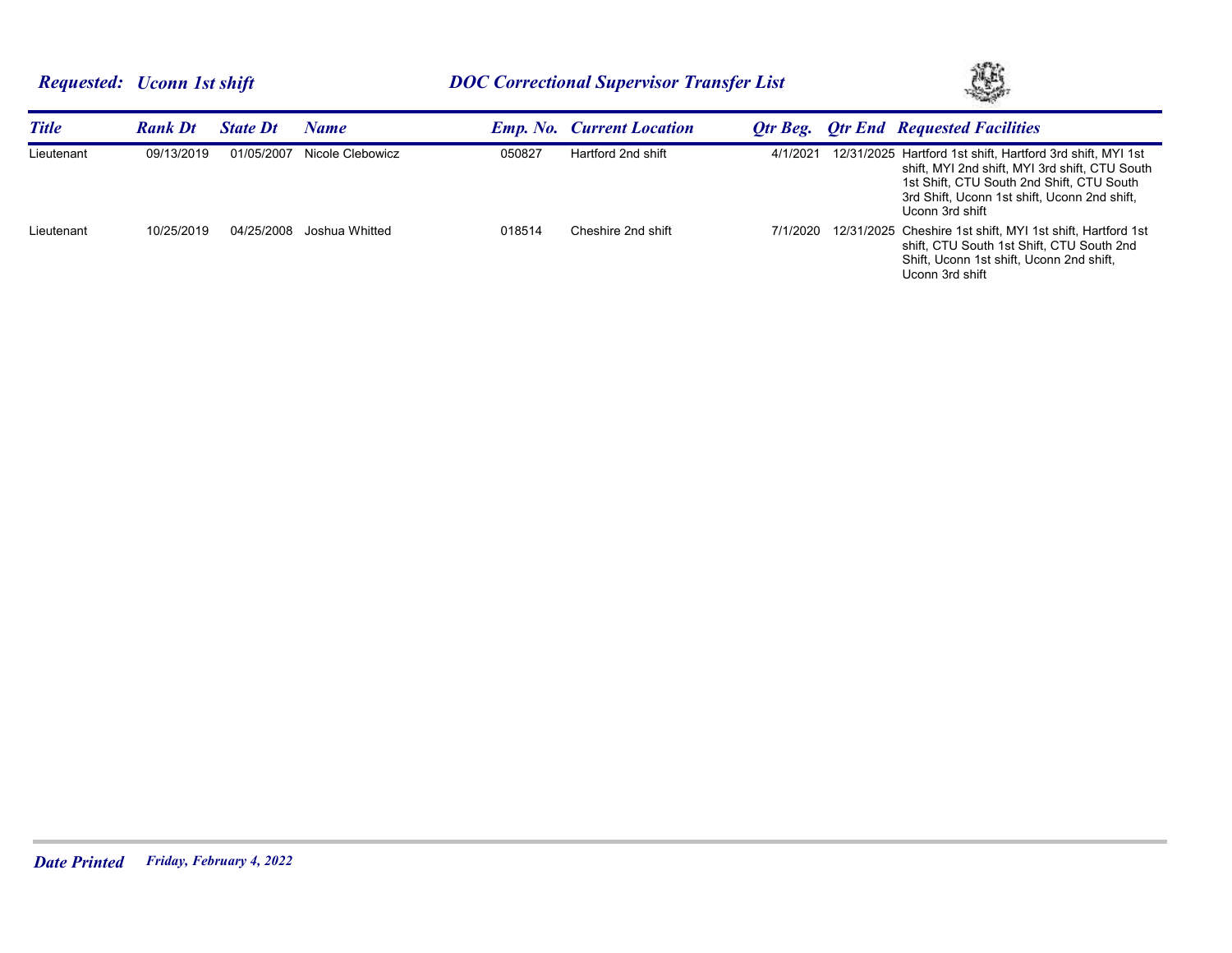# *Requested: Uconn 2nd shift DOC Correctional Supervisor Transfer List*



| <b>Title</b> | <b>Rank Dt</b> | <b>State Dt</b>       | <b>Name</b>                |        | <b>Emp. No. Current Location</b> | <b>Qtr Beg.</b> | <b>Qtr End Requested Facilities</b>                                                                                                                                                                                                                                                            |
|--------------|----------------|-----------------------|----------------------------|--------|----------------------------------|-----------------|------------------------------------------------------------------------------------------------------------------------------------------------------------------------------------------------------------------------------------------------------------------------------------------------|
| Captain      | 08/16/2019     | 11/12/2004 fred oneil |                            | 020671 | Willard/Cybulski 1st shift       |                 | 7/1/2021 12/31/2025 Willard/Cybulski 1st shift, Uconn 1st shift,<br>Uconn 2nd shift, Uconn 3rd shift, CTU South<br>1st Shift, CTU South 2nd Shift, CTU South<br>3rd Shift                                                                                                                      |
| Captain      | 05/08/2020     | 09/28/2007            | Marco Correia              | 063059 | Cheshire 2nd shift               | 10/1/2021       | 12/31/2025 Uconn 2nd shift, Robinson 2nd shift                                                                                                                                                                                                                                                 |
| Lieutenant   | 12/27/2013     | 02/20/2004            | Clayton Strachan           | 005993 | Robinson 2nd shift               |                 | 10/1/2021 12/31/2025 Uconn 1st shift, Uconn 2nd shift, Uconn 3rd<br>shift                                                                                                                                                                                                                      |
| Lieutenant   | 05/16/2014     |                       | 08/20/2004 Angella McCalla | 013122 | Robinson 2nd shift               |                 | 1/1/2021 12/31/2025 Uconn 2nd shift, Uconn 1st shift, Uconn 3rd<br>shift                                                                                                                                                                                                                       |
| Lieutenant   | 05/16/2014     |                       | 06/24/2005 Socorro Melo    | 026572 | Hartford 1st shift               |                 | 1/1/2021 12/31/2025 Willard/Cybulski 1st shift, Uconn 1st shift,<br>Uconn 2nd shift, Uconn 3rd shift                                                                                                                                                                                           |
| Lieutenant   | 07/25/2014     | 08/20/2004            | Terrence Randolph          | 013298 | Hartford 1st shift               |                 | 10/1/2021  12/31/2025  Uconn 1st shift, Uconn 2nd shift, Uconn 3rd<br>shift                                                                                                                                                                                                                    |
| Lieutenant   | 07/25/2014     | 09/01/2006            | Jaroslav Marac             | 045217 | Hartford 2nd shift               |                 | 4/1/2018 12/31/2025 Uconn 2nd shift, Uconn 3rd shift                                                                                                                                                                                                                                           |
| Lieutenant   | 08/22/2014     | 07/18/2008            | John Dyson                 | 068039 | Cheshire 1st shift               |                 | 4/1/2021 12/31/2025 Uconn 1st shift, Uconn 2nd shift, Uconn 3rd<br>shift, Hartford 1st shift                                                                                                                                                                                                   |
| Lieutenant   | 10/31/2014     | 03/02/2007            | David Czeremcha            | 053654 | Cheshire 2nd shift               |                 | 4/1/2021 12/31/2025 Uconn 1st shift, Uconn 2nd shift, Uconn 3rd<br>shift. MYI 1st shift                                                                                                                                                                                                        |
| Lieutenant   | 11/14/2014     |                       | 06/24/2005 Steven Edwin    | 026675 | Willard/Cybulski 2nd shift       | 7/1/2020        | 12/31/2025 Willard/Cybulski 1st shift, Uconn 1st shift,<br>Uconn 2nd shift, Uconn 3rd shift, Brooklyn<br>1st shift                                                                                                                                                                             |
| Lieutenant   | 07/24/2015     |                       | 07/18/2008 Sonja harris    | 072200 | Hartford 2nd shift               |                 | 1/1/2022 12/31/2030 Willard/Cybulski 2nd shift, Uconn 1st shift,<br>Uconn 2nd shift, Uconn 3rd shift, MYI 2nd<br>shift                                                                                                                                                                         |
| Lieutenant   | 02/17/2017     | 12/09/2005            | Jeff Signori               | 977417 | MYI 2nd shift                    | 7/1/2019        | 12/31/2025 Uconn 1st shift, Uconn 2nd shift                                                                                                                                                                                                                                                    |
| Lieutenant   | 03/31/2017     |                       | 09/01/2006 Montrell Starks | 554682 | Hartford 3rd shift               |                 | 10/1/2021  12/31/2025  Robinson 1st shift, Robinson 3rd shift,<br>Uconn 1st shift, Uconn 2nd shift, Uconn 3rd<br>shift, CTU South 1st Shift, CTU South 2nd<br>Shift, CTU South 3rd Shift, Willard/Cybulski<br>1st shift, Willard/Cybulski 3rd shift, Cheshire<br>1st shift, Cheshire 3rd shift |
| Lieutenant   | 03/31/2017     |                       | 11/10/2006 Erin Darling    | 049330 | Cheshire 3rd shift               |                 | 10/1/2020 12/31/2025 CTU South 1st Shift, CTU South 2nd Shift,<br>CTU South 3rd Shift, MYI 2nd shift, MYI 3rd<br>shift, Uconn 1st shift, Uconn 2nd shift,<br>Uconn 3rd shift                                                                                                                   |
| Lieutenant   | 03/31/2017     |                       | 09/10/2010 Jessica Perez   | 104673 | McDgll/Wlkr 1st shift            |                 | 4/1/2021 12/25/2025 Uconn 1st shift, Uconn 2nd shift, Uconn 3rd<br>shift. Robinson 1st shift                                                                                                                                                                                                   |
| Lieutenant   | 07/06/2018     | 09/01/2006            | Jose Colon                 | 045152 | New Haven 2nd shift              | 10/1/2020       | 12/31/2025 MYI 1st shift, MYI 2nd shift, MYI 3rd shift,<br>Uconn 1st shift, Uconn 2nd shift, Uconn 3rd<br>shift                                                                                                                                                                                |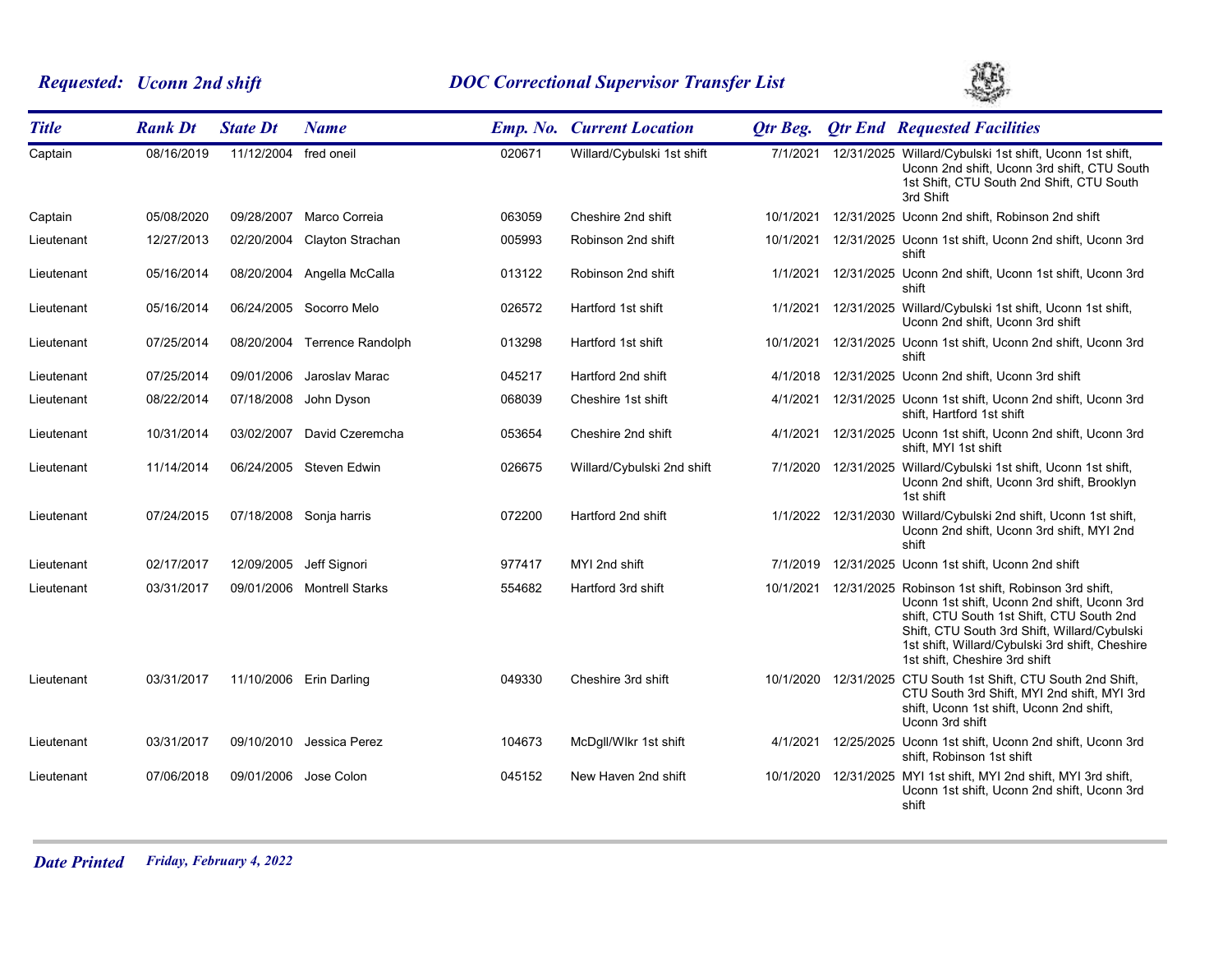# *Requested: Uconn 2nd shift DOC Correctional Supervisor Transfer List*



| <b>Title</b> | <b>Rank Dt</b> | <b>State Dt</b> | <b>Name</b>          |        | <b>Emp. No. Current Location</b> | Otr Beg.  | <b>Otr End Requested Facilities</b>                                                                                                                                                                                          |
|--------------|----------------|-----------------|----------------------|--------|----------------------------------|-----------|------------------------------------------------------------------------------------------------------------------------------------------------------------------------------------------------------------------------------|
| Lieutenant   | 07/19/2018     | 08/14/2009      | Alberto Mucciacciaro | 087925 | Hartford 1st shift               | 10/1/2020 | 12/31/2025 Uconn 1st shift, Uconn 3rd shift, Uconn 2nd<br>shift                                                                                                                                                              |
| Lieutenant   | 12/21/2018     | 08/14/2009      | Jeffrey Medina       | 087706 | Northern 2nd shift               | 7/1/2021  | 9/13/2019 Uconn 1st shift, Uconn 2nd shift, Uconn 3rd<br>shift                                                                                                                                                               |
| Lieutenant   | 06/07/2019     | 12/13/2013      | Camelia Daniels      | 156791 | Corr/Radg 2nd shift              | 1/1/2022  | 12/31/2030 Brooklyn 2nd shift, York 2nd shift, York 3rd<br>shift, Uconn 2nd shift, CTU South 2nd Shift                                                                                                                       |
| Lieutenant   | 09/13/2019     | 01/05/2007      | Nicole Clebowicz     | 050827 | Hartford 2nd shift               | 4/1/2021  | 12/31/2025 Hartford 1st shift, Hartford 3rd shift, MYI 1st<br>shift, MYI 2nd shift, MYI 3rd shift, CTU South<br>1st Shift, CTU South 2nd Shift, CTU South<br>3rd Shift, Uconn 1st shift, Uconn 2nd shift,<br>Uconn 3rd shift |
| Lieutenant   | 10/25/2019     | 04/25/2008      | Joshua Whitted       | 018514 | Cheshire 2nd shift               | 7/1/2020  | 12/31/2025 Cheshire 1st shift. MYI 1st shift. Hartford 1st<br>shift, CTU South 1st Shift, CTU South 2nd<br>Shift, Uconn 1st shift, Uconn 2nd shift,<br>Uconn 3rd shift                                                       |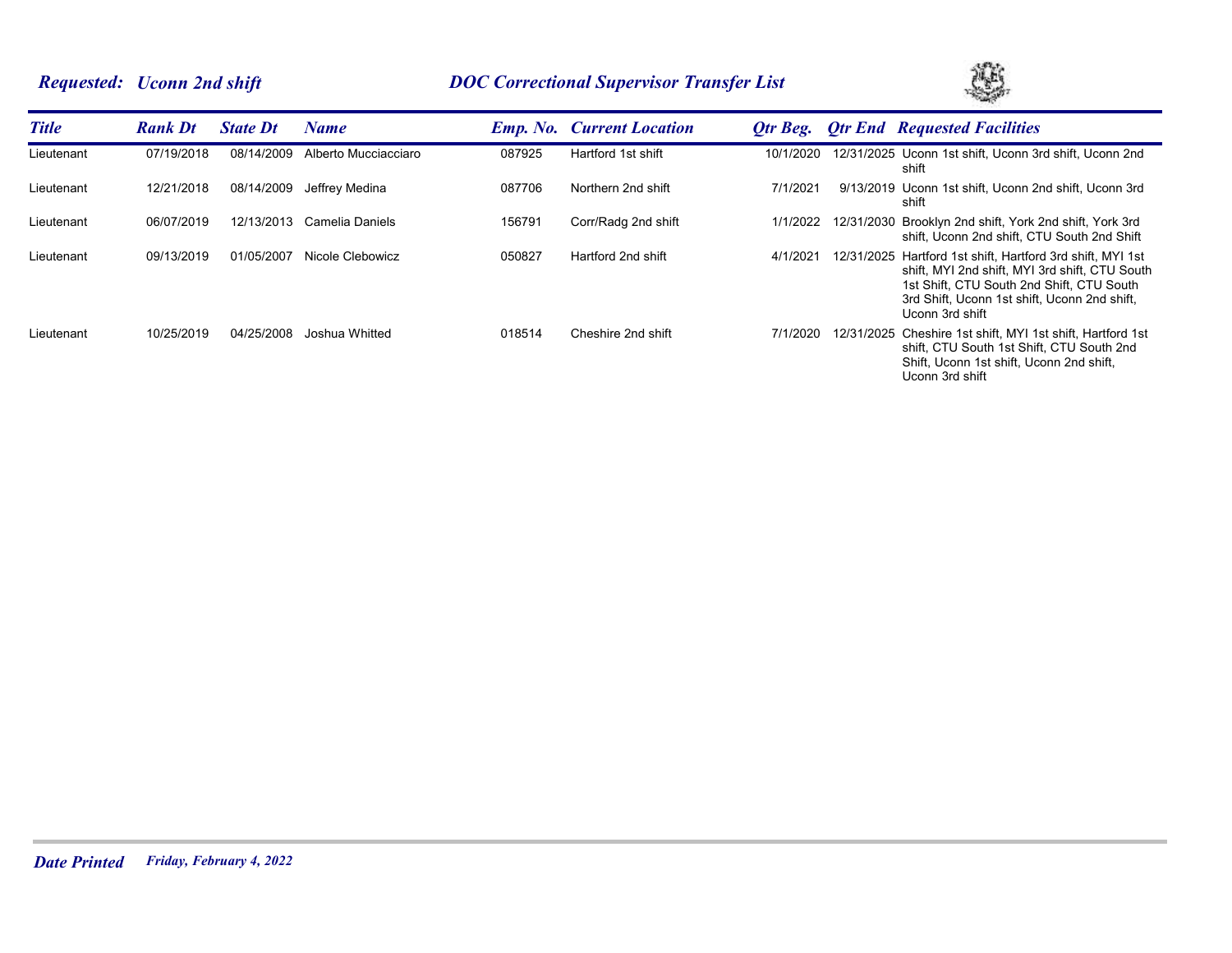# *Requested: Uconn 3rd shift DOC Correctional Supervisor Transfer List*



| <b>Title</b> | <b>Rank Dt</b> | <b>State Dt</b>       | <b>Name</b>                 |        | <b>Emp. No. Current Location</b> | Qtr Beg.  |            | <b>Qtr End Requested Facilities</b>                                                                                                                                                                                                                                     |
|--------------|----------------|-----------------------|-----------------------------|--------|----------------------------------|-----------|------------|-------------------------------------------------------------------------------------------------------------------------------------------------------------------------------------------------------------------------------------------------------------------------|
| Captain      | 08/16/2019     | 11/12/2004 fred oneil |                             | 020671 | Willard/Cybulski 1st shift       | 7/1/2021  |            | 12/31/2025 Willard/Cybulski 1st shift, Uconn 1st shift,<br>Uconn 2nd shift, Uconn 3rd shift, CTU South<br>1st Shift, CTU South 2nd Shift, CTU South<br>3rd Shift                                                                                                        |
| Lieutenant   | 10/04/2013     |                       | 12/15/2000 Diana Moya       | 972593 | Willard/Cybulski 3rd shift       | 4/1/2021  |            | 12/25/2025 Uconn 1st shift, Uconn 3rd shift                                                                                                                                                                                                                             |
| Lieutenant   | 12/27/2013     |                       | 02/20/2004 Clayton Strachan | 005993 | Robinson 2nd shift               | 10/1/2021 |            | 12/31/2025 Uconn 1st shift, Uconn 2nd shift, Uconn 3rd<br>shift                                                                                                                                                                                                         |
| Lieutenant   | 05/16/2014     | 08/20/2004            | Angella McCalla             | 013122 | Robinson 2nd shift               | 1/1/2021  |            | 12/31/2025 Uconn 2nd shift, Uconn 1st shift, Uconn 3rd<br>shift                                                                                                                                                                                                         |
| Lieutenant   | 05/16/2014     |                       | 06/24/2005 Socorro Melo     | 026572 | Hartford 1st shift               | 1/1/2021  |            | 12/31/2025 Willard/Cybulski 1st shift, Uconn 1st shift,<br>Uconn 2nd shift, Uconn 3rd shift                                                                                                                                                                             |
| Lieutenant   | 07/25/2014     | 08/22/2003            | John McCormack              | 869689 | CTU South 3rd Shift              | 4/1/2020  |            | 12/31/2025 CTU South 1st Shift, Willard/Cybulski 1st<br>shift, Uconn 1st shift, Uconn 3rd shift                                                                                                                                                                         |
| Lieutenant   | 07/25/2014     | 04/30/2004            | <b>Hamilton Castro</b>      | 008329 | Uconn 2nd shift                  | 7/1/2020  |            | 12/31/2025 Uconn 1st shift, Uconn 3rd shift                                                                                                                                                                                                                             |
| Lieutenant   | 07/25/2014     | 08/20/2004            | Terrence Randolph           | 013298 | Hartford 1st shift               | 10/1/2021 |            | 12/31/2025 Uconn 1st shift, Uconn 2nd shift, Uconn 3rd<br>shift                                                                                                                                                                                                         |
| Lieutenant   | 07/25/2014     | 09/01/2006            | Jaroslav Marac              | 045217 | Hartford 2nd shift               | 4/1/2018  |            | 12/31/2025 Uconn 2nd shift, Uconn 3rd shift                                                                                                                                                                                                                             |
| Lieutenant   | 08/22/2014     | 07/18/2008            | John Dyson                  | 068039 | Cheshire 1st shift               | 4/1/2021  |            | 12/31/2025 Uconn 1st shift, Uconn 2nd shift, Uconn 3rd<br>shift, Hartford 1st shift                                                                                                                                                                                     |
| Lieutenant   | 10/31/2014     |                       | 03/02/2007 David Czeremcha  | 053654 | Cheshire 2nd shift               | 4/1/2021  |            | 12/31/2025 Uconn 1st shift, Uconn 2nd shift, Uconn 3rd<br>shift, MYI 1st shift                                                                                                                                                                                          |
| Lieutenant   | 11/14/2014     |                       | 06/24/2005 Steven Edwin     | 026675 | Willard/Cybulski 2nd shift       | 7/1/2020  |            | 12/31/2025 Willard/Cybulski 1st shift, Uconn 1st shift,<br>Uconn 2nd shift, Uconn 3rd shift, Brooklyn<br>1st shift                                                                                                                                                      |
| Lieutenant   | 11/14/2014     |                       | 12/09/2005 Fernando Antunes | 034868 | CTU South 3rd Shift              | 10/1/2020 |            | 12/31/2025 Uconn 1st shift, Uconn 3rd shift                                                                                                                                                                                                                             |
| Lieutenant   | 07/24/2015     | 02/20/2004 Gary Gray  |                             | 005999 | MYI 1st shift                    |           |            | 1/1/2022 12/31/2030 CTU South 1st Shift, CTU South 3rd Shift,<br>Uconn 1st shift, Uconn 3rd shift                                                                                                                                                                       |
| Lieutenant   | 07/24/2015     |                       | 07/18/2008 Sonja harris     | 072200 | Hartford 2nd shift               | 1/1/2022  |            | 12/31/2030 Willard/Cybulski 2nd shift, Uconn 1st shift,<br>Uconn 2nd shift, Uconn 3rd shift, MYI 2nd<br>shift                                                                                                                                                           |
| Lieutenant   | 03/31/2017     |                       | 09/01/2006 Montrell Starks  | 554682 | Hartford 3rd shift               | 10/1/2021 | 12/31/2025 | Robinson 1st shift, Robinson 3rd shift,<br>Uconn 1st shift, Uconn 2nd shift, Uconn 3rd<br>shift, CTU South 1st Shift, CTU South 2nd<br>Shift, CTU South 3rd Shift, Willard/Cybulski<br>1st shift, Willard/Cybulski 3rd shift, Cheshire<br>1st shift, Cheshire 3rd shift |
| Lieutenant   | 03/31/2017     |                       | 11/10/2006 Erin Darling     | 049330 | Cheshire 3rd shift               | 10/1/2020 |            | 12/31/2025 CTU South 1st Shift, CTU South 2nd Shift,<br>CTU South 3rd Shift, MYI 2nd shift, MYI 3rd<br>shift, Uconn 1st shift, Uconn 2nd shift,<br>Uconn 3rd shift                                                                                                      |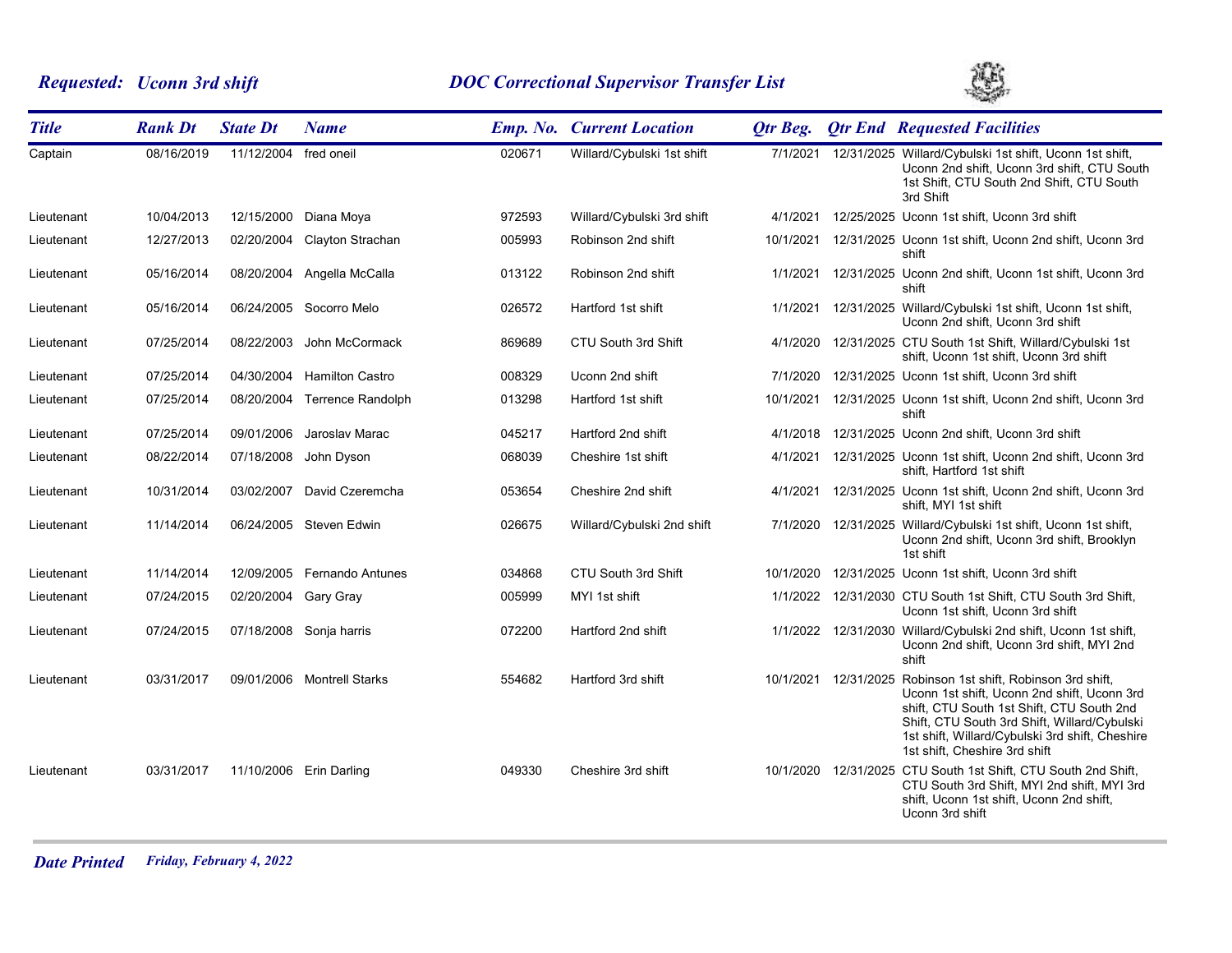# *Requested: Uconn 3rd shift DOC Correctional Supervisor Transfer List*



| <b>Title</b> | <b>Rank Dt</b> | <b>State Dt</b> | <b>Name</b>          |        | <b>Emp. No.</b> Current Location | Otr Beg.  |            | <b>Qtr End Requested Facilities</b>                                                                                                                                                                               |
|--------------|----------------|-----------------|----------------------|--------|----------------------------------|-----------|------------|-------------------------------------------------------------------------------------------------------------------------------------------------------------------------------------------------------------------|
| Lieutenant   | 03/31/2017     | 09/10/2010      | Jessica Perez        | 104673 | McDgll/Wlkr 1st shift            | 4/1/2021  |            | 12/25/2025 Uconn 1st shift, Uconn 2nd shift, Uconn 3rd<br>shift, Robinson 1st shift                                                                                                                               |
| Lieutenant   | 07/06/2018     | 09/01/2006      | Jose Colon           | 045152 | New Haven 2nd shift              | 10/1/2020 |            | 12/31/2025 MYI 1st shift, MYI 2nd shift, MYI 3rd shift,<br>Uconn 1st shift, Uconn 2nd shift, Uconn 3rd<br>shift                                                                                                   |
| Lieutenant   | 07/19/2018     | 08/14/2009      | Alberto Mucciacciaro | 087925 | Hartford 1st shift               | 10/1/2020 |            | 12/31/2025 Uconn 1st shift, Uconn 3rd shift, Uconn 2nd<br>shift                                                                                                                                                   |
| Lieutenant   | 08/17/2018     | 11/10/2006      | Michael Jasion       | 049264 | Hartford 1st shift               | 10/1/2021 |            | 12/31/2025 Uconn 1st shift, Uconn 3rd shift, Robinson<br>1st shift, Willard/Cybulski 1st shift, CTU<br>South 1st Shift, CTU South 3rd Shift                                                                       |
| Lieutenant   | 12/21/2018     | 08/14/2009      | Jeffrey Medina       | 087706 | Northern 2nd shift               | 7/1/2021  |            | 9/13/2019 Uconn 1st shift, Uconn 2nd shift, Uconn 3rd<br>shift                                                                                                                                                    |
| Lieutenant   | 06/07/2019     | 08/14/2009      | Jerome Ffrench       | 087792 | McDgll/Wlkr 1st shift            | 1/1/2022  |            | 12/31/2030 Uconn 1st shift, Uconn 3rd shift,<br>Willard/Cybulski 1st shift                                                                                                                                        |
| Lieutenant   | 09/13/2019     | 01/05/2007      | Nicole Clebowicz     | 050827 | Hartford 2nd shift               | 4/1/2021  | 12/31/2025 | Hartford 1st shift, Hartford 3rd shift, MYI 1st<br>shift, MYI 2nd shift, MYI 3rd shift, CTU South<br>1st Shift, CTU South 2nd Shift, CTU South<br>3rd Shift, Uconn 1st shift, Uconn 2nd shift,<br>Uconn 3rd shift |
| Lieutenant   | 10/25/2019     | 04/25/2008      | Joshua Whitted       | 018514 | Cheshire 2nd shift               | 7/1/2020  | 12/31/2025 | Cheshire 1st shift, MYI 1st shift, Hartford 1st<br>shift, CTU South 1st Shift, CTU South 2nd<br>Shift, Uconn 1st shift, Uconn 2nd shift,<br>Uconn 3rd shift                                                       |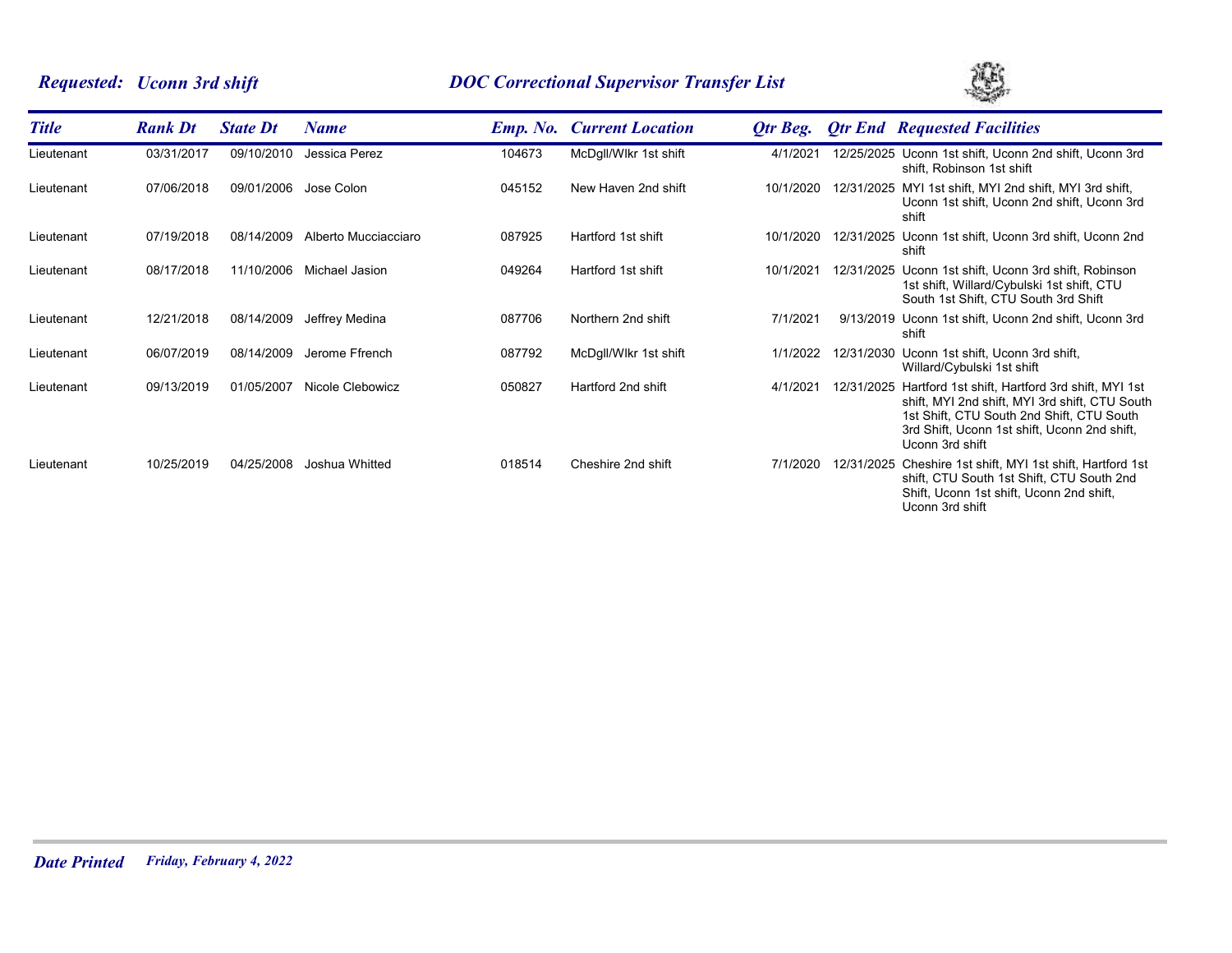# *Requested: Willard/Cybulski 1st s DOC Correctional Supervisor Transfer List*



| <b>Title</b>            | <b>Rank Dt</b> | <b>State Dt</b>       | <b>Name</b>                       |        | <b>Emp. No. Current Location</b> | <b>Qtr Beg.</b> | <b>Qtr End Requested Facilities</b>                                                                                                                              |
|-------------------------|----------------|-----------------------|-----------------------------------|--------|----------------------------------|-----------------|------------------------------------------------------------------------------------------------------------------------------------------------------------------|
| Captain                 | 09/29/2017     | 06/08/2007            | Tara Keaton                       | 056336 | McDgll/Wlkr 1st shift            | 4/1/2021        | 12/31/2025 Willard/Cybulski 1st shift, Willard/Cybulski<br>3rd shift, Robinson 1st shift                                                                         |
| Captain                 | 08/16/2019     | 11/12/2004 fred oneil |                                   | 020671 | Willard/Cybulski 1st shift       | 7/1/2021        | 12/31/2025 Willard/Cybulski 1st shift, Uconn 1st shift,<br>Uconn 2nd shift, Uconn 3rd shift, CTU South<br>1st Shift, CTU South 2nd Shift, CTU South<br>3rd Shift |
| Captain                 | 10/11/2019     |                       | 11/10/2006 Brane Blackstock       | 049269 | Cheshire 1st shift               | 7/1/2021        | 12/31/2025 MYI 1st shift, Hartford 1st shift,<br>Willard/Cybulski 1st shift, CTU South 1st<br>Shift, Uconn 1st shift                                             |
| Captain                 | 06/19/2020     | 02/20/2004            | <b>Michael Masse</b>              | 005978 | McDgll/Wlkr 1st shift            | 1/1/2022        | 12/31/2030 Robinson 1st shift, Willard/Cybulski 1st shift,<br>Uconn 1st shift, CTU South 1st Shift                                                               |
| Captain                 | 08/28/2020     |                       | 09/01/2006 Edgar Maldonado        | 045224 | Willard/Cybulski 3rd shift       | 4/1/2021        | 12/25/2025 Willard/Cybulski 1st shift, Robinson 1st shift,<br>MYI 1st shift, Robinson 3rd shift                                                                  |
| Captain                 | 09/25/2020     | 01/18/2008            | Jose Perez                        | 066135 | Willard/Cybulski 2nd shift       | 10/1/2021       | 12/31/2025 Willard/Cybulski 1st shift                                                                                                                            |
| Counselor<br>Supervisor | 12/08/2017     | 06/08/2007            | <b>Brian Moore</b>                | 056352 | Osborn 1st shift                 | 1/1/2021        | 12/31/2025 Willard/Cybulski 1st shift                                                                                                                            |
| Counselor<br>Supervisor | 01/04/2019     |                       | 12/02/2011 Anthony Campanelli     | 124237 | <b>Central Office</b>            | 10/1/2021       | 12/31/2025 Willard/Cybulski 1st shift, Osborn 1st shift,<br>Robinson 1st shift                                                                                   |
| Counselor<br>Supervisor | 01/04/2019     |                       | 04/01/2015 Shannon Dow            | 967312 | McDgll/Wlkr 1st shift            | 4/1/2021        | 12/25/2025 Willard/Cybulski 1st shift                                                                                                                            |
| Counselor<br>Supervisor | 09/11/2020     |                       | 09/06/2002 Kimberley Casey-Cortes | 973049 | New Haven 1st shift              | 1/1/2022        | 12/31/2030 Willard/Cybulski 1st shift, Osborn 1st shift                                                                                                          |
| Lieutenant              | 03/07/2014     | 08/11/2020            | joshua bloniasz                   | 965289 | McDgll/Wlkr 3rd shift            | 7/1/2021        | 12/25/2025 Willard/Cybulski 1st shift, Willard/Cybulski<br>2nd shift, Willard/Cybulski 3rd shift                                                                 |
| Lieutenant              | 05/16/2014     | 10/15/2004            | Peter Shook                       | 587917 | Bridgeport 1st shift             | 10/1/2021       | 12/31/2025 MYI 3rd shift. CTU South 1st Shift.<br>Willard/Cybulski 1st shift, Cheshire 1st shift                                                                 |
| Lieutenant              | 05/16/2014     |                       | 06/24/2005 Socorro Melo           | 026572 | Hartford 1st shift               | 1/1/2021        | 12/31/2025 Willard/Cybulski 1st shift, Uconn 1st shift,<br>Uconn 2nd shift, Uconn 3rd shift                                                                      |
| Lieutenant              | 07/25/2014     | 08/22/2003            | John McCormack                    | 869689 | CTU South 3rd Shift              | 4/1/2020        | 12/31/2025 CTU South 1st Shift, Willard/Cybulski 1st<br>shift, Uconn 1st shift, Uconn 3rd shift                                                                  |
| Lieutenant              | 10/03/2014     | 02/17/2008 Ketih Bass |                                   | 056363 | Willard/Cybulski 2nd shift       | 10/1/2019       | 12/31/2025 Willard/Cybulski 1st shift                                                                                                                            |
| Lieutenant              | 10/31/2014     | 08/24/2004            | <b>Michael Carleton</b>           | 013109 | Willard/Cybulski 3rd shift       | 1/1/2019        | 12/31/2025 Willard/Cybulski 1st shift                                                                                                                            |
| Lieutenant              | 11/14/2014     |                       | 06/24/2005 Steven Edwin           | 026675 | Willard/Cybulski 2nd shift       | 7/1/2020        | 12/31/2025 Willard/Cybulski 1st shift, Uconn 1st shift,<br>Uconn 2nd shift, Uconn 3rd shift, Brooklyn<br>1st shift                                               |
| Lieutenant              | 11/14/2014     | 09/01/2006            | Samuel Quintana                   | 045269 | Hartford 1st shift               | 10/1/2020       | 12/31/2025 Uconn 1st shift, Willard/Cybulski 1st shift,<br>Brooklyn 1st shift                                                                                    |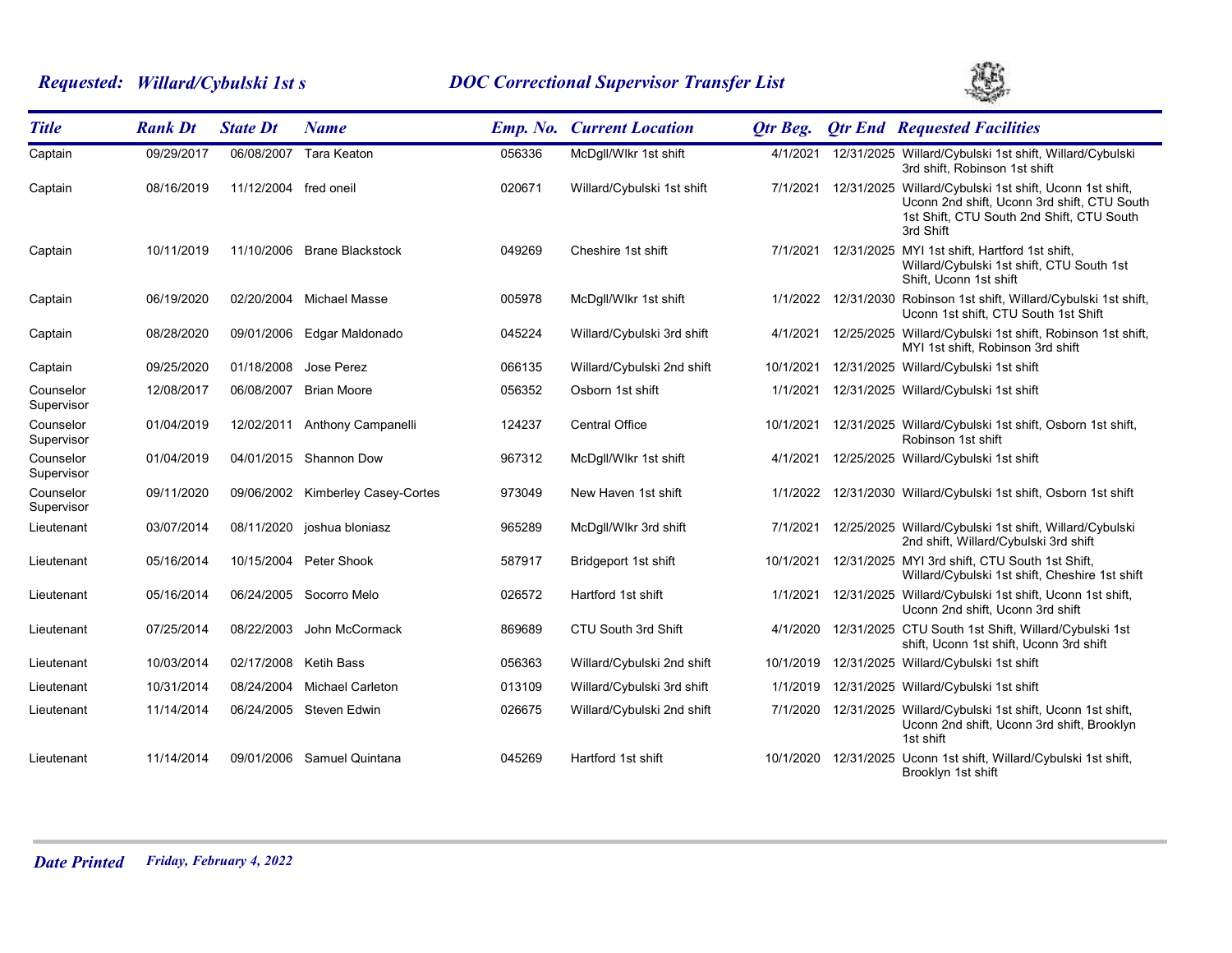# *Requested: Willard/Cybulski 1st s DOC Correctional Supervisor Transfer List*



| <b>Title</b> | <b>Rank Dt</b> | <b>State Dt</b> | <b>Name</b>                     |        | <b>Emp. No. Current Location</b> | <b>Qtr Beg.</b> | <b>Qtr End Requested Facilities</b>                                                                                                                                                                                                                                                |
|--------------|----------------|-----------------|---------------------------------|--------|----------------------------------|-----------------|------------------------------------------------------------------------------------------------------------------------------------------------------------------------------------------------------------------------------------------------------------------------------------|
| Lieutenant   | 03/31/2017     | 09/01/2006      | <b>Montrell Starks</b>          | 554682 | Hartford 3rd shift               | 10/1/2021       | 12/31/2025 Robinson 1st shift, Robinson 3rd shift,<br>Uconn 1st shift, Uconn 2nd shift, Uconn 3rd<br>shift, CTU South 1st Shift, CTU South 2nd<br>Shift, CTU South 3rd Shift, Willard/Cybulski<br>1st shift, Willard/Cybulski 3rd shift, Cheshire<br>1st shift, Cheshire 3rd shift |
| Lieutenant   | 03/02/2018     |                 | 01/18/2008 Steve Radkovich      | 066132 | McDgll/Wlkr 3rd shift            |                 | 7/1/2020 12/31/2025 Willard/Cybulski 1st shift, Willard/Cybulski<br>2nd shift, Willard/Cybulski 3rd shift,<br>Robinson 1st shift, Robinson 2nd shift,<br>Robinson 3rd shift                                                                                                        |
| Lieutenant   | 08/17/2018     | 11/10/2006      | Michael Jasion                  | 049264 | Hartford 1st shift               | 10/1/2021       | 12/31/2025 Uconn 1st shift, Uconn 3rd shift, Robinson<br>1st shift, Willard/Cybulski 1st shift, CTU<br>South 1st Shift, CTU South 3rd Shift                                                                                                                                        |
| Lieutenant   | 06/07/2019     | 08/14/2009      | Jerome Ffrench                  | 087792 | McDgll/Wlkr 1st shift            | 1/1/2022        | 12/31/2030 Uconn 1st shift, Uconn 3rd shift,<br>Willard/Cybulski 1st shift                                                                                                                                                                                                         |
| Lieutenant   | 06/07/2019     | 12/02/2011      | <b>Terence Palmer</b>           | 124227 | Osborn 1st shift                 | 10/1/2021       | 12/31/2025 Uconn 1st shift, CTU South 1st Shift, MYI<br>1st shift, Willard/Cybulski 1st shift, Robinson<br>1st shift                                                                                                                                                               |
| Lieutenant   | 09/13/2019     |                 | 09/10/2010 Thomas Titus         | 104597 | Corr/Radg 1st shift              | 7/1/2021        | 12/31/2025 Hartford 1st shift, Willard/Cybulski 1st shift,<br>Willard/Cybulski 2nd shift, Willard/Cybulski<br>3rd shift                                                                                                                                                            |
| Lieutenant   | 09/13/2019     |                 | 12/17/2010 Mario Cardona        | 109107 | McDgll/Wlkr 1st shift            | 7/1/2021        | 12/31/2025 Willard/Cybulski 1st shift, Osborn 1st shift,<br>Robinson 1st shift, Hartford 1st shift                                                                                                                                                                                 |
| Lieutenant   | 01/31/2020     |                 | 09/10/2010 Shawn Monette        | 104646 | McDgll/Wlkr 2nd shift            | 10/1/2020       | 12/31/2025 McDgll/Wlkr 1st shift, Osborn 1st shift,<br>Robinson 1st shift, Willard/Cybulski 1st shift,<br>Willard/Cybulski 2nd shift                                                                                                                                               |
| Lieutenant   | 03/13/2020     |                 | 08/09/2013 Ashley Ortiz         | 009473 | Cheshire 3rd shift               |                 | 10/1/2020 12/31/2025 Hartford 1st shift, Willard/Cybulski 1st shift,<br>Osborn 1st shift, Robinson 1st shift,<br>Cheshire 1st shift, MYI 1st shift, CTU South<br>1st Shift                                                                                                         |
| Lieutenant   | 07/03/2020     |                 | 10/04/2013 Adam Hinckley        | 154195 | McDgll/Wlkr 3rd shift            | 4/1/2021        | 12/25/2025 McDgll/Wlkr 1st shift, Robinson 1st shift,<br>Robinson 3rd shift, Willard/Cybulski 1st shift,<br>Willard/Cybulski 3rd shift                                                                                                                                             |
| Lieutenant   | 07/03/2020     |                 | 03/06/2015 Agnieszka Kloskowska | 174269 | Hartford 3rd shift               | 4/1/2021        | 12/31/2025 Hartford 1st shift, Hartford 2nd shift,<br>Willard/Cybulski 1st shift, Willard/Cybulski<br>2nd shift                                                                                                                                                                    |
| Lieutenant   | 09/11/2020     | 06/24/2005      | Marlone Massop                  | 026599 | McDgll/Wlkr 3rd shift            | 4/1/2021        | 12/25/2025 Willard/Cybulski 1st shift, Willard/Cybulski<br>3rd shift, Robinson 3rd shift                                                                                                                                                                                           |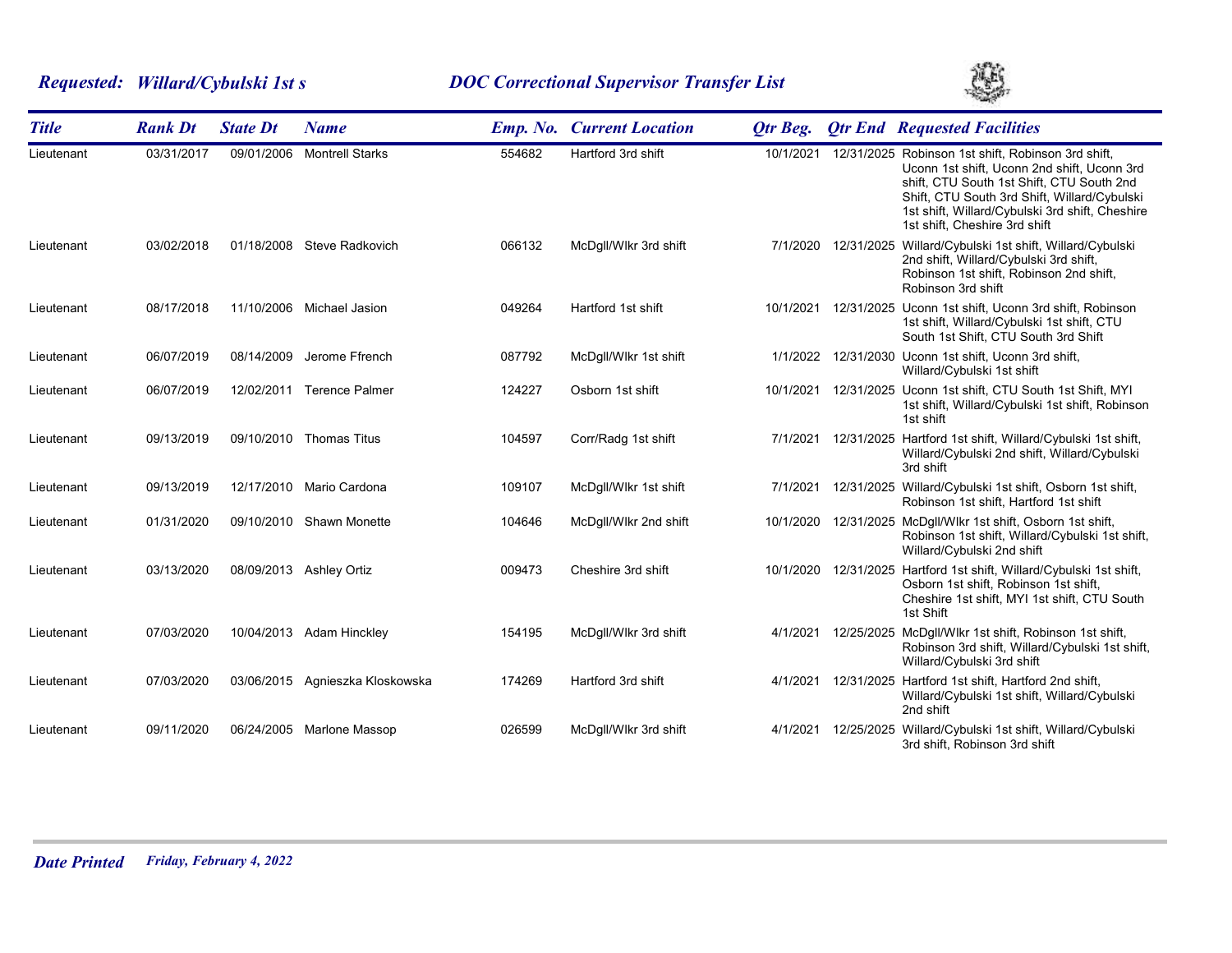# *Requested: Willard/Cybulski 2nd DOC Correctional Supervisor Transfer List*



| <b>Title</b> | <b>Rank Dt</b> | <b>State Dt</b> | Name                 |        | <b>Emp. No.</b> Current Location | Otr Beg.  |            | <b>Otr End Requested Facilities</b>                                                                                                                                |
|--------------|----------------|-----------------|----------------------|--------|----------------------------------|-----------|------------|--------------------------------------------------------------------------------------------------------------------------------------------------------------------|
| Lieutenant   | 03/07/2014     | 08/11/2020      | joshua bloniasz      | 965289 | McDgll/Wlkr 3rd shift            | 7/1/2021  | 12/25/2025 | Willard/Cybulski 1st shift, Willard/Cybulski<br>2nd shift, Willard/Cybulski 3rd shift                                                                              |
| Lieutenant   | 07/24/2015     | 07/18/2008      | Sonja harris         | 072200 | Hartford 2nd shift               | 1/1/2022  |            | 12/31/2030 Willard/Cybulski 2nd shift, Uconn 1st shift,<br>Uconn 2nd shift, Uconn 3rd shift, MYI 2nd<br>shift                                                      |
| Lieutenant   | 03/02/2018     | 01/18/2008      | Steve Radkovich      | 066132 | McDgll/Wlkr 3rd shift            | 7/1/2020  |            | 12/31/2025 Willard/Cybulski 1st shift, Willard/Cybulski<br>2nd shift, Willard/Cybulski 3rd shift,<br>Robinson 1st shift, Robinson 2nd shift,<br>Robinson 3rd shift |
| Lieutenant   | 09/13/2019     | 09/10/2010      | Thomas Titus         | 104597 | Corr/Radg 1st shift              | 7/1/2021  |            | 12/31/2025 Hartford 1st shift, Willard/Cybulski 1st shift,<br>Willard/Cybulski 2nd shift, Willard/Cybulski<br>3rd shift                                            |
| Lieutenant   | 01/31/2020     | 09/10/2010      | <b>Shawn Monette</b> | 104646 | McDgll/Wlkr 2nd shift            | 10/1/2020 |            | 12/31/2025 McDgll/Wlkr 1st shift, Osborn 1st shift,<br>Robinson 1st shift, Willard/Cybulski 1st shift,<br>Willard/Cybulski 2nd shift                               |
| Lieutenant   | 07/03/2020     | 03/06/2015      | Agnieszka Kloskowska | 174269 | Hartford 3rd shift               | 4/1/2021  |            | 12/31/2025 Hartford 1st shift, Hartford 2nd shift,<br>Willard/Cybulski 1st shift, Willard/Cybulski<br>2nd shift                                                    |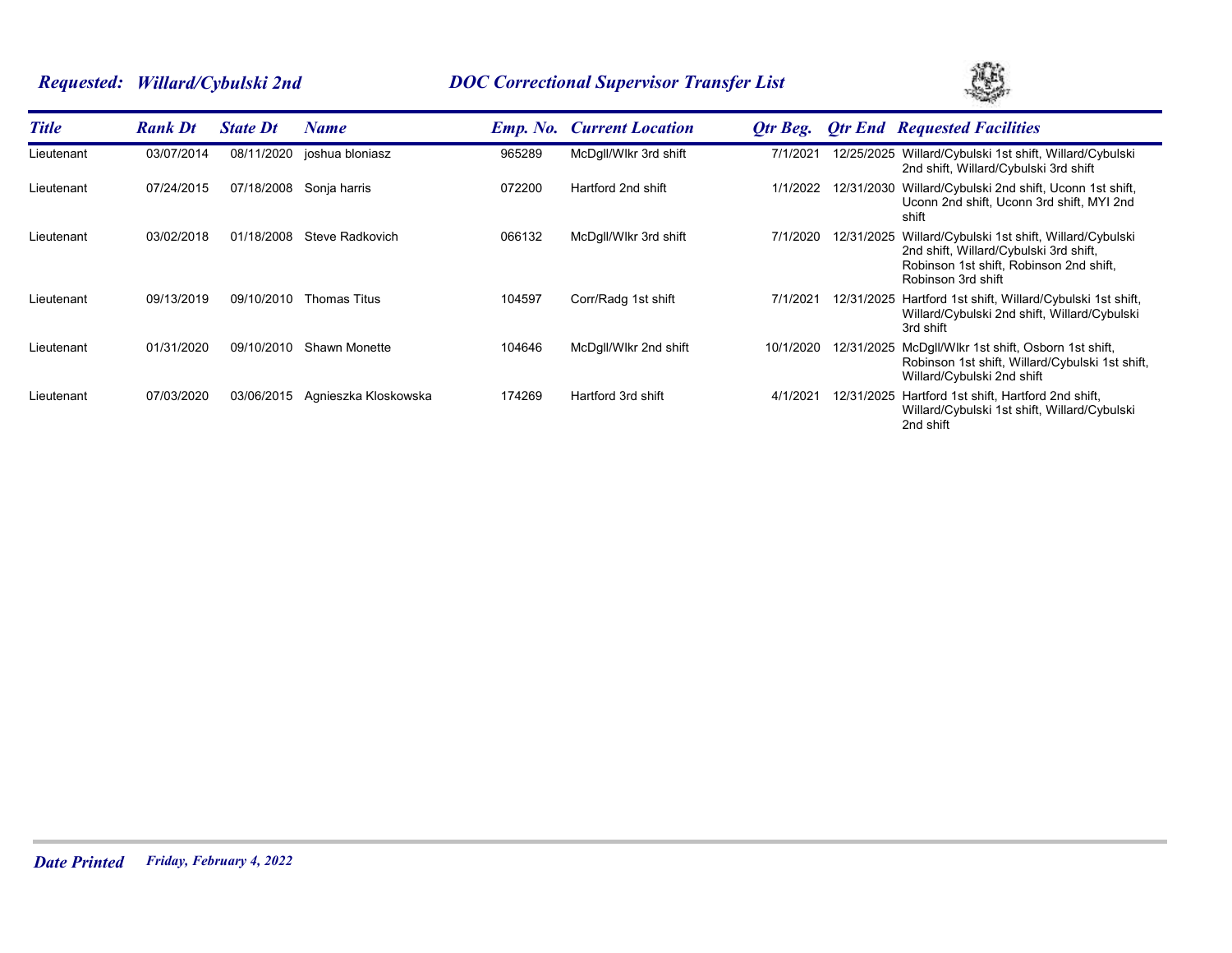# *Requested: Willard/Cybulski 3rd DOC Correctional Supervisor Transfer List*



| <b>Title</b> | <b>Rank Dt</b> | <b>State Dt</b> | Name                       |        | <b>Emp. No. Current Location</b> | Otr Beg.  |            | <b>Qtr End Requested Facilities</b>                                                                                                                                                                                                                                     |
|--------------|----------------|-----------------|----------------------------|--------|----------------------------------|-----------|------------|-------------------------------------------------------------------------------------------------------------------------------------------------------------------------------------------------------------------------------------------------------------------------|
| Captain      | 09/29/2017     | 06/08/2007      | Tara Keaton                | 056336 | McDgll/Wlkr 1st shift            | 4/1/2021  |            | 12/31/2025 Willard/Cybulski 1st shift, Willard/Cybulski<br>3rd shift, Robinson 1st shift                                                                                                                                                                                |
| Lieutenant   | 03/07/2014     |                 | 08/11/2020 joshua bloniasz | 965289 | McDgll/Wlkr 3rd shift            | 7/1/2021  | 12/25/2025 | Willard/Cybulski 1st shift, Willard/Cybulski<br>2nd shift, Willard/Cybulski 3rd shift                                                                                                                                                                                   |
| Lieutenant   | 03/31/2017     | 09/01/2006      | <b>Montrell Starks</b>     | 554682 | Hartford 3rd shift               | 10/1/2021 | 12/31/2025 | Robinson 1st shift, Robinson 3rd shift,<br>Uconn 1st shift, Uconn 2nd shift, Uconn 3rd<br>shift, CTU South 1st Shift, CTU South 2nd<br>Shift, CTU South 3rd Shift, Willard/Cybulski<br>1st shift, Willard/Cybulski 3rd shift, Cheshire<br>1st shift, Cheshire 3rd shift |
| Lieutenant   | 03/02/2018     | 01/18/2008      | Steve Radkovich            | 066132 | McDgll/Wlkr 3rd shift            | 7/1/2020  | 12/31/2025 | Willard/Cybulski 1st shift, Willard/Cybulski<br>2nd shift, Willard/Cybulski 3rd shift,<br>Robinson 1st shift, Robinson 2nd shift,<br>Robinson 3rd shift                                                                                                                 |
| Lieutenant   | 09/13/2019     | 09/10/2010      | <b>Thomas Titus</b>        | 104597 | Corr/Radg 1st shift              | 7/1/2021  | 12/31/2025 | Hartford 1st shift, Willard/Cybulski 1st shift,<br>Willard/Cybulski 2nd shift, Willard/Cybulski<br>3rd shift                                                                                                                                                            |
| Lieutenant   | 07/03/2020     | 10/04/2013      | Adam Hinckley              | 154195 | McDgll/Wlkr 3rd shift            | 4/1/2021  | 12/25/2025 | McDgll/Wlkr 1st shift, Robinson 1st shift,<br>Robinson 3rd shift, Willard/Cybulski 1st shift,<br>Willard/Cybulski 3rd shift                                                                                                                                             |
| Lieutenant   | 09/11/2020     | 06/24/2005      | Marlone Massop             | 026599 | McDgll/Wlkr 3rd shift            | 4/1/2021  | 12/25/2025 | Willard/Cybulski 1st shift, Willard/Cybulski<br>3rd shift. Robinson 3rd shift                                                                                                                                                                                           |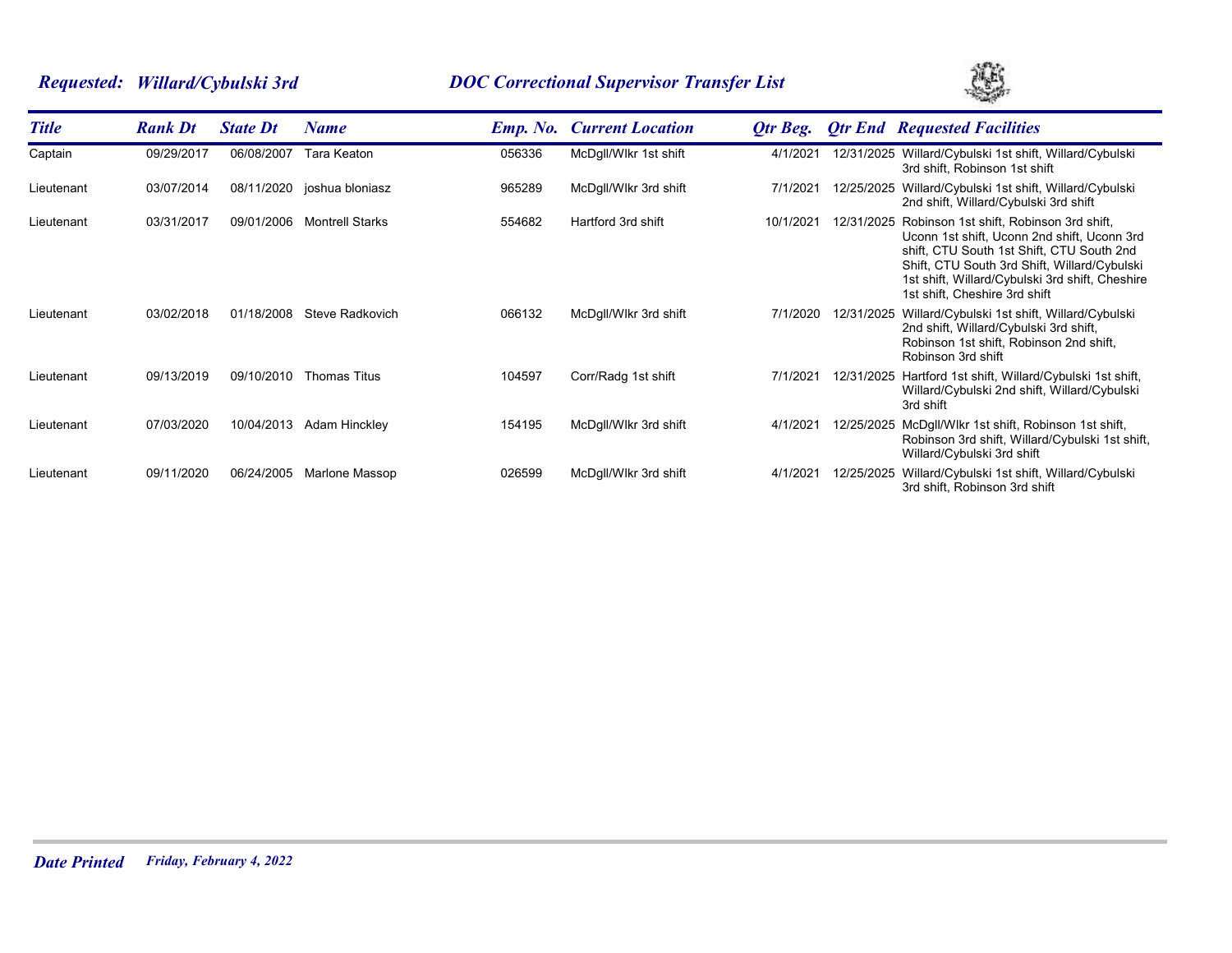# *Requested: York 1st shift DOC Correctional Supervisor Transfer List*



| <b>Title</b>            | <b>Rank Dt</b> | <b>State Dt</b> | Name                      |        | <b>Emp. No. Current Location</b> | Otr Beg.  | <b>Qtr End Requested Facilities</b>                                                                                          |
|-------------------------|----------------|-----------------|---------------------------|--------|----------------------------------|-----------|------------------------------------------------------------------------------------------------------------------------------|
| Captain                 | 01/04/2019     | 09/28/2007      | Zachary Faucher           | 063104 | Brooklyn 1st shift               | 10/1/2021 | 12/31/2025 York 1st shift                                                                                                    |
| Captain                 | 11/08/2019     | 12/09/2005      | <b>Timothy Bellemare</b>  | 034887 | Corr/Radg 1st shift              | 1/1/2022  | 12/31/2030 Brooklyn 1st shift, Brooklyn 2nd shift, York<br>1st shift                                                         |
| Captain                 | 11/22/2019     | 04/25/2008      | Deborah Charron           | 069821 | Robinson 1st shift               | 1/1/2021  | 12/31/2025 Robinson 2nd shift, Uconn 1st shift, MYI 1st<br>shift, CTU South 1st Shift, York 1st shift,<br>Brooklyn 1st shift |
| Captain                 | 07/03/2020     | 11/10/2006      | Paul Senita               | 049240 | York 2nd shift                   | 4/1/2021  | 12/25/2025 York 1st shift                                                                                                    |
| Counselor<br>Supervisor | 12/03/2017     | 01/20/2008      | Anne Trimachi             | 066217 | MYI 1st shift                    | 4/1/2019  | 12/31/2025 York 1st shift                                                                                                    |
| Counselor<br>Supervisor | 09/27/2019     | 02/20/2004      | <b>Keith Clements</b>     | 005953 | Brooklyn 1st shift               | 1/1/2022  | 12/31/2030 York 1st shift                                                                                                    |
| Counselor<br>Supervisor | 01/31/2020     | 03/02/2007      | Jason Olson               | 861124 | Corr/Radg 1st shift              | 1/1/2022  | 12/31/2030 York 1st shift                                                                                                    |
| Lieutenant              | 10/28/2016     | 03/02/2007      | Joshua Kelly              | 053723 | York 2nd shift                   | 1/1/2022  | 12/31/2025 York 1st shift                                                                                                    |
| Lieutenant              | 03/17/2017     | 07/18/2008      | Marzena Tasarz            | 073415 | MYI 2nd shift                    | 10/1/2020 | 12/31/2025 York 1st shift, York 2nd shift                                                                                    |
| Lieutenant              | 04/27/2018     | 09/28/2007      | <b>Christopher Batten</b> | 063116 | York 2nd shift                   | 10/1/2021 | 12/31/2025 York 1st shift                                                                                                    |
| Lieutenant              | 09/25/2020     | 12/17/2010      | Vincent Pacileo           | 109043 | York 2nd shift                   | 4/1/2021  | 12/25/2025 York 1st shift                                                                                                    |
| Lieutenant              | 12/04/2020     | 12/19/2008      | Brendan Boyle             | 081629 | York 2nd shift                   | 10/1/2021 | 12/31/2025 York 1st shift, MYI 1st shift                                                                                     |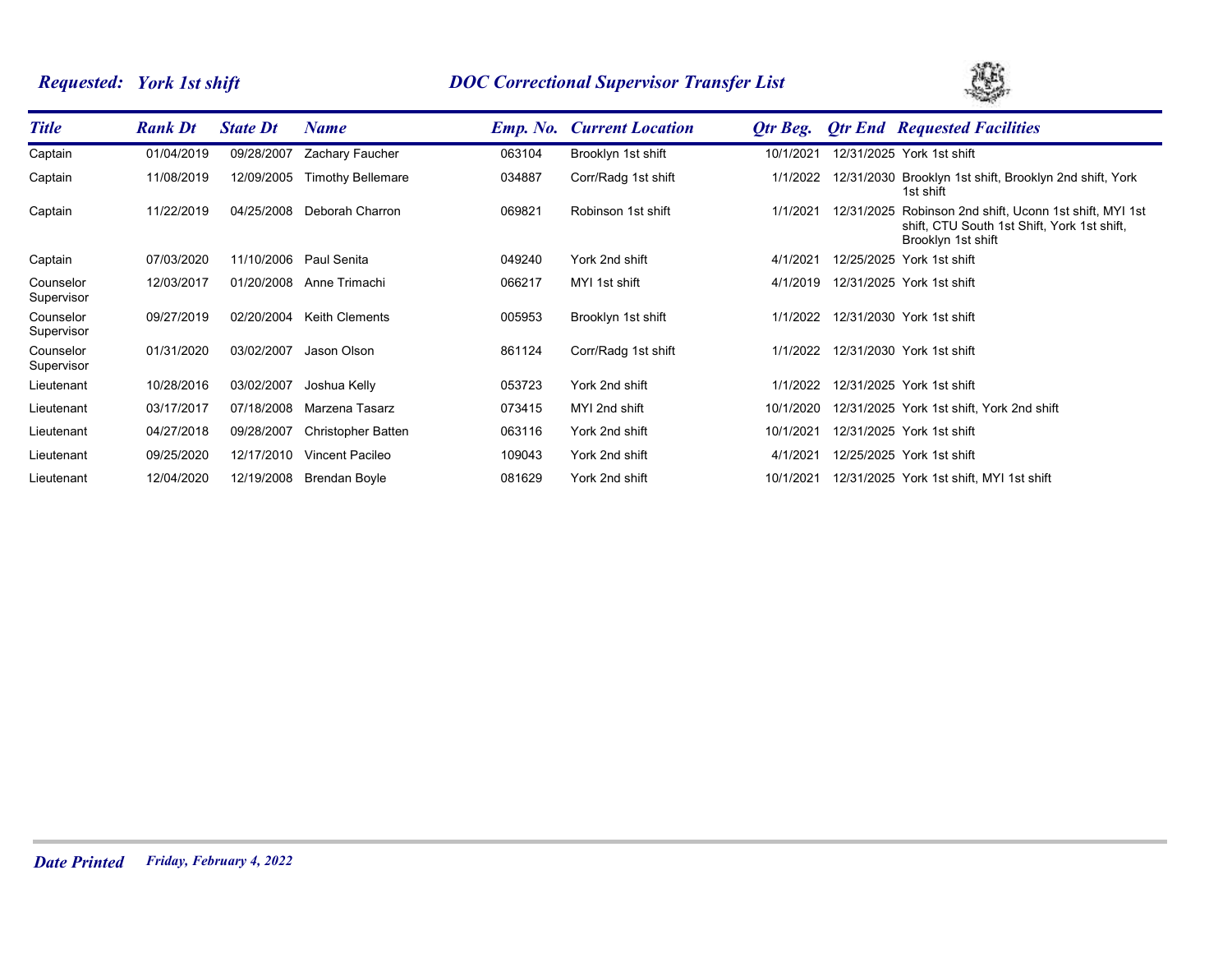# *Requested: York 2nd shift DOC Correctional Supervisor Transfer List*



| <b>Title</b> | <b>Rank Dt</b> | <b>State Dt</b> | Name            |        | <b>Emp. No. Current Location</b> |  | <b>Otr Beg.</b> Otr End Requested Facilities                                                                                                   |
|--------------|----------------|-----------------|-----------------|--------|----------------------------------|--|------------------------------------------------------------------------------------------------------------------------------------------------|
| Lieutenant   | 03/17/2017     | 07/18/2008      | Marzena Tasarz  | 073415 | MYI 2nd shift                    |  | 10/1/2020 12/31/2025 York 1st shift, York 2nd shift                                                                                            |
| Lieutenant   | 06/07/2019     | 12/02/2011      | Benjy Nichols   | 124262 | Corr/Radg 2nd shift              |  | 1/1/2022 12/31/2030 York 2nd shift, Brooklyn 1st shift, Brooklyn<br>2nd shift, Brooklyn 3rd shift, CTU South 2nd<br>Shift, New Haven 1st shift |
| Lieutenant   | 06/07/2019     | 12/13/2013      | Camelia Daniels | 156791 | Corr/Radg 2nd shift              |  | 1/1/2022 12/31/2030 Brooklyn 2nd shift, York 2nd shift, York 3rd<br>shift, Uconn 2nd shift, CTU South 2nd Shift                                |